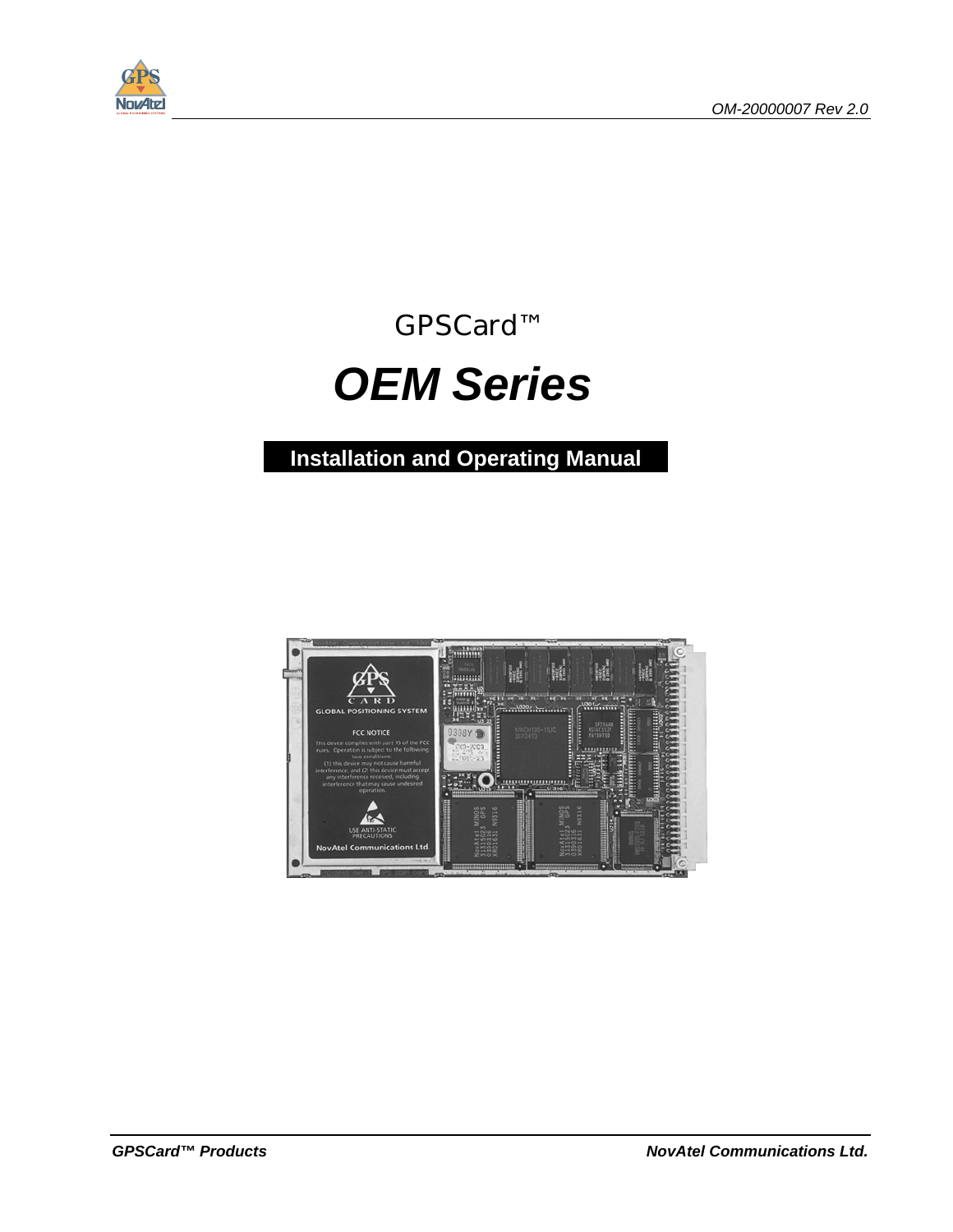

### *GPSCARD™ OEM SERIES*

### **Installation and Operating Manual**

| <b>Publication Number:</b> | OM-20000007 |          |
|----------------------------|-------------|----------|
| <b>Revision Level:</b>     | 2.0         | 95/05/01 |

This manual is a companion to the GPSCard Command Descriptions Manual, OM-20000008.

#### **Proprietary Notice**

Information in this document is subject to change without notice and does not represent a commitment on the part of NovAtel Communications Ltd. The software described in this document is furnished under a license agreement or nondisclosure agreement. The software may be used or copied only in accordance with the terms of the agreement. It is against the law to copy the software on any medium except as specifically allowed in the license or non-disclosure agreement.

No part of this manual may be reproduced or transmitted in any form or by any means, electronic or mechanical, including photocopying and recording, for any purpose without the express written permission of a duly authorized representative of NovAtel Communications Ltd.

The information contained within this manual is believed to be true and correct at the time of publication.

© 1995 NovAtel Communications Ltd. All rights reserved Unpublished rights reserved under International copyright laws. Printed in Canada on recycled paper.

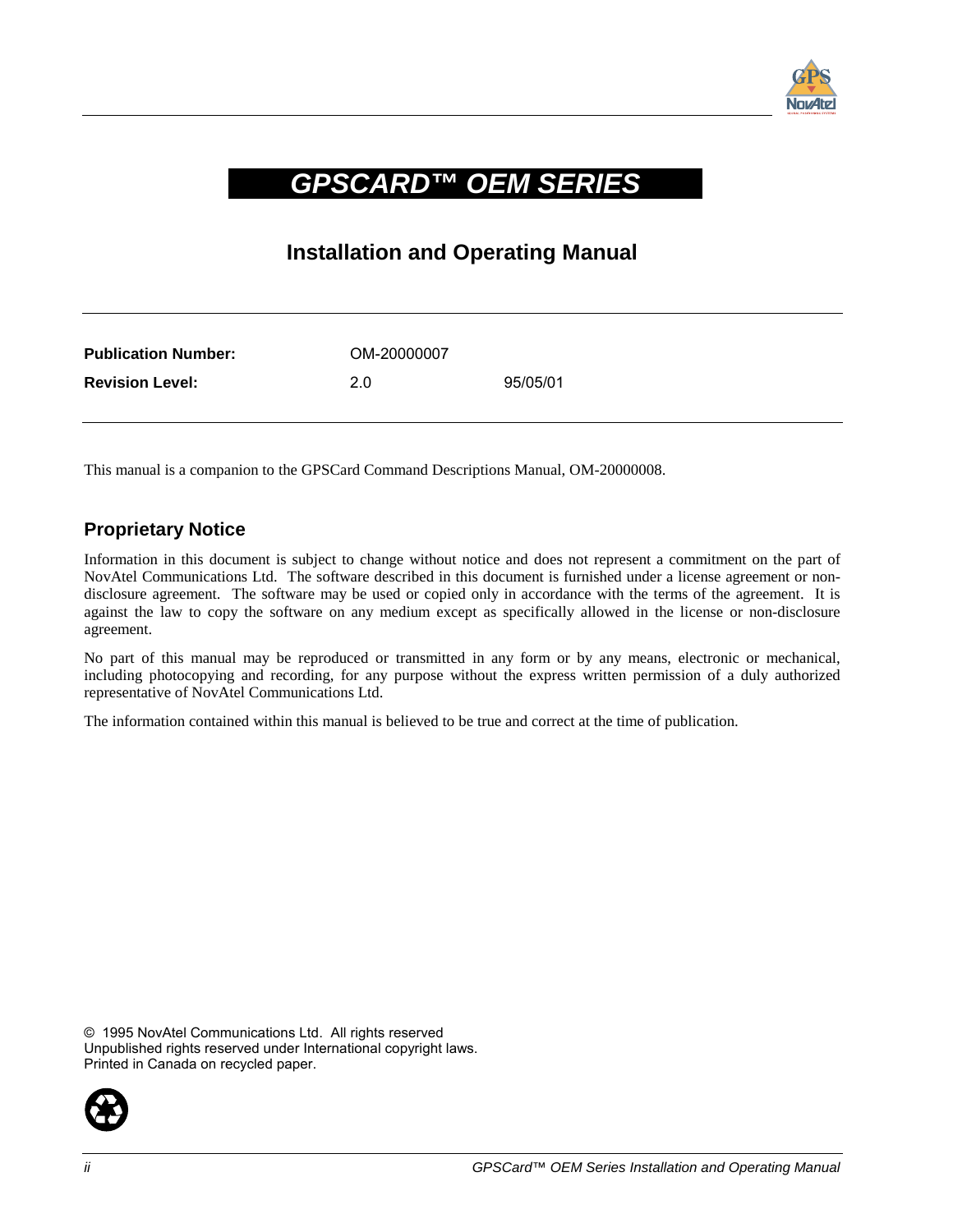

## **TABLE OF CONTENTS**

| 1            |                            |  |
|--------------|----------------------------|--|
|              |                            |  |
|              |                            |  |
|              |                            |  |
| $\mathbf{2}$ | <b>FUNCTIONAL OVERVIEW</b> |  |
|              |                            |  |
|              |                            |  |
|              |                            |  |
| 3            |                            |  |
|              |                            |  |
|              |                            |  |
|              |                            |  |
|              |                            |  |
|              |                            |  |
|              |                            |  |
|              |                            |  |
|              |                            |  |
|              |                            |  |
|              |                            |  |
|              |                            |  |
|              |                            |  |
|              |                            |  |
|              |                            |  |
|              |                            |  |
| 4            |                            |  |
|              |                            |  |
|              |                            |  |
|              |                            |  |
|              |                            |  |
|              |                            |  |
|              |                            |  |
|              |                            |  |
|              |                            |  |
|              |                            |  |
|              |                            |  |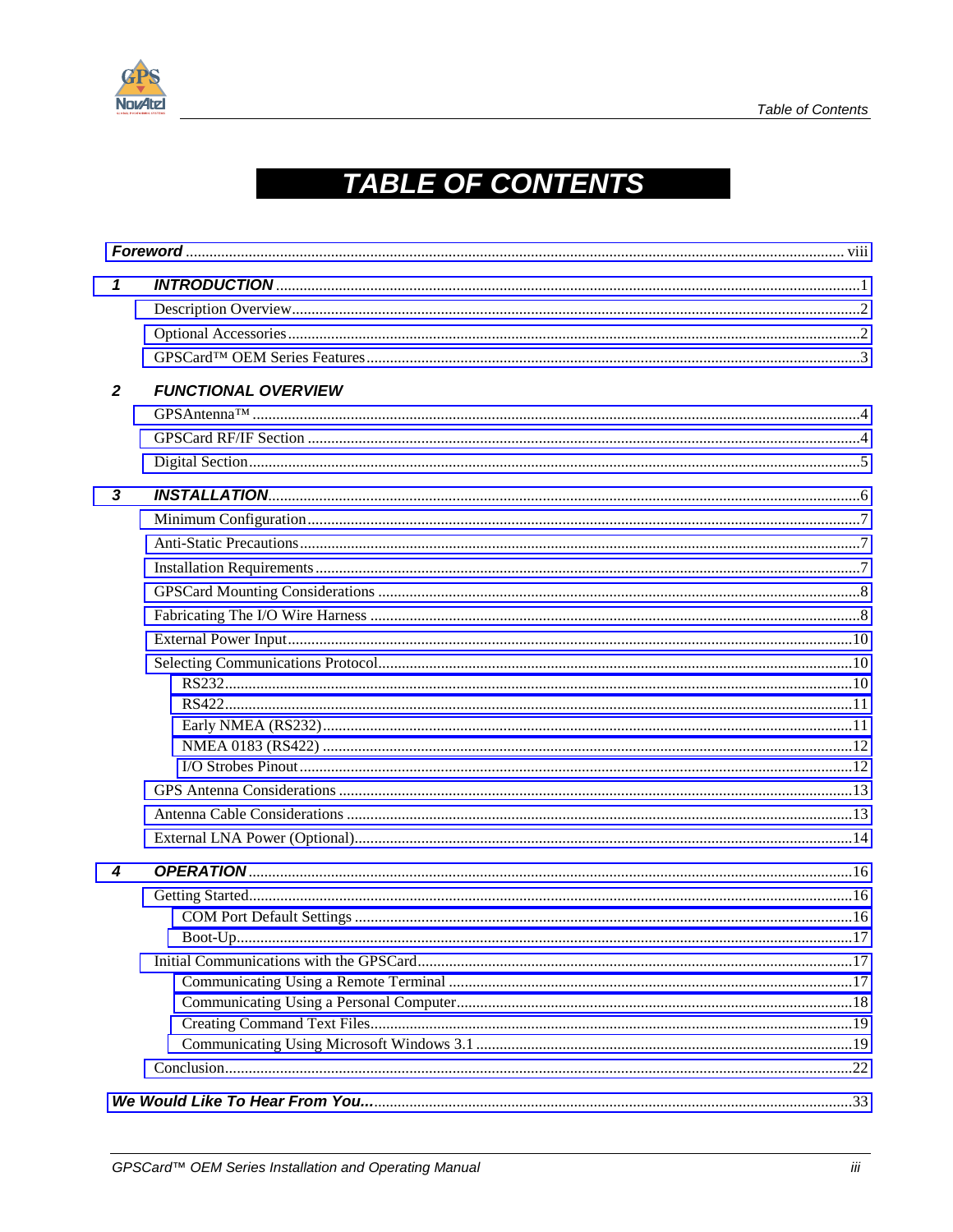#### **APPENDICES**

#### **TABLES**

| Table 1-1 |  |
|-----------|--|
| Table A-1 |  |
| Table A-2 |  |
| Table B-1 |  |

#### **FIGURES**

| Figure 1-1  |  |
|-------------|--|
| Figure 2-1  |  |
| Figure 3-1  |  |
| Figure 3-2  |  |
| Figure 3-3  |  |
| Figure 3-4  |  |
| Figure 3-5  |  |
| Figure 3-6  |  |
| Figure 3-7  |  |
| Figure 3-8  |  |
| Figure 3-9  |  |
| Figure 3-10 |  |
| Figure 4-1  |  |
| Figure 4-2  |  |
| Figure 4-3  |  |
| Figure 4-4  |  |
| Figure B-1  |  |
| Figure B-2  |  |
| Figure B-3  |  |
|             |  |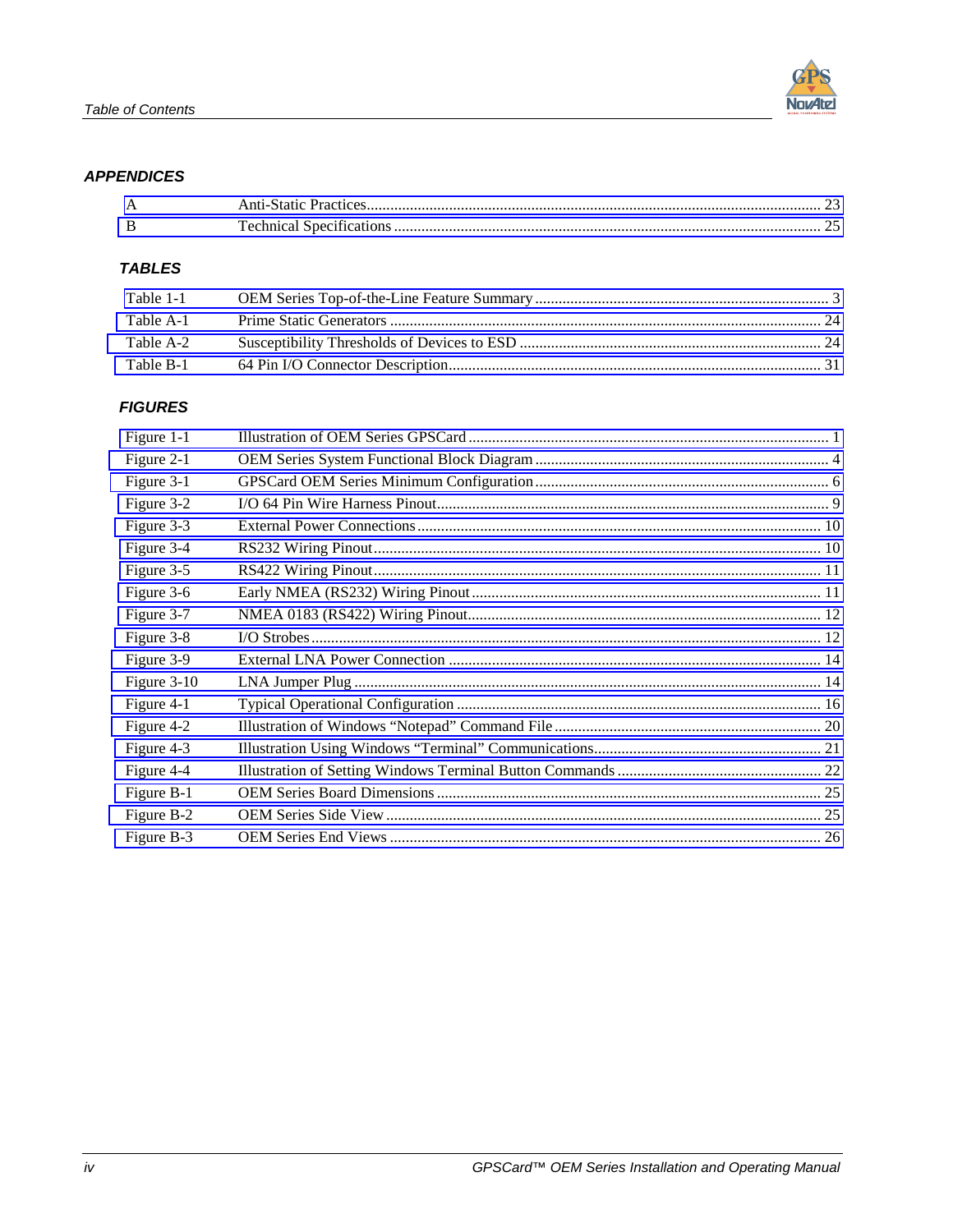

## *WARRANTY POLICY*

NovAtel Inc. warrants that its Global Positioning System (GPS) products are free from defects in materials and workmanship, subject to the conditions set forth below, for the following periods of time:

| GPSCard <sup>™</sup> Series | One (1) Year     |
|-----------------------------|------------------|
| GPSAntenna™ Series          | One $(1)$ Year   |
| Cables and Accessories      | Ninety (90) Days |
| Software Support            | One $(1)$ Year   |

Date of sale shall mean the date of the invoice to the original customer for the product. NovAtel's responsibility respecting this warranty is limited solely to product replacement or product repair at an authorized NovAtel location only. Determination of replacement or repair will be made by NovAtel personnel or by technical personnel expressly authorized by NovAtel for this purpose.

**THE FOREGOING WARRANTIES DO NOT EXTEND TO (I) NONCONFORMITIES, DEFECTS OR ERRORS IN THE PRODUCTS DUE TO ACCIDENT, ABUSE, MISUSE OR NEGLIGENT USE OF THE PRODUCTS OR USE IN OTHER THAN A NORMAL AND CUSTOMARY MANNER, ENVIRONMENTAL CONDITIONS NOT CONFORMING TO NOVATEL'S SPECIFICATIONS, OR FAILURE TO FOLLOW PRESCRIBED INSTALLATION, OPERATING AND MAINTENANCE PROCEDURES, (II) DEFECTS, ERRORS OR NONCONFORMITIES IN THE PRODUCTS DUE TO MODIFICATIONS, ALTERATIONS, ADDITIONS OR CHANGES NOT MADE IN ACCORDANCE WITH NOVATEL'S SPECIFICATIONS OR AUTHORIZED BY NOVATEL, (III) NORMAL WEAR AND TEAR, (IV) DAMAGE CAUSED BY FORCE OF NATURE OR ACT OF ANY THIRD PERSON, (V) SHIPPING DAMAGE; OR (VI) SERVICE OR REPAIR OF PRODUCT BY THE DEALER WITHOUT PRIOR WRITTEN CONSENT FROM NOVATEL.** 

**IN ADDITION, THE FOREGOING WARRANTIES SHALL NOT APPLY TO PRODUCTS DESIGNATED BY NOVATEL AS BETA SITE TEST SAMPLES, EXPERIMENTAL, DEVELOPMENTAL, PREPRODUCTION, SAMPLE, INCOMPLETE OR OUT OF SPECIFICATION PRODUCTS OR TO RETURNED PRODUCTS IF THE ORIGINAL IDENTIFICATION MARKS HAVE BEEN REMOVED OR ALTERED.** 

**THE WARRANTIES AND REMEDIES ARE EXCLUSIVE AND ALL OTHER WARRANTIES, EXPRESS OR IMPLIED, WRITTEN OR ORAL, INCLUDING THE IMPLIED WARRANTIES OF MERCHANTABILITY OR FITNESS FOR ANY PARTICULAR PURPOSE ARE EXCLUDED.** 

**NOVATEL SHALL NOT BE LIABLE FOR ANY LOSS, DAMAGE OR EXPENSE ARISING DIRECTLY OR INDIRECTLY OUT OF THE PURCHASE, INSTALLATION, OPERATION, USE OR LICENSING OR PRODUCTS OR SERVICES. IN NO EVENT SHALL NOVATEL BE LIABLE FOR SPECIAL, INDIRECT, INCIDENTAL OR CONSEQUENTIAL DAMAGES OF ANY KIND OR NATURE DUE TO ANY CAUSE.**

There are no user serviceable parts in the GPSCard and no maintenance is required. When the status code indicates that a unit is faulty, replace with another unit and return the faulty unit to NovAtel Inc.

You must obtain a **RETURN MATERIAL AUTHORIZATION** (**RMA**) number by calling GPS Customer Service at 1-800-280-2242 or 403-295-4900 before shipping any product to NovAtel or Dealer.

Once you have obtained an RMA number, you will be advised of proper shipping procedures to return any defective product. When returning any product to NovAtel, please return all original diskettes along with the defective product in the original packaging to avoid ESD and shipping damage.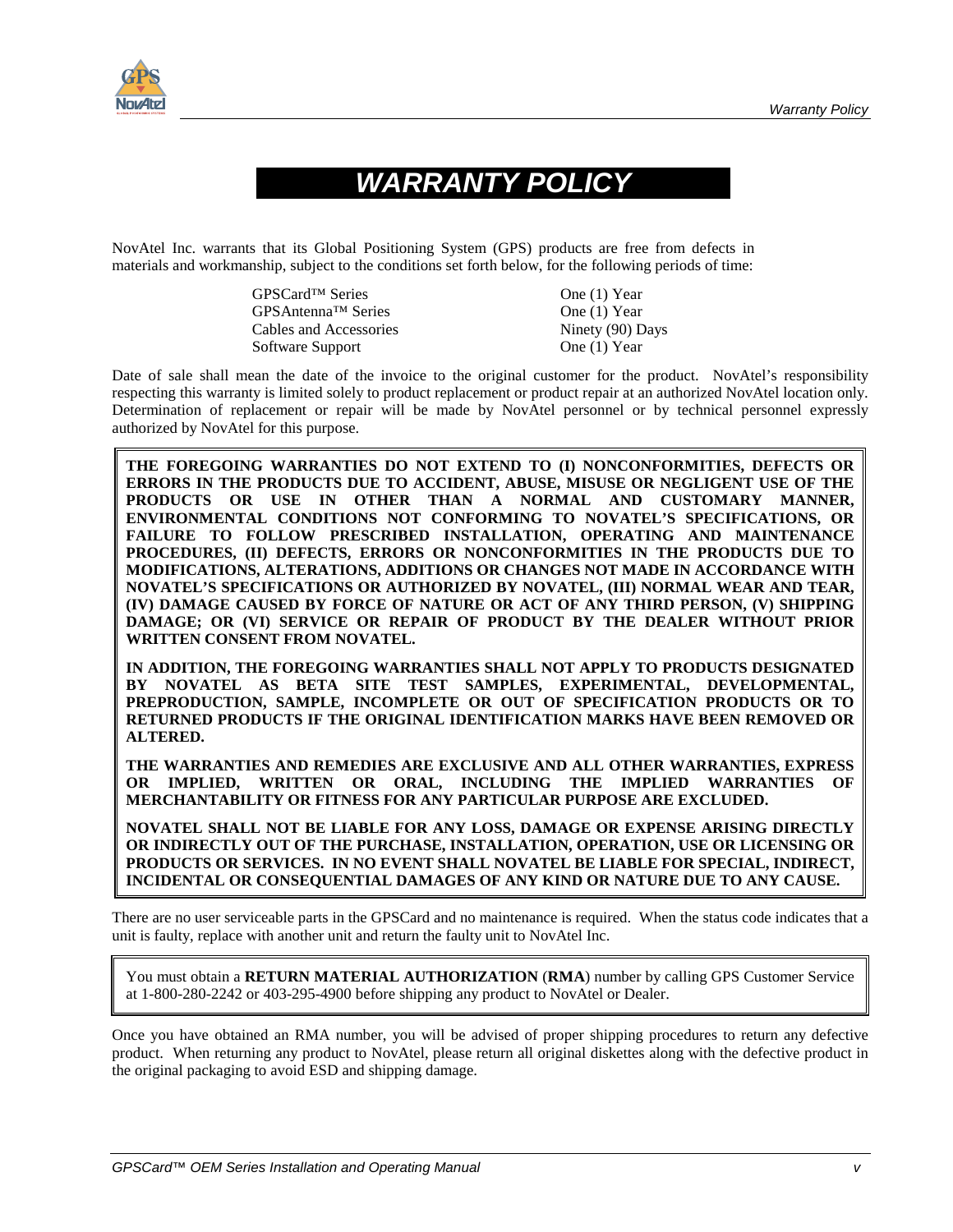## *CUSTOMER SERVICE*

If you require customer service, please provide the following information along with a detailed description of the problem when you call or write:

| GPSCard interface:            | Computer type: _______________________________Operating Shell: __________________                                    |
|-------------------------------|----------------------------------------------------------------------------------------------------------------------|
|                               |                                                                                                                      |
| additional sheets if needed): | Please provide a complete description of any problems you may be experiencing, or the nature of your inquiry (attach |
|                               |                                                                                                                      |
|                               |                                                                                                                      |
|                               |                                                                                                                      |

You may photocopy and fax this page, call, or mail the above information to the address listed below.

For customer support, contact the NOVATEL GPS Hotline at **1-800-280-2242**, or **403-295-4900**, Fax **403-295-4901**, e-mail to **support[@novatel.ca](mailto:support@novatel.ca)**, or check our website at [www.novatel.ca,](www.novatel.ca) or write to:

> **NovAtel Inc. Customer Service Dept. 1120 - 68th Ave. N.E. Calgary, Alberta, Canada T2E 8S5**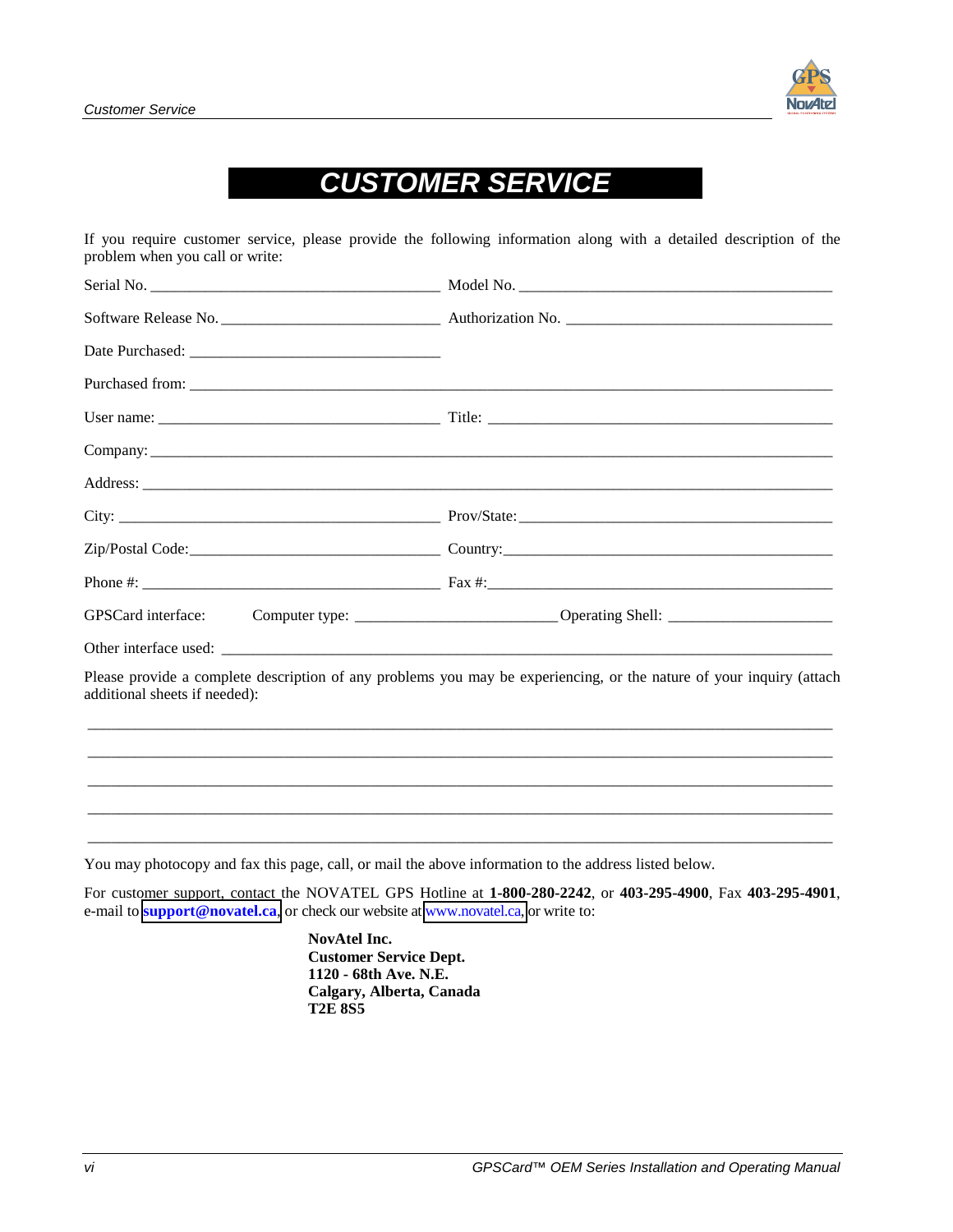

## *NOTICE*

This equipment has been tested and found to comply with the limits for a class A digital device, pursuant to Part 15 of the FCC rules. These limits are designed to provide reasonable protection against harmful interference when the equipment is operated in a commercial environment. This equipment generates, uses, and can radiate radio frequency energy and, if not installed and used in accordance with the instruction manual, may cause harmful interference to radio communications. Operation of this equipment in a residential area is likely to cause harmful interference in which case the user will be required to correct the interference at his own risk.

Equipment changes or modifications not expressly approved by the party responsible for compliance could void the user's authority to operate the equipment.

**IMPORTANT:** In order to maintain compliance with the limits of a Class A digital device, it is required to use properly shielded interface cables when using the Strobe Port.

## *CAUTION !*

### **Handle with Care**



**Use Anti-Static Precautions**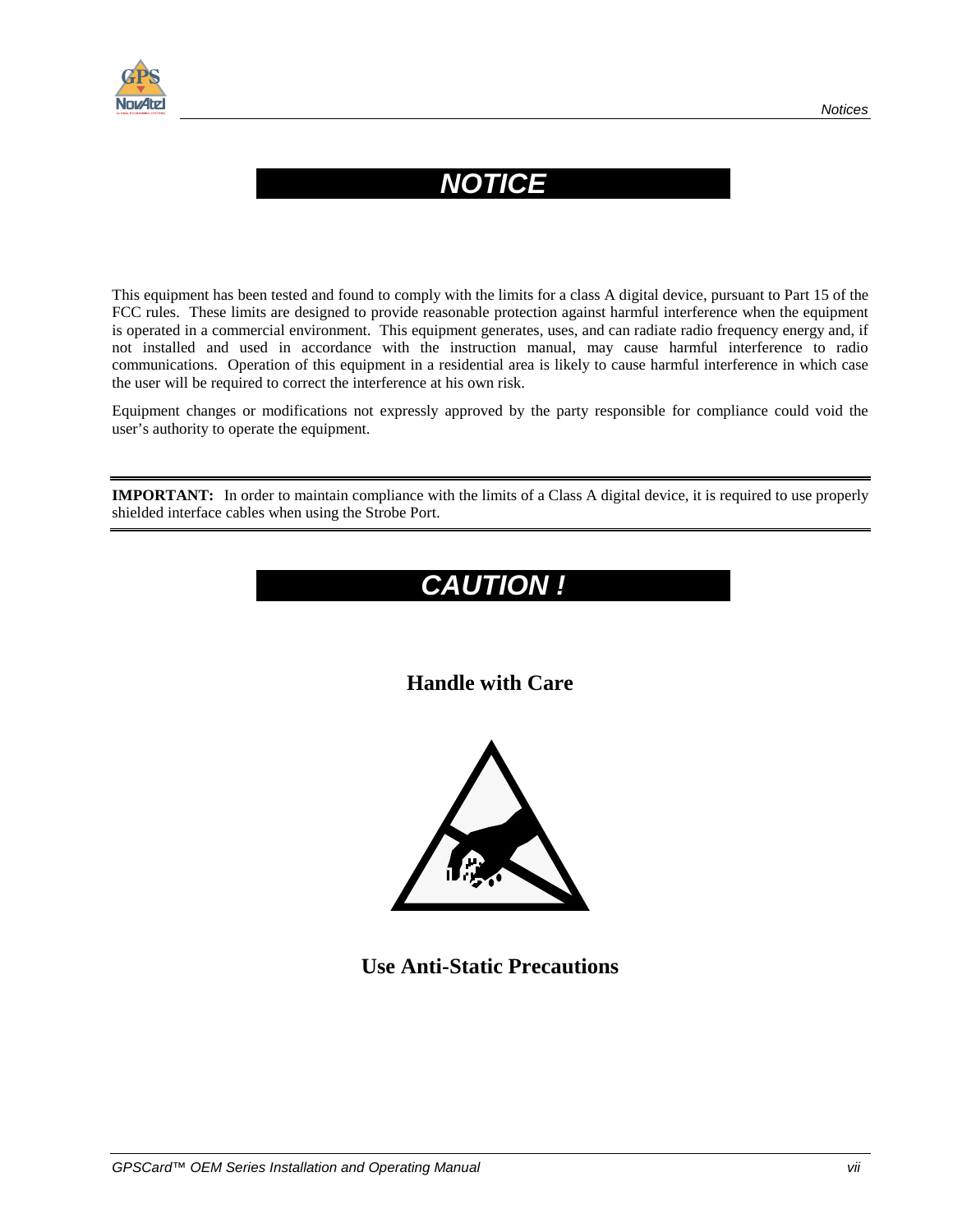

## <span id="page-7-0"></span>*FOREWORD*

### *Scope*

The GPSCard *OEM Series Installation and Operating Manual* is written for the GPSCard purchaser. In further discussions, the purchaser shall be referred to as the "user".

This manual is dedicated to the installation and initial operation of the OEM Series of GPSCard. It describes the GPSCard in sufficient detail as to allow users to effectively integrate and operate the GPSCard to its fullest potential. The manual is organized into sections, which allow easy access to appropriate information.

Accompanying this manual is the *Command Descriptions Manual*, which is intended to be a reference manual dedicated to the multitude of GPSCard commands and logs. The *Command Descriptions Manual* has been written in generic form so as to accommodate all models of GPSCard receivers, regardless of series type. Other supplementary manuals may be included to accommodate special models and software features with unique functionality. One example is the *WINSAT Graphical Interface Program*, which is separate user interface software included with all GPSCard receivers and has a separate user manual. Therefore, these manuals are to be considered as companion manuals and should be kept together at all times for easy reference from one to the other. For example, in the *Operation* section of this manual, a command or logging activity may be referred to that requires you to consult the *Command Descriptions Manual* to further understand the full contents and usage of that particular command or log.

This manual is focused on the user's perspective for integration and operation purposes. It is beyond the scope of this manual to provide service or repair details. Please contact your NovAtel Service Centre for any customer service related inquiries.

### *Prerequisites*

The GPSCard is an OEM product requiring the addition of peripheral equipment and enclosure before it can become a fully functional GPS receiver. *Section 3, Installation*, provides information concerning installation requirements and considerations.

The GPSCard utilizes a comprehensive user interface command structure which requires communications through its serial communications ports (COM1 and COM2). To utilize the built-in command structure to its fullest potential, it is recommended that some time be taken to review and become familiar with *Sections 2* through *6* of the *Command Descriptions Manual* before operating the GPSCard receiver.

### *What's New in This Edition*

The *Features Summary Chart* in *Section 1* has been updated to accommodate new features added to the top-of-the-line 3151R OEM Series of GPSCard. As well, the chart reflects the newest feature additions of MET (Multipath Elimination Technology) and RT-20 (RTK Carrier Phase Measurement System). The performance specifications particular to MET and RT-20 are addressed in the accompanying *Command Descriptions Manual*. As well, the summary chart includes the RTCA Standard differential data capabilities now available in GPSCards with the "R" options.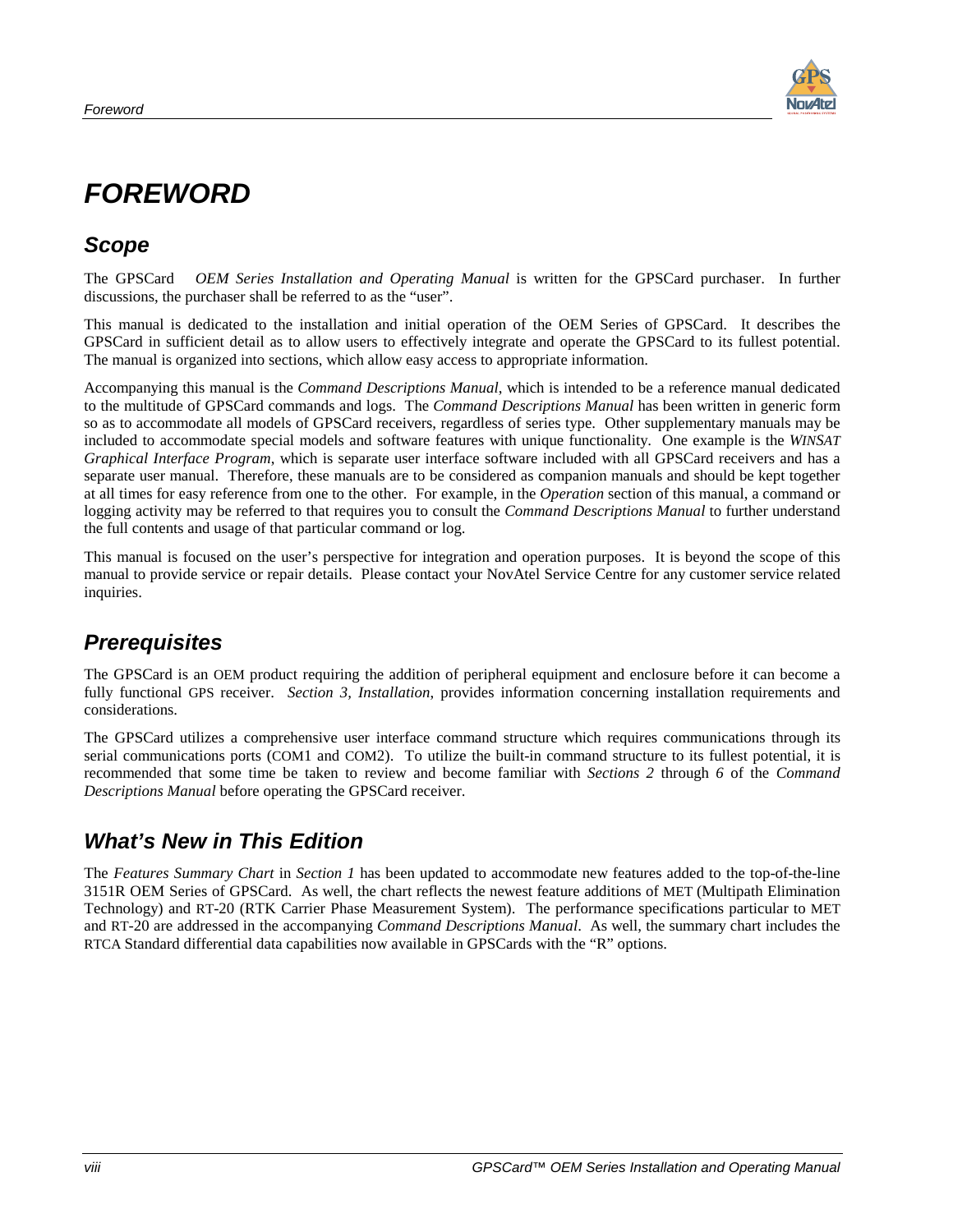<span id="page-8-0"></span>

# **INTRODUCTION**

The NovAtel GPSCard OEM Series receiver is a "Eurocard" implementation of the GPSCard. It is distinguished by meeting the leading performance standards required by the most demanding positioning, survey and navigation applications (free-standing or differential).



*Figure 1-1 Illustration of OEM Series GPSCard* 

A patented C/A code correlation technology achieves pseudorange accuracy with near P-code performance and provides the industry's most robust resistance against errors introduced by multipath signals. The improved pseudorange accuracy reduces the time required for ambiguity resolution when carrier phase measurements are being made and substantially improves the receiver's performance in differential mode.

The on-board processor measures and provides data and solutions at rates that are the highest found in the industry. Exceptional acquisition and re-acquisition times allow this receiver to operate in environments where very high dynamics and frequent interruption of signals can be expected.

NovAtel's GPSCard OEM receiver module offers the developer unparalleled flexibility in areas such as configuration selection, remote control, and in the specification of output data and control signals. The available selection of OEM models is based on a common building block, allowing the user to fit the receivers more exactly to the application while maintaining the option for a compatible upgrade path. Accessories such as an antenna choke ring, and a selection of antennae make implementation a faster, less expensive and more reliable task.

NovAtel leads the industry in state-of-the-art GPS receiver design and we believe our GPSCard™ product line will help place your application ahead of the competition. Future products and product enhancements from NovAtel are aimed at helping you to maintain that lead.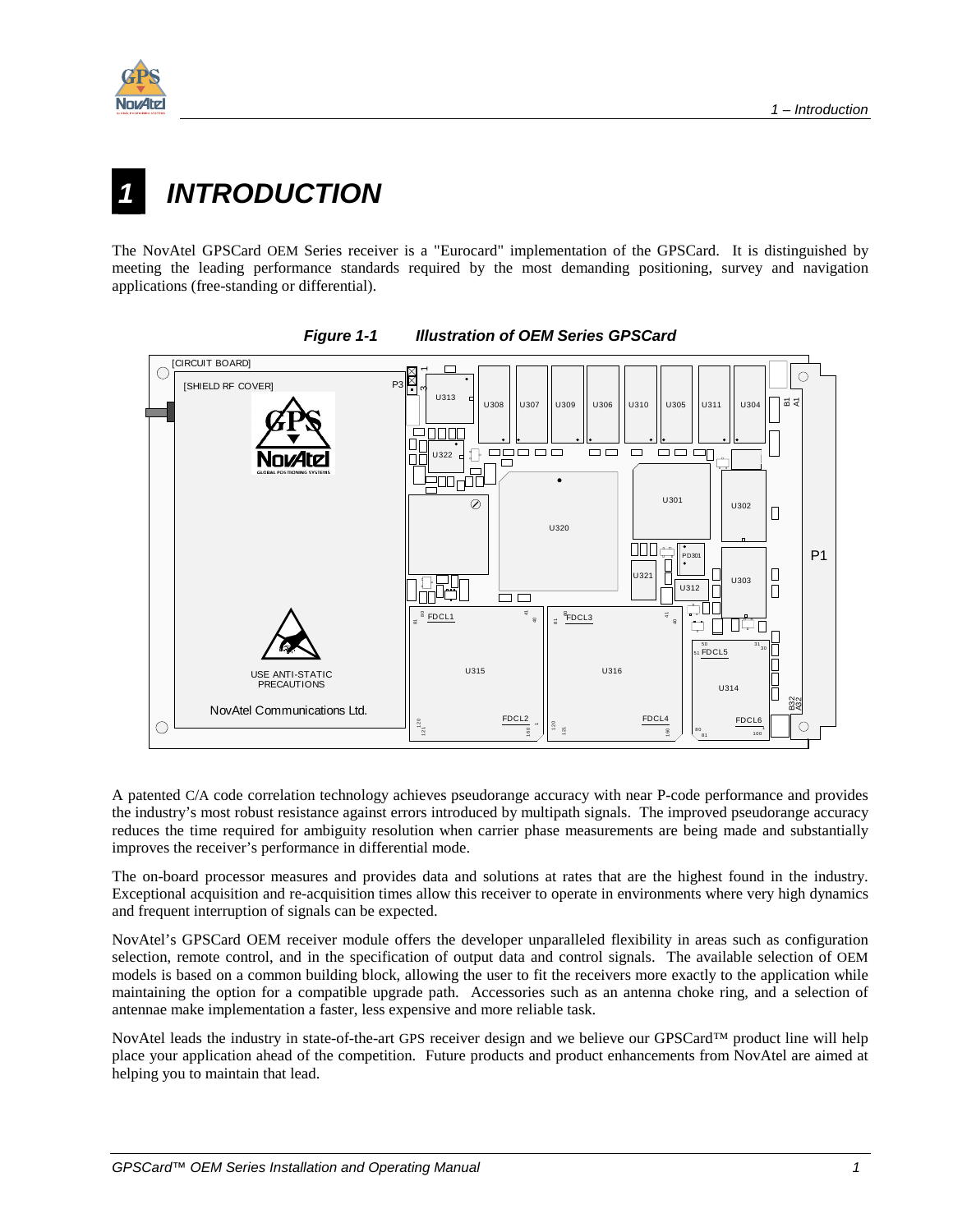

### <span id="page-9-0"></span>*DESCRIPTION OVERVIEW*

The GPSCard OEM Series are multi-channel parallel tracking, C/A code (Coarse Acquisition) GPS receivers operating on the L1 (1575.42 MHz) frequency. Each dedicated channel independently tracks the code and carrier phase of a GPS satellite in view and can provide a pseudorange accuracy within 10 cm. The NovAtel custom proprietary correlator chip combined with a high performance 20 MHz 32-bit CPU is capable of measuring and outputting satellite code and carrier phase data at a rate of up to 20 times per second and can compute up to 10 position solutions per second.

The GPSCard OEM Series modules are built on a compact printed circuit board utilizing surface mount manufacturing technology, measuring only 167 x 100 x 15 mm in size and weighing 175 grams. Add power, a mounting structure, I/O data communications equipment (DCE), external antenna, and the GPSCard is ready for the most demanding surveying, positioning, or navigation applications.

### *OPTIONAL ACCESSORIES*

The following GPSCard optional accessories are also available from NovAtel Communications Ltd.

- GPSAntenna™ (survey, aircraft, or mobile/manpack models available)
- Choke Ring Ground Plane (for GPSAntenna 501)
- 5, 15, and 30 meter antenna cable
- Coaxial interconnect cable
- GPSCard PowerPak™ (enclosure, power supply and I/O connectors)

Please contact your NovAtel GPS Customer Service Representative for further information regarding any GPSCard options and accessories.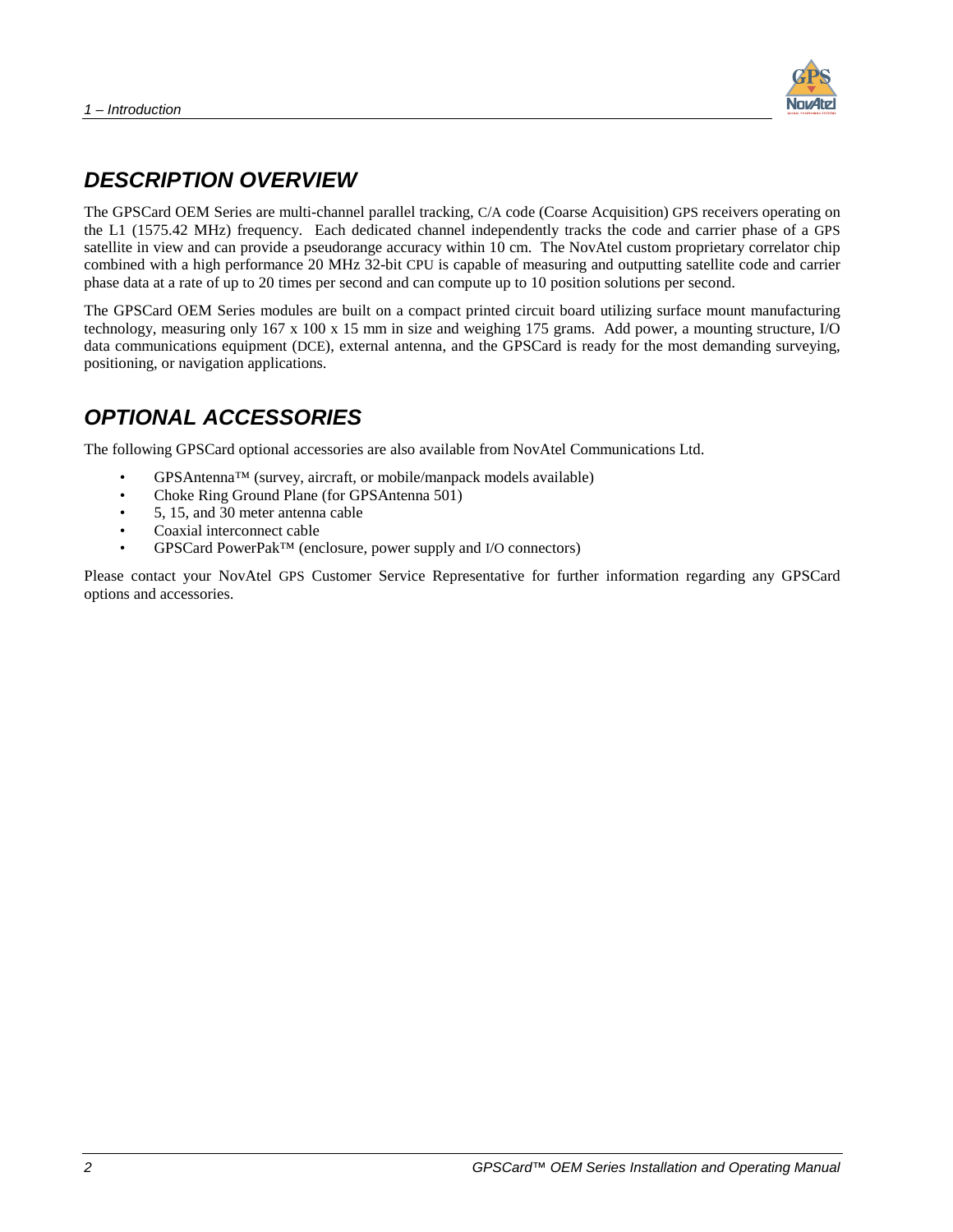<span id="page-10-0"></span>

### *GPSCARD™ OEM SERIES FEATURES*

The GPSCard OEM Series is available in numerous models with a multitude of features. Table 1-1 summarizes the features of the top of the line GPSCard OEM models. Please feel free to contact a NovAtel GPS Customer Service Representative for further information on GPSCard models available with fewer features.

| <b>General</b>                                             | 3151RM         | <b>RT-20</b>   |
|------------------------------------------------------------|----------------|----------------|
| Number of Dedicated Channels                               | 12             | 12             |
| Narrow Correlator Spacing                                  | $\sqrt{}$      | $\sqrt{}$      |
| Number of Serial Ports                                     | $\overline{2}$ | $\overline{2}$ |
| <b>EuroCard Circuit Board</b>                              | $\sqrt{}$      | $\sqrt{ }$     |
| Fast Reacquisition (< 3 seconds typical)                   | $\sqrt{}$      | $\sqrt{}$      |
| Field Programmable for Software Upgrades (Flash ROM)       | $\sqrt{}$      | $\sqrt{}$      |
| MET - Multipath Elimination Technology                     | $\sqrt{}$      | $\sqrt{}$      |
| < 20 cm accuracies with RTK Carrier Phase Position         |                | V              |
| Solutions                                                  |                |                |
| Save Almanac to Flash ROM                                  | $\sqrt{}$      | V              |
| Data Logging Rates (Maximum)                               |                |                |
| Computed Data:                                             |                |                |
| Position/Speed/Direction/Clock Offset                      | 10/Sec.        | 5/Sec.         |
| Measured Data:                                             |                |                |
| Pseudorange/Carrier Phase                                  | 20/Sec.        | 20/Sec.        |
| <b>Log Formats</b>                                         |                |                |
| NovAtel ASCII and Binary Proprietary                       | $\sqrt{}$      | $\sqrt{}$      |
| <b>NMEA Standard</b>                                       | $\sqrt{}$      | $\sqrt{}$      |
| RTCM Standard: Types 1 and 16<br>(Tx/Rx)                   | $\sqrt{}$      | $\sqrt{}$      |
| Types 2 and 9<br>(Rx only)                                 | $\sqrt{}$      | $\sqrt{}$      |
| Types 3 and 59<br>(Tx/Rx)                                  |                | V              |
| (Tx/Rx)<br>RTCA Standard: Type 1                           | $\sqrt{ }$     | $\sqrt{}$      |
| <b>Positioning Modes of Operation</b>                      |                |                |
| Single Point                                               | $\sqrt{ }$     | $\sqrt{}$      |
| <b>Waypoint Navigation</b>                                 | $\sqrt{}$      | $\sqrt{}$      |
| Pseudorange Differential (monitor/remote)                  | $\sqrt{}$      | $\sqrt{}$      |
| Pseudorange/Carrier Phase Double Differencing              |                | $\sqrt{}$      |
| (monitor/remote)                                           |                |                |
| <b>Receiver Control</b>                                    | $\sqrt{}$      | $\sqrt{}$      |
| Save Receiver Configuration Settings (Flash)               |                | $\sqrt{}$      |
| Reset (hardware/software activated)<br>Serial Port Control | $\sqrt{}$      | $\sqrt{}$      |
| Datum - Table or User Definable                            | $\sqrt{}$      | $\sqrt{}$      |
| <b>Magnetic Variation Correction</b>                       | V              | $\sqrt{}$      |
| Undulation - Table or User Definable                       | $\sqrt{}$      | $\sqrt{}$      |
| Satellite Elevation Cutoff Control                         | $\sqrt{}$      | $\sqrt{}$      |
| Position/Height/Velocity Constraint                        | $\sqrt{}$      | $\sqrt{}$      |
| Satellite Lockout Control                                  | V              | $\sqrt{}$      |
| Satellite Health Control                                   | $\sqrt{}$      | $\sqrt{}$      |
| <b>Strobes</b>                                             |                |                |
| Mark Input - Position/Time                                 | $\sqrt{}$      | $\sqrt{}$      |
| 1PPS Timing Output                                         | $\sqrt{}$      | $\sqrt{}$      |
| <b>Measurements Strobe</b>                                 |                | $\sqrt{}$      |
| User Settable Frequency Output                             | $\sqrt{}$      | $\sqrt{}$      |
| <b>Solution Status Output</b>                              | $\sqrt{}$      | $\sqrt{}$      |

*Table 1-1 OEM Series Top-of-the-Line Feature Summary*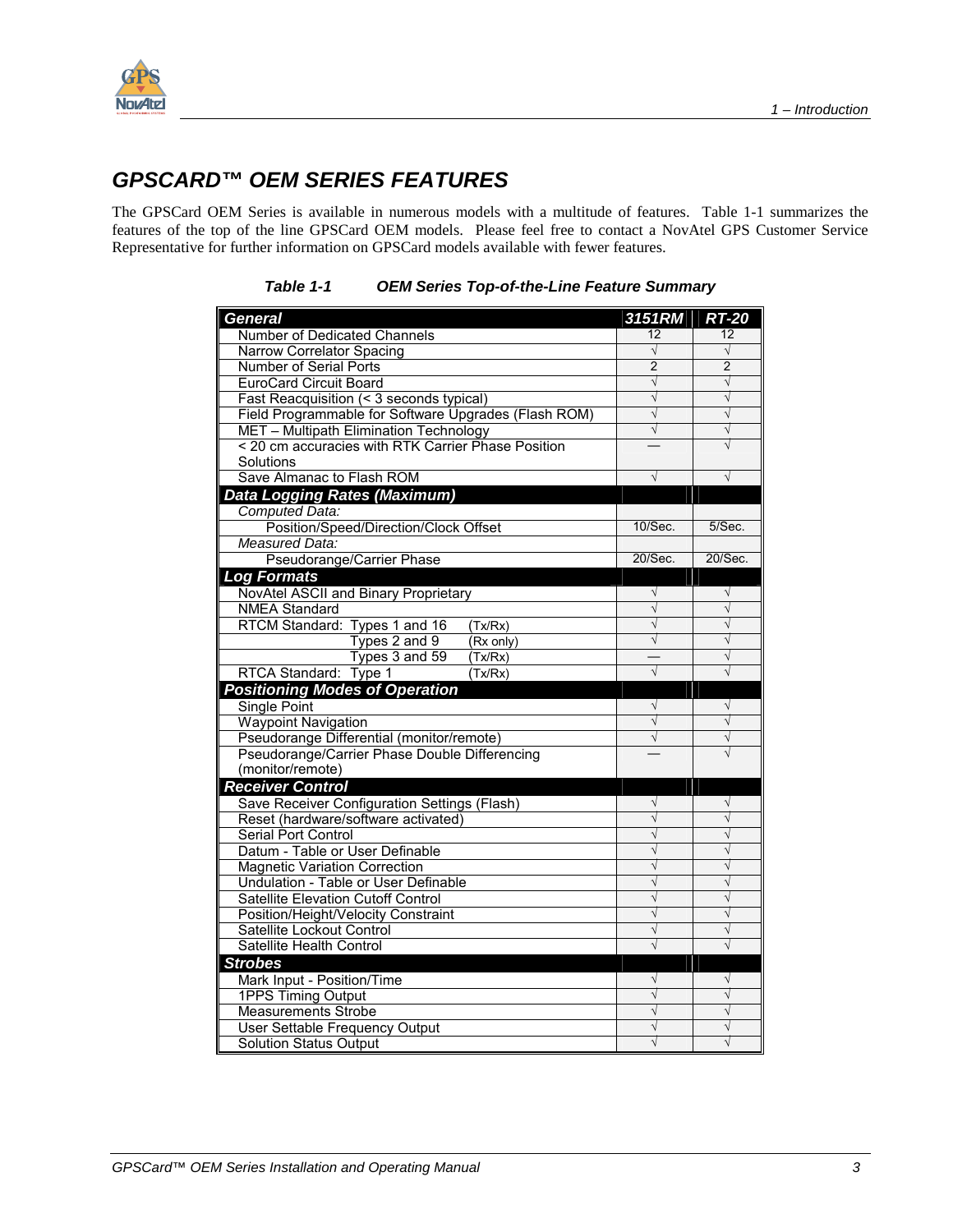

# <span id="page-11-0"></span>**FUNCTIONAL OVERVIEW**

The GPSCard OEM modules are composed of two major sections: an RF section and a Digital section. In order for the GPSCard OEM module to function as a complete system, you must also connect an external antenna, external power supply, and external DCE. A brief description of each section follows.



#### *Figure 2-1 OEM Series System Functional Block Diagram*

### *GPSANTENNA™*

The purpose of the antenna element is to intercept the radio waves transmitted by the GPS satellites. The signal is then coupled to the low noise amplifier (LNA) where it is amplified to overcome the losses incurred by the interconnecting coaxial cable between the antenna and GPSCard.

NovAtel offers a variety of GPSAntenna models. All use low profile microstrip technology with built-in LNA and bandpass filtering. The antenna you choose will depend on your particular application, ranging from precise geodetic surveying to avionics, marine, and mobile.

### *GPSCARD RF/IF SECTION*

The GPSCard receives the filtered and amplified RF signal from the GPSAntenna via the external interconnecting coaxial cable. The RF section of the GPSCard serves the following primary functions:

- Filters the RF signal to reduce noise and interference.
- Down-converts the RF signal to an IF (intermediate frequency) range that is suitable for the A/D converter.
- Amplifies the GPS signal to a level suitable to drive the A/D converter in the digital section.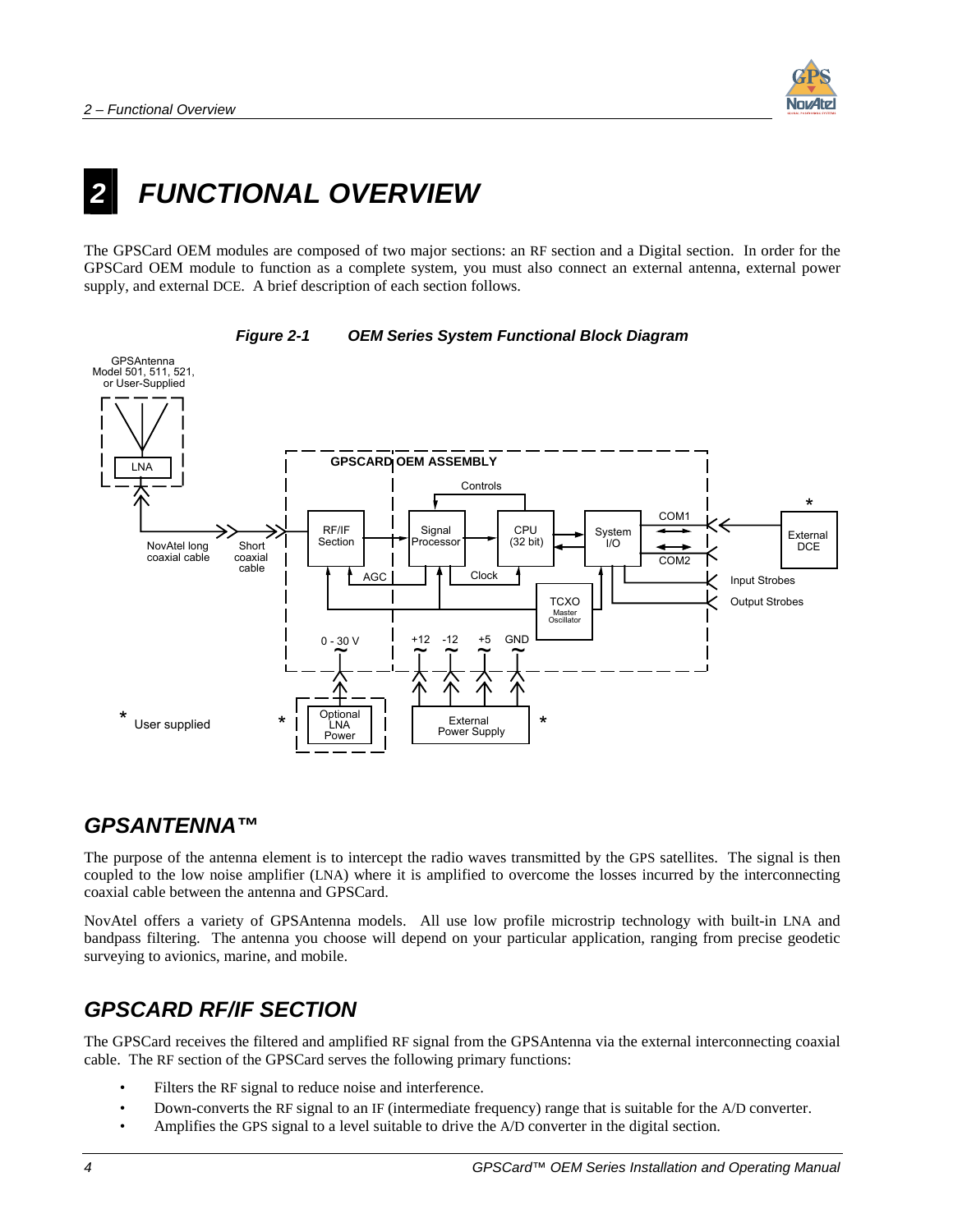<span id="page-12-0"></span>

- Accepts automatic gain control (AGC) input from the Digital Signal Processor (DSP) to maintain the IF signal at a constant level.
- Supplies DC voltage to the antenna RF input connector which is used by the GPSAntenna as power input for the LNA (external LNA power can be supplied by changing the P3 jumper plug).

### *DIGITAL SECTION*

The GPSCard digital section consists of three major subsections: Signal Processor, CPU, and System I/O.

The **Signal Processor** contains two NovAtel custom ASIC correlator chips, an analog to digital converter (A/D), and performs the following primary functions:

- Converts the IF signal to a digital format (A/D conversion).
- Independent satellite channel tracking
- C/A code and carrier phase tracking

The **CPU** is the heart of the GPSCard. All of the system control, processing, and positioning intelligence is in the CPU. It consists of both hardware and software components. The CPU is summarized below:

- A 32-bit microprocessor
- Custom Real Time Operating System (RTOS)
- Database management
- I/O control
- Position filtering
- Channel/loop control
- Navigation software

The **I/O** section allows two-way communications and timing strobes between outside devices and the GPSCard. All interfacing and connections to the GPSCard OEM module (with the exception of RF input and optional external oscillator input) is provided through the on-card 64 pin DIN 4162 type B male connector. Pinout descriptions of the 64 pin connector are provided in the *Installation* section of this manual (also see *Appendix B*). A summary of I/O functions is listed below:

- Provides two serial communication ports for interfacing with outside DCE EIA RS232/RS422 and NMEA 0183 configurable.
- Selectable baud rates up to 115.2 KBaud (defaults to 9600 baud)
- Provides input and output timing strobe lines.
- Allows user command input.
- Provides a means of output logging of various data types (ASCII and binary formats)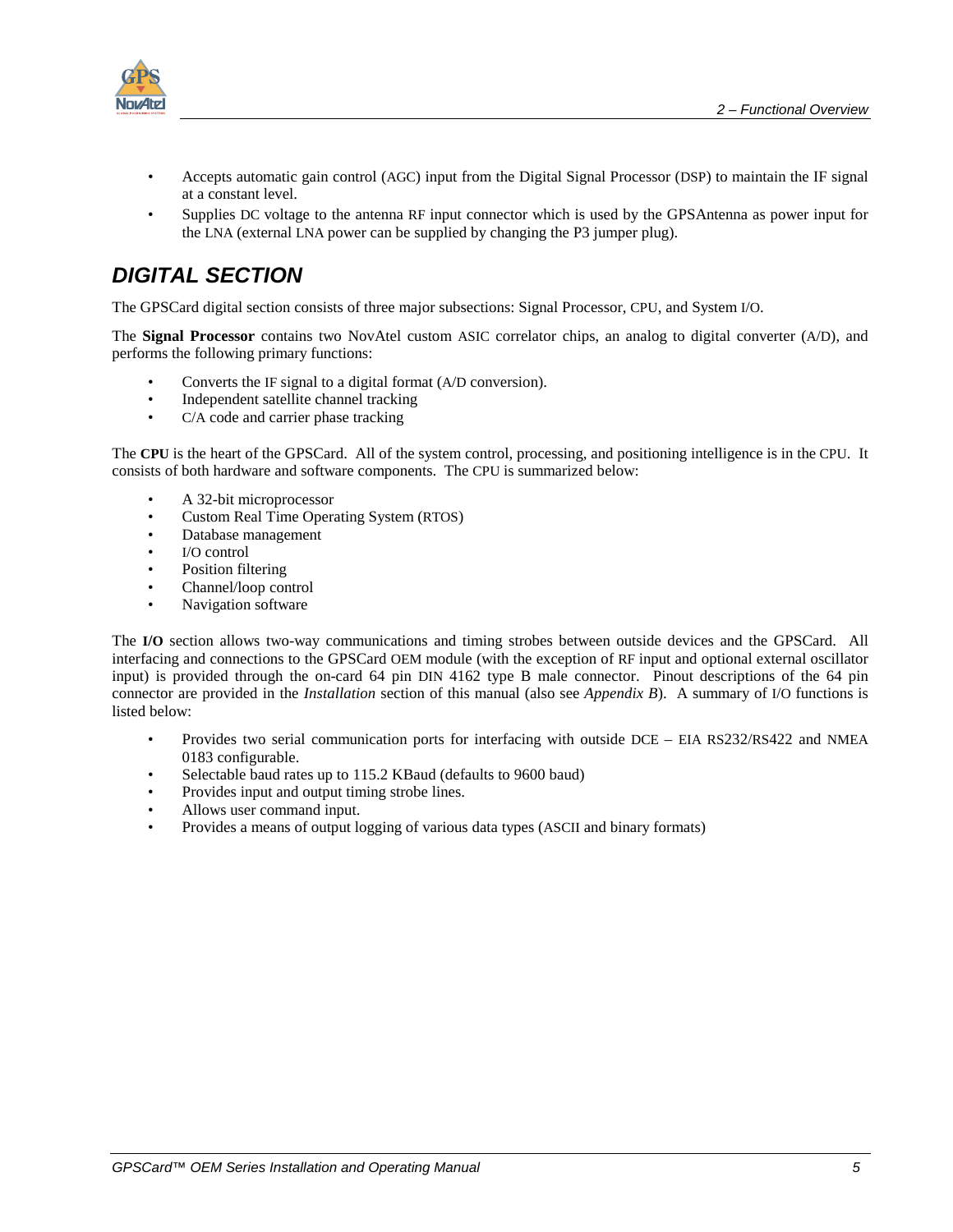

# <span id="page-13-0"></span>*3 INSTALLATION*

The GPSCard OEM Series of GPS receivers are OEM products designed for flexibility of integration and configuration. This concept allows the OEM purchaser to custom design their own GPS-based positioning system around the NovAtel GPSCard to suit their application requirements or marketing needs. With this in mind, the user is allowed the freedom to select an appropriate communications interface, power supply system, and preferred mounting configuration or structure.

This section provides sufficient information to allow the OEM user to set up and prepare the GPSCard for initial operation.



#### *Figure 3-1 GPSCard OEM Series Minimum Configuration*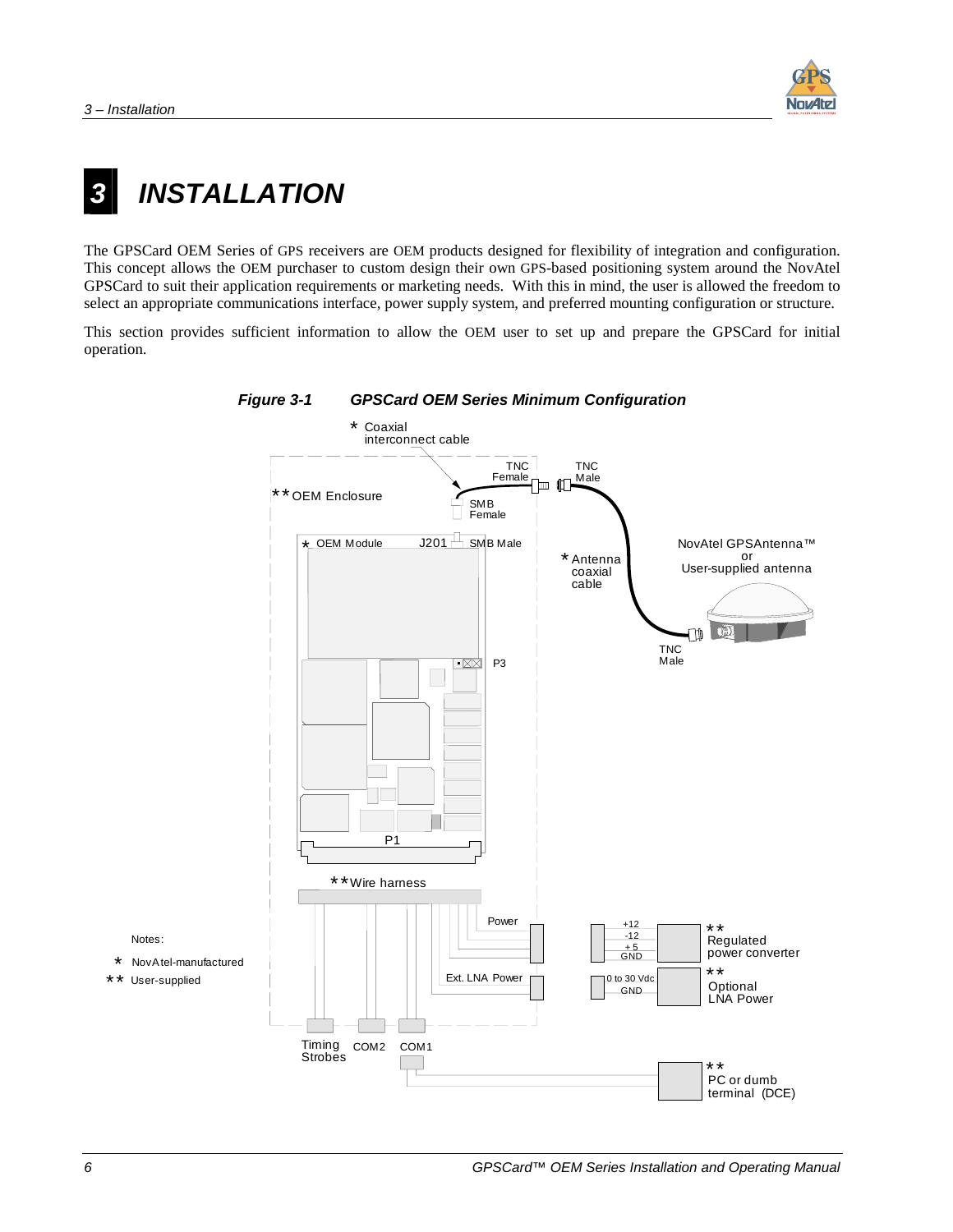<span id="page-14-0"></span>

### *MINIMUM CONFIGURATION*

In order for the GPSCard to function as a complete system, a minimum equipment configuration is required. The recommended minimum configuration and required accessories are listed below:

- NovAtel GPSCard OEM Series GPSCard
- Any optional NovAtel GPSAntenna model
- NovAtel GPSAntenna coaxial cable
- NovAtel interconnect coaxial cable
- A regulated power supply providing +5 VDC, +12 VDC, and -12 VDC (see *Appendix B* for power regulation specifications)
- A user interface, such as a PC, data communications equipment (DCE), dumb terminal, etc., capable of standard serial communications (RS-232, RS-422)
- A 64 pin 0.1" DIN 41612 type B female connector to wire your own interconnect harness. Power, communications, logging, strobes, etc. use this harness to interface with the GPSCard module.

### *ANTI-STATIC PRECAUTIONS*

Electrostatic discharge (ESD) is the leading cause of failure of electronic equipment components and printed circuit boards containing ESD sensitive devices and components. It is imperative that ESD precautions be followed when handling or installing the NovAtel GPSCard printed circuit board. Refer to *Appendix A* for more information on ESD precautions.



When you remove the GPSCard from the original packing box, it is recommended that you save the box and ESD protective plastic clamshell for future storage or shipment purposes.

#### **REMEMBER !**

Always wear a properly grounded anti-static wrist strap when handling the GPSCard.

Always hold the GPSCard by its corners or the RF backplane, and avoid direct contact with any of the components.

Do not let the GPSCard come in contact with clothing at any time because the grounding strap cannot dissipate static charges from fabrics.

Failure to follow accepted ESD handling practices could cause damage to the GPSCard.

Warranty may be voided if equipment is damaged by ESD.

### *INSTALLATION REQUIREMENTS*

Installing the OEM module requires the following steps:

- Mounting or packaging the OEM module in a secure enclosure to reduce environmental exposure, RF interference, and vibration effects
- Prewiring the I/O wire harness and the interfacing 64 pin DIN female connector for power and communications
- Connecting the wiring harness to the OEM module, external power, and external data communications equipment (DCE)
- Installing the GPSAntenna
- Connecting the antenna coaxial cable.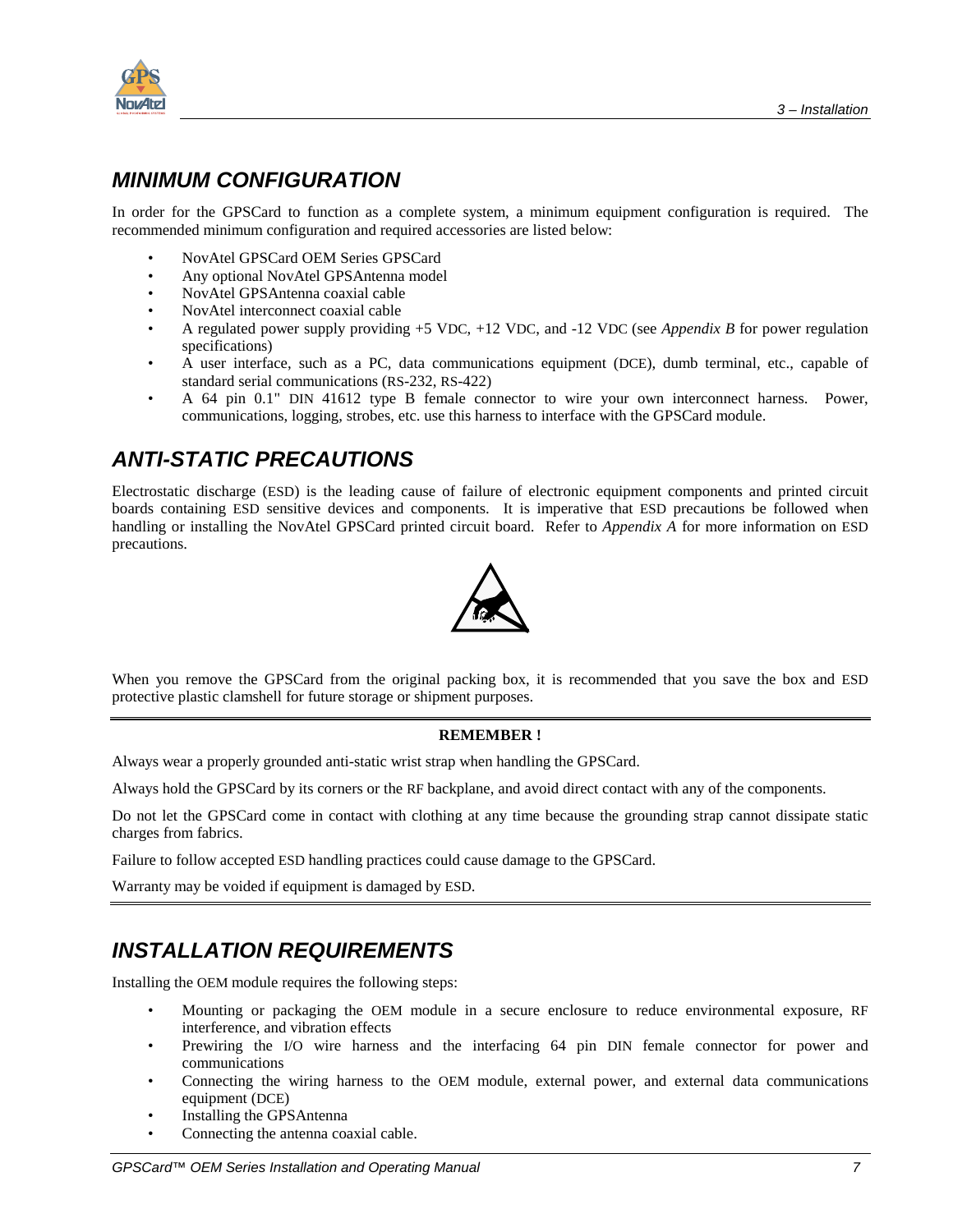



<span id="page-15-0"></span>**CAUTION**: Leave the GPSCard module in its anti-static packaging when not connected in its normal operating environment. When removing the OEM module from the anti-static plastic clamshell, follow accepted standard anti-static practices. Failure to do so may cause damage to the OEM module.

### *GPSCARD MOUNTING CONSIDERATIONS*

Because the GPSCard is an OEM product, the printed circuit board is not enclosed in a housing structure. This allows flexibility in creating a mounting environment to suit your particular product and marketing requirements. Important considerations when developing the encasement are:

- Operating environment exposure (protection against rain, snow, sand, saltwater, extreme temperatures, etc.)
- Vibration conditions (secure mounting for aircraft, marine, mobile, etc.)
- RF shielding (protection from nearby transmitters, must meet federal regulations)
- Mounting of I/O connectors

The GPSCard has provisions for screw mounting, card rails, or a combination of both. See *Appendix B* for mechanical drawing details.

(First time users may want to purchase the GPSCard™ PowerPak™. This kit allows immediate operation of the GPSCard without having to fuss with mounting or wiring considerations.)

### *FABRICATING THE I/O WIRE HARNESS*

A 64 pin 0.1" DIN 41612 type B female connector is required for interconnection with the OEM module. The connectors you choose for interfacing to the power supply, COM ports, and strobes will depend on your external equipment requirements. The wiring harness serves the following I/O interconnect functions:

- Power input to the OEM module
- COM1 and COM2 serial communications port access
- Input and output timing strobes
- Communications protocol selection using jumper wires (RS232, RS422, or NMEA 0183 selectable)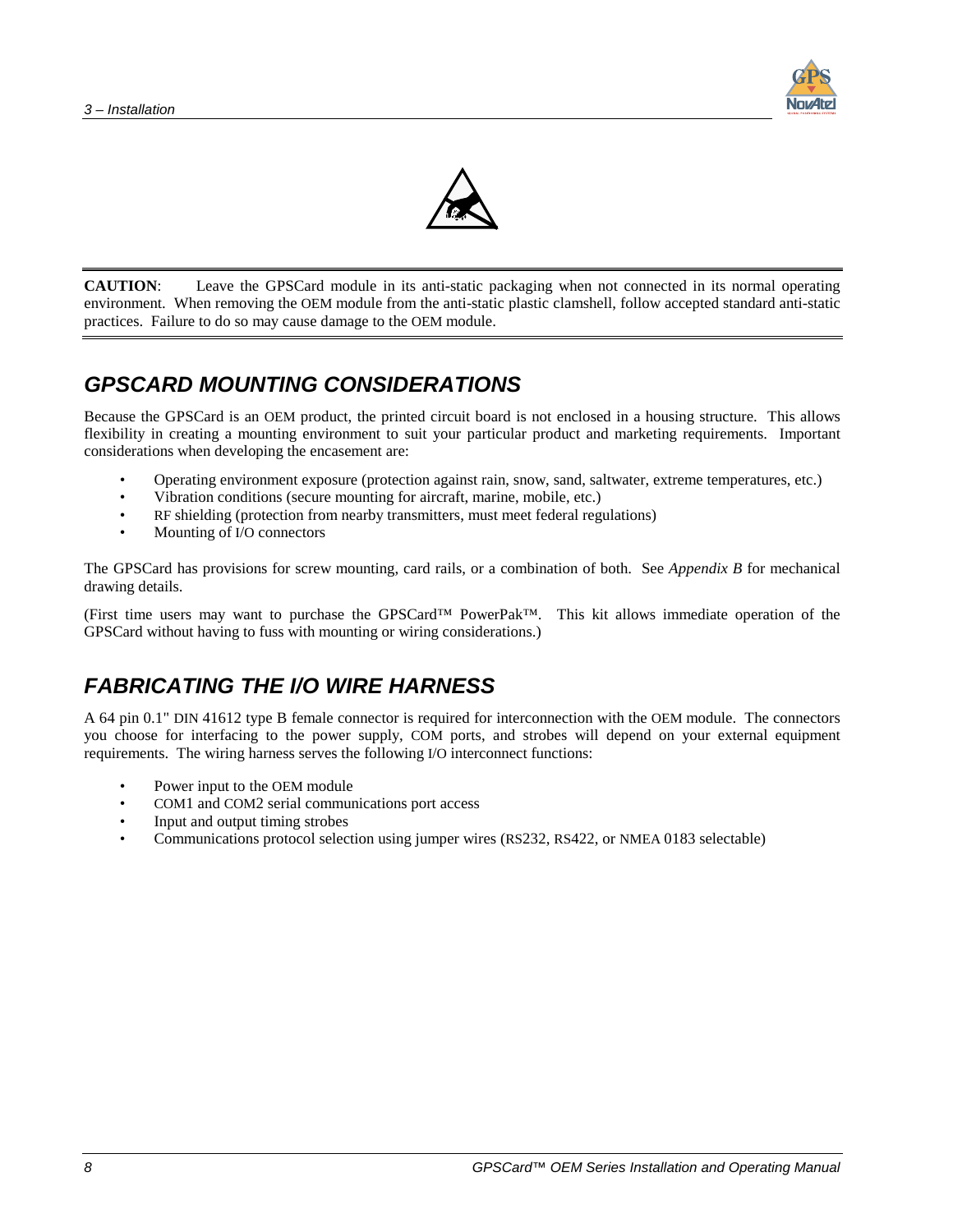<span id="page-16-0"></span>



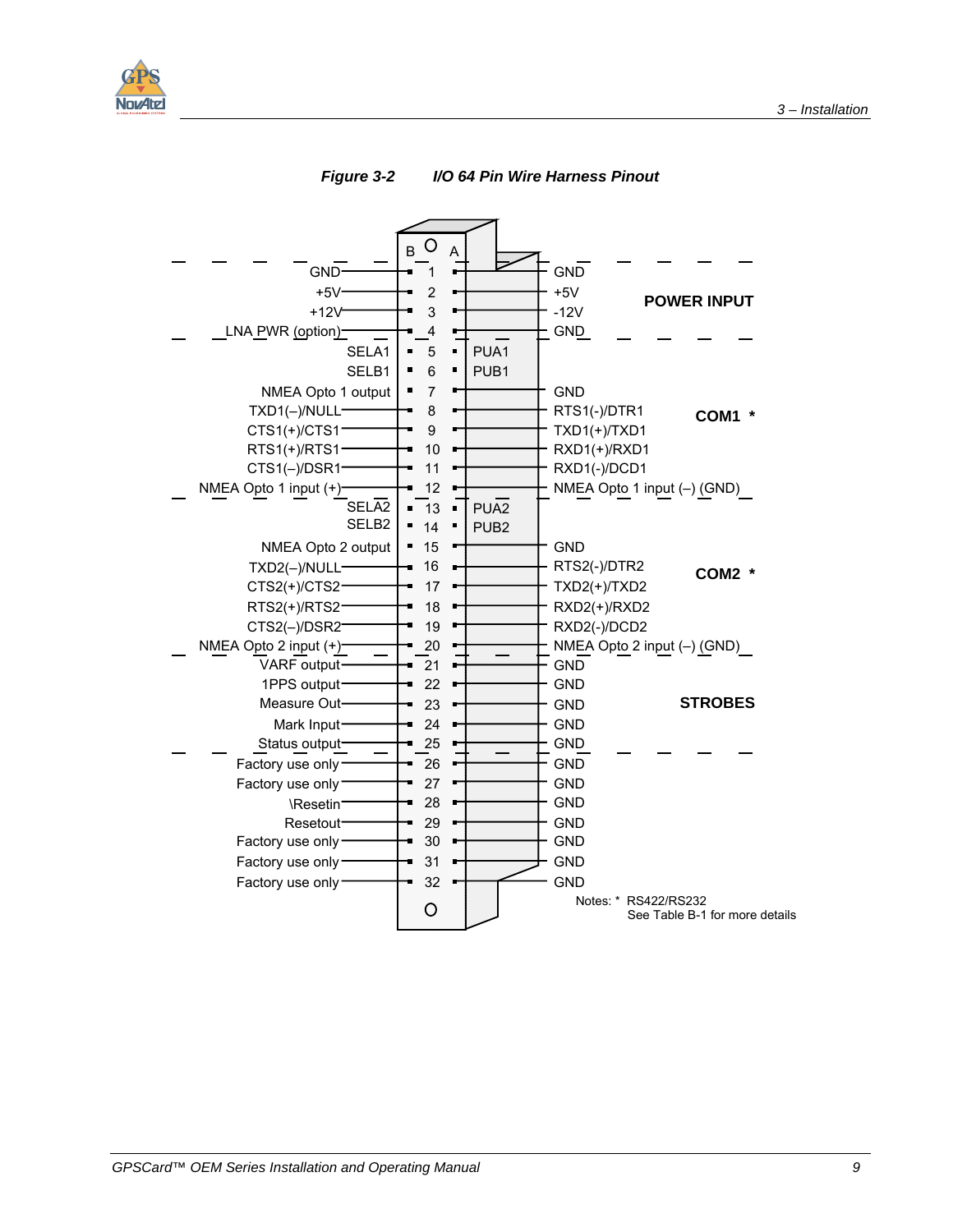

### <span id="page-17-0"></span>*EXTERNAL POWER INPUT*

The GPSCard requires three sources of regulated power input:  $+5VDC$ ,  $+12 VDC$ , and  $-12VDC$ . Pins 1A and 1B (GND) are internally connected on the GPSCard. Pins 2A and 2B (+5V) are internally connected on the GPSCard as well. It is recommended that appropriate fuses or current limiting be incorporated as a safety precaution on all power lines used. Use sufficient gauge wire to ensure that voltage at the DIN connector is within GPSCard specifications.

Refer to the figure below for external power input connections to the 64 pin wire harness.



### *SELECTING COMMUNICATIONS PROTOCOL*

The GPSCard OEM Series is capable of communications in three electrical formats: EIA RS232, EIA RS422, and NMEA Standard (RS232 or RS422 compatible). COM1 and COM2 are independently configurable for one of the above communications protocol formats. The configuration you use is dependent on connecting appropriate wires onto the I/O wire harness 64 pin female connector.

#### *RS232*

RS232 is the **default** configuration for both COM1 and COM2 ports. This means that there are no jumper wires required to operate RS232 protocol. Refer to the figure below for wiring details of RS232 pin-out for COM1 and COM2 ports.

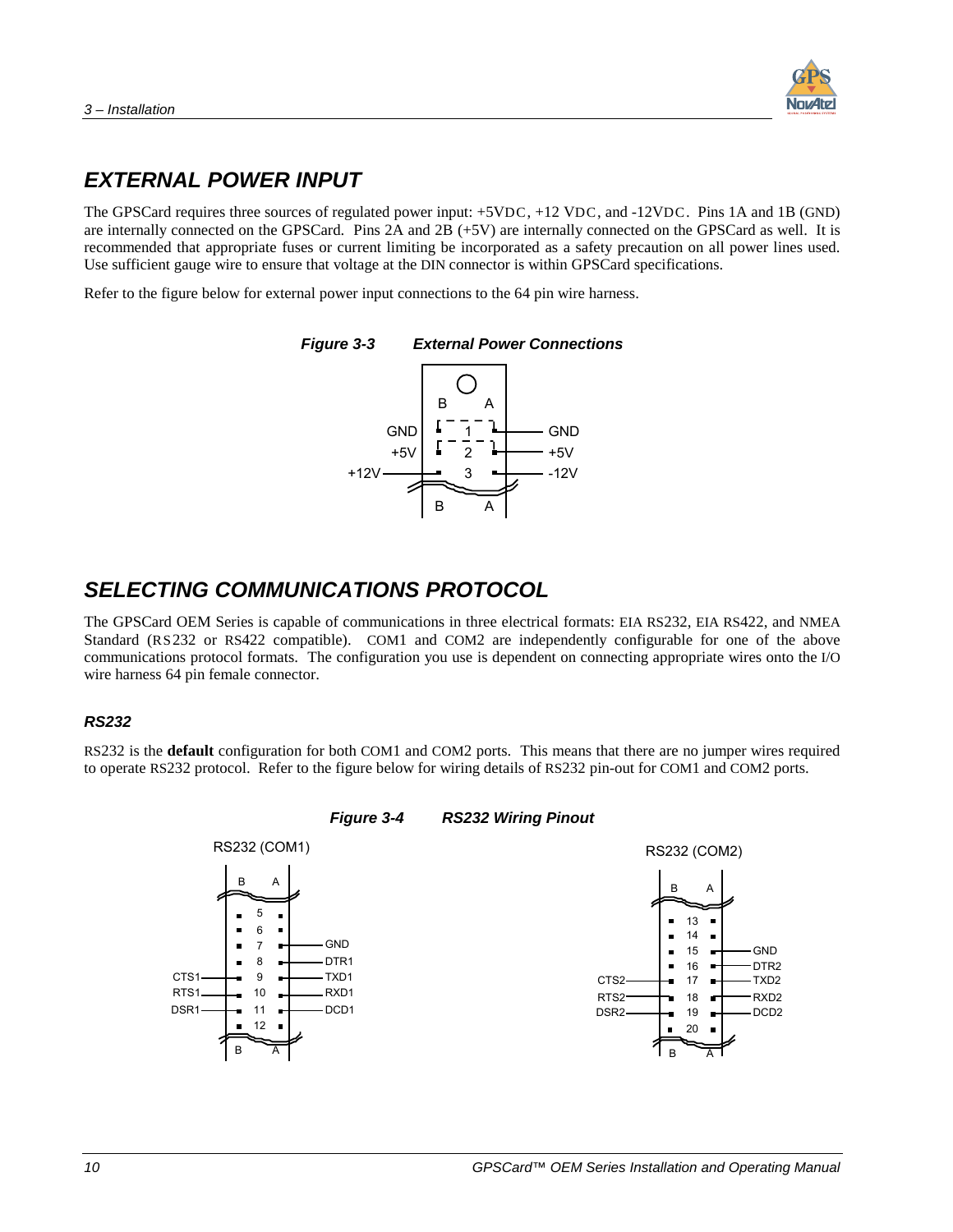<span id="page-18-0"></span>

#### *RS422*

RS422 protocol is established by installing jumper wires between pins 5A to 5B and pins 6A to 6B for COM1, and pins 13A to 13B and pins 14A to 14B for COM2.

To configure the COM ports for RS422 protocol, refer to the figure below for wiring details.



#### *Figure 3-5 RS422 Wiring Pinout*

#### *EARLY NMEA (RS232)*

Early NMEA (RS232) protocol is established by installing jumper wires from pins 10A to 7B for COM1, and pins 18A to 15B for COM2.

NMEA receiver opto-isolator input for COM1 is Pins 12B and 12A. COM2 opto-isolator inputs are pins 20B and 20A.

To configure the COM ports for Early NMEA RS232 protocol, refer to the figure below for wiring details.



#### *Figure 3-6 Early NMEA (RS232) Wiring Pinout*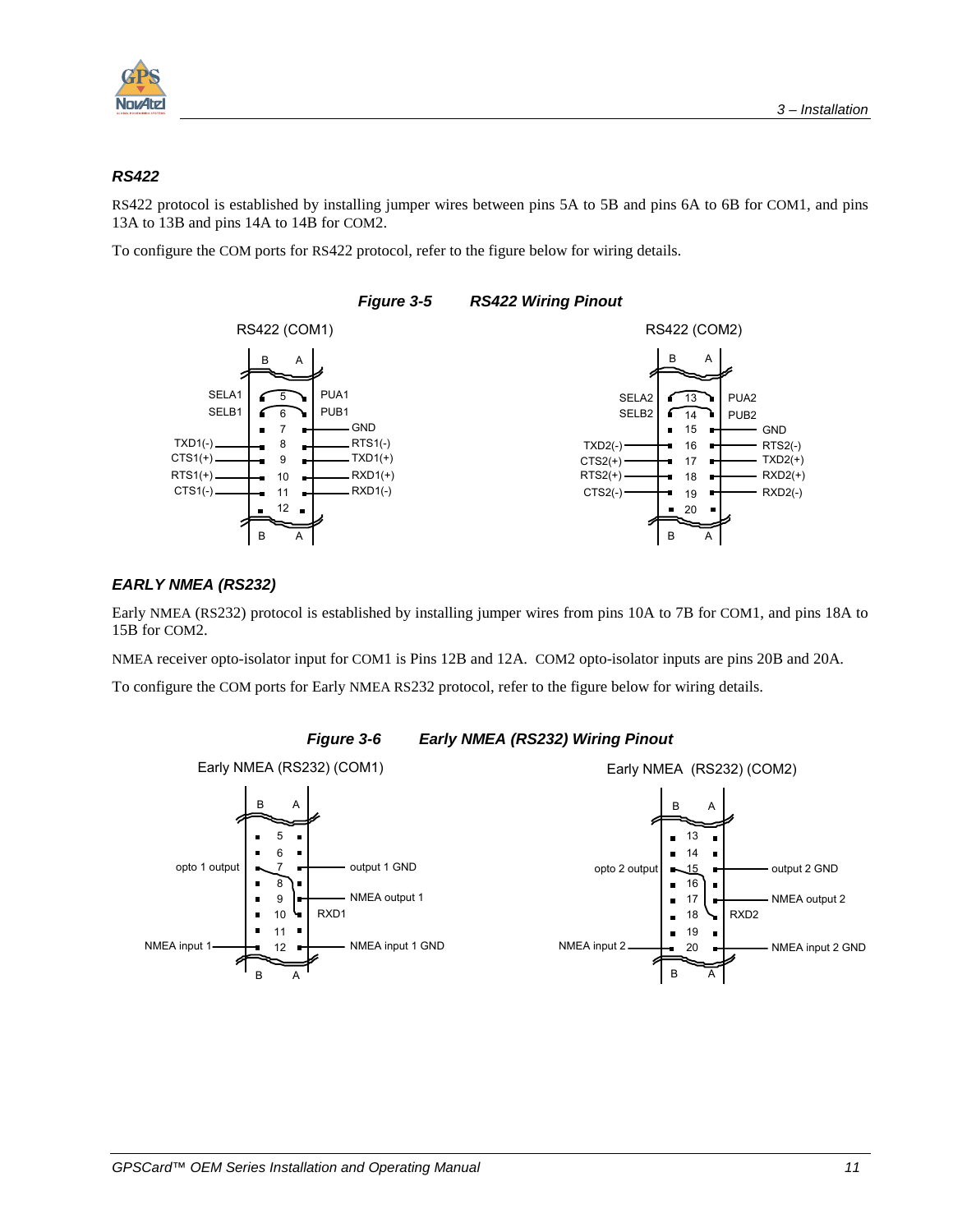

#### <span id="page-19-0"></span>*NMEA 0183 (RS422)*

NMEA 0183 (RS422) protocol is established by installing jumper wires from pins 5A to 5B, pins 6A to 6B, pins 7A to 10A, and pins 7B to 11A for COM1, and pins 13A to 13B, pins 14A to 14B, pins 15A to 18A, and pins 15B to 19A for COM2.

The NMEA receiver opto-isolator input for COM1 is Pins 12B and 12A. COM2 opto-isolator inputs are Pins 20B and 20A.

To configure the COM ports for NMEA 0183 RS422 protocol, refer to the figure below for wiring details.



#### *Figure 3-7 NMEA 0183 (RS422) Wiring Pinout*

#### *I/O STROBES PINOUT*

The GPSCard OEM models have provisions for input and output strobes. The pinout for those strobes is illustrated in the figure below.



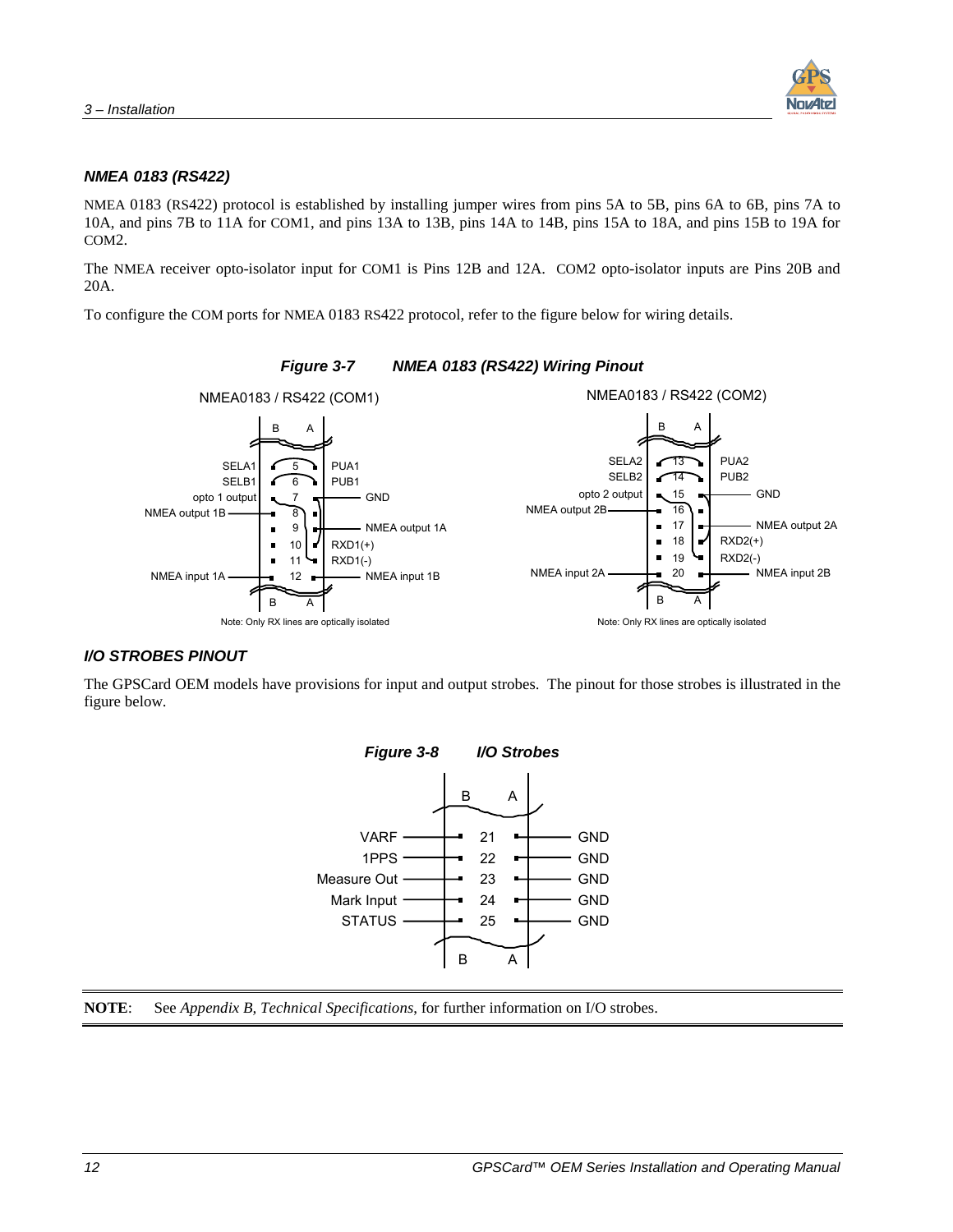<span id="page-20-0"></span>

### *GPS ANTENNA CONSIDERATIONS*

Selecting and installing an appropriate antenna system is an important first step before operating your GPS receiver. The antenna you choose for your GPS system will depend on the specific positioning application, such as survey, aviation, marine, mobile, or manpack.

The GPSCard has been designed to operate with the NovAtel GPSAntenna models 501, 511, and 521. Though it is possible to operate with other GPS antennae, NovAtel only warrants operation with the above-mentioned models. For further information on GPSAntenna™ systems and extended length cable runs, contact NovAtel GPS Customer Service and ask for our *"Extended-Length Antenna Cable Runs" Application Note, APN-003*.

For initial testing of the GPSCard, we recommend that the GPSAntenna Model 501 be used. It offers exceptional phase center stability as well as improved immunity against multipath reception  $(> 10$  dB rejection of left-hand circular reception). Refer to the *NovAtel GPSAntenna™ – Model 501 – User Manual* for recommended procedures when installing the Model 501 antenna.

Some important points are mentioned here to keep in mind when installing the antenna system.

- Select an antenna location with a clear view of the sky to the horizon so that each satellite above the horizon can be tracked without obstruction.
- Ensure that the antenna is mounted on a secure stable platform or structure. The mounting structure should be stable enough to withstand unexpected high wind gusts.
- If geodetic survey quality positioning is required, with reduced multipath reception, while maintaining a stable phase center, the NovAtel GPSAntenna Model 501 is recommended. If greater multipath reduction is of high importance, install the GPSAntenna on the NovAtel Choke Ring Ground Plane. Refer to the *GPSAntenna Model 501 User Manual* for more details.

### *ANTENNA CABLE CONSIDERATIONS*

The antenna coaxial cable that you require will depend on the specific antenna selected for use in your system and the distance between the antenna and the GPSCard. NovAtel offers a variety of antenna coaxial cables to meet your GPSAntenna installation requirements. Should you require additional coaxial cable, contact your NovAtel GPS Customer Service representative for specific model details.

NovAtel provides optional coaxial cables in the following lengths:

- 22 cm coaxial interconnect adapter cable (SMB female/TNC bulkhead female)
- 5 metre antenna cable(TNC male/TNC male)
- 15 metre antenna cable (TNC male/TNC male)
- 30 metre antenna cable (TNC male/TNC male)

Though it is possible to use other high quality antenna cables, only NovAtel-supplied coaxial cables are warranted for use with the GPSCard.

**REMEMBER:** The coaxial cable should be connected to the antenna and GPSCard before system power is turned on. If for any reason the cable is disconnected from the antenna or GPSCard, you must turn off power before reconnecting the cable. This is to prevent the GPSCard antenna current-limiting circuit from unnecessarily activating.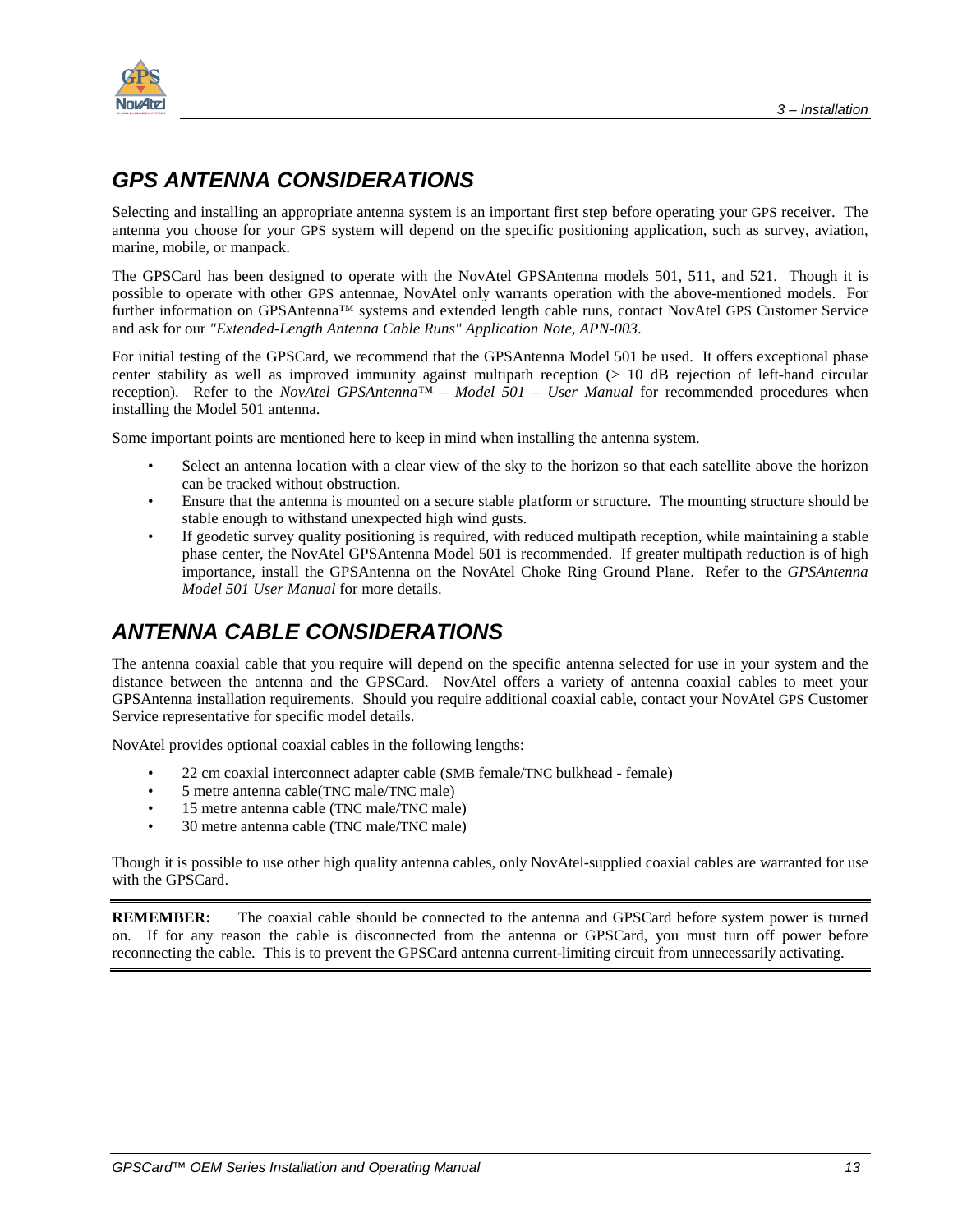

### <span id="page-21-0"></span>*EXTERNAL LNA POWER (OPTIONAL)*

The GPSCard is capable of allowing selection of either an internal or external LNA power source. Your GPSCard is delivered from the factory ready for operation with NovAtel GPSAntenna Models 501, 511, or 521, in which case no special wiring or configuration is required.

If the GPSCard is to be configured with a user supplied antenna/LNA system, then it is required that the external LNA power option be utilized. This is especially useful if the antenna system requires voltage and current capacity beyond that of the GPSCard internal antenna LNA power source (4.5 VDC @ 25 mA). The jumper plug (P3) is normally set for internal operation (pins 1 and 2). If external LNA power is to be applied, then P3 must first be jumpered between pins 2 and 3.

The external LNA power must be applied to pins 4B (0 to +30 VDC) and 4A (GND). It is recommended that the "hot" terminal (4B) be either current limited to 100 mA or appropriately fused.





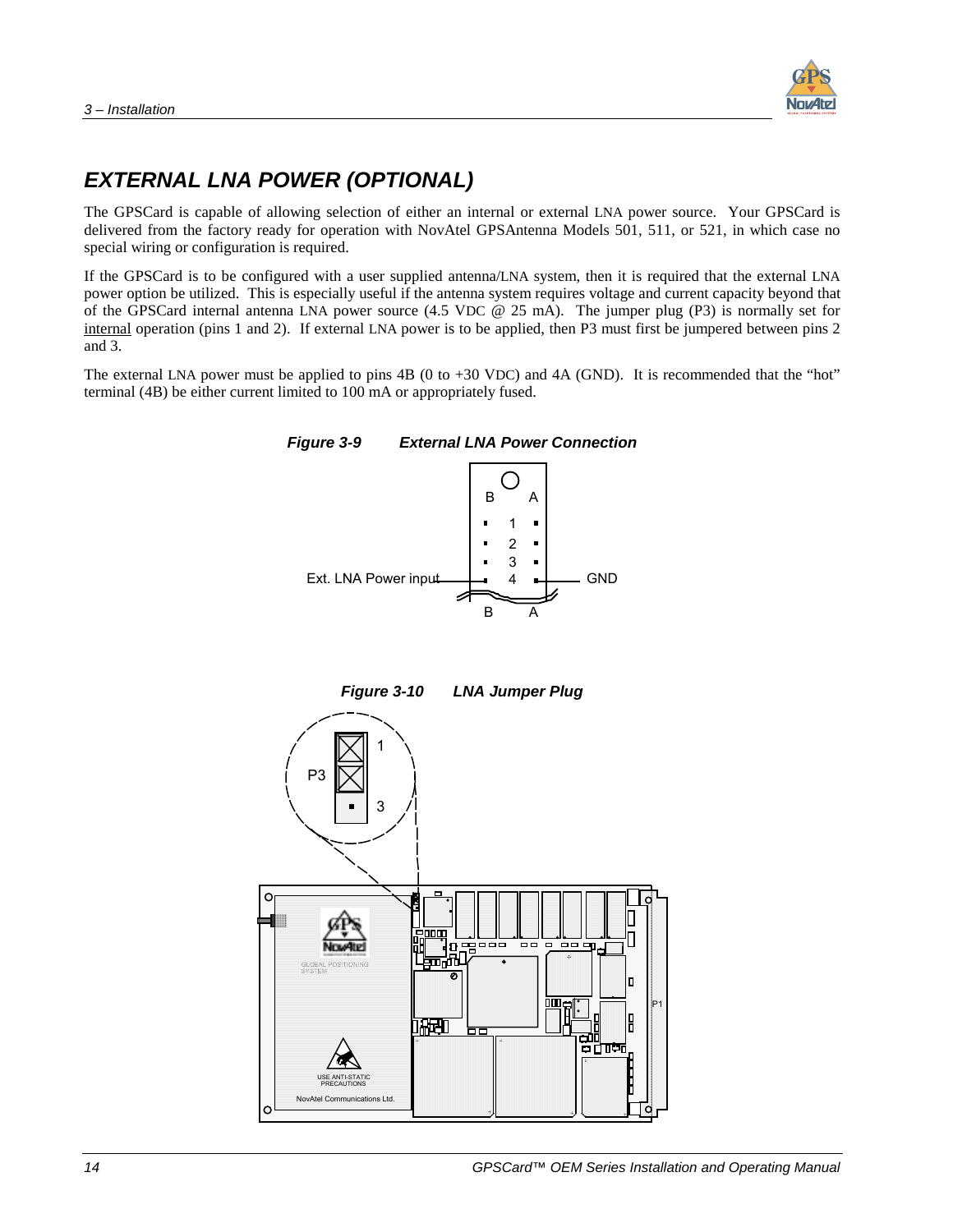

#### **– CAUTION –**

- The P3 LNA jumper plug must be jumpered to the external position (pins 2 and 3) before external LNA power is connected to pin 4B of the 64 pin wire harness connector to prevent the power from feeding back into the receiver.
- If external power is being used to power any of the NovAtel GPSAntennas in conjunction with extended length antenna cable runs or using optional in-line LNA amplifiers, use caution not to exceed the voltage ratings of the particular antenna or LNA being used.
- Power applied to pin 4B from an external power supply must not exceed +30 VDC or 100 mA of current.
- The GPSCard is not warranted for operation with non-NovAtel-supplied antennas; such usage is at your own risk.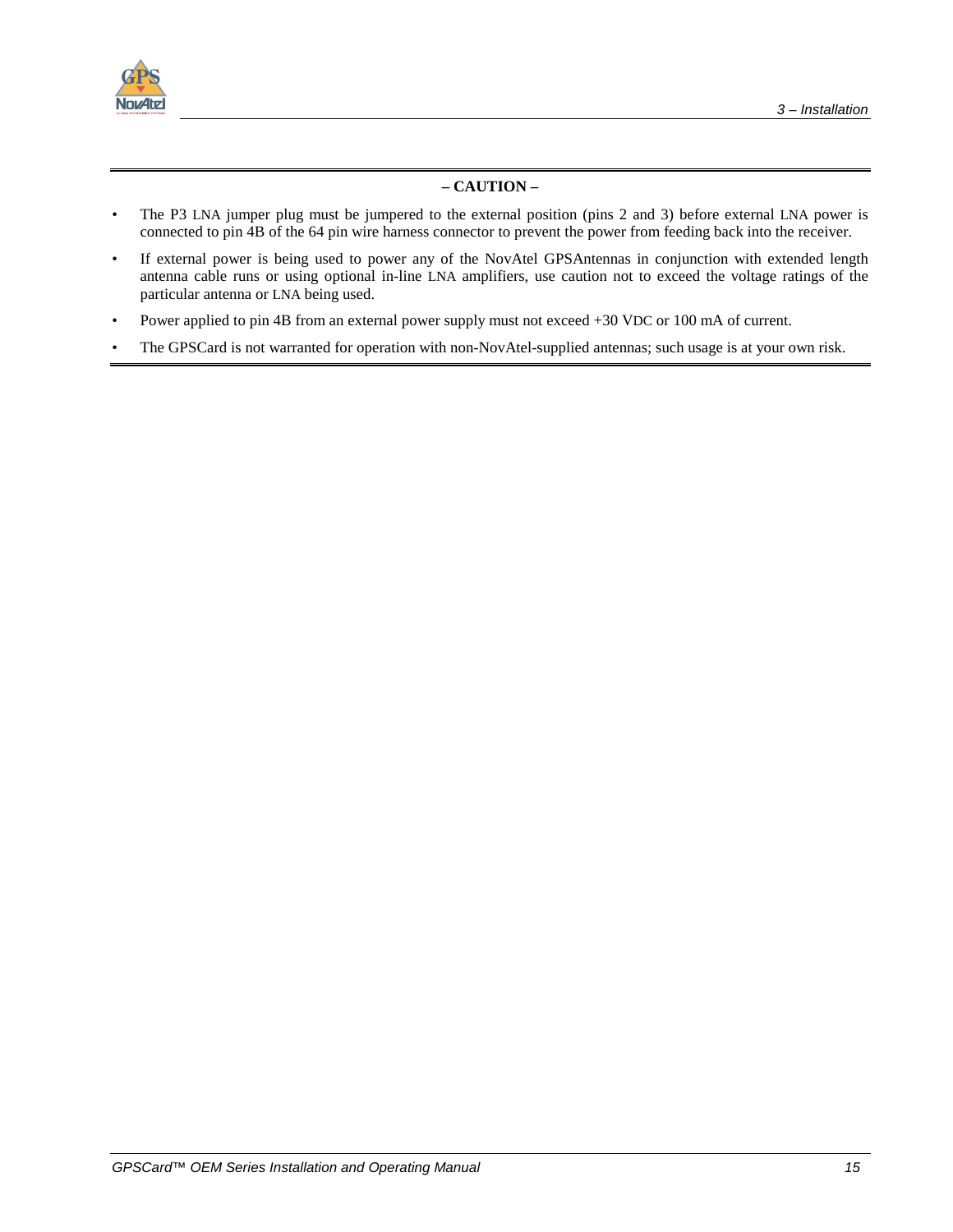

# <span id="page-23-0"></span>*4 OPERATION*

Before operating the GPSCard for the first time, ensure that you have followed the installation instructions in *Section 3*. The figure below illustrates a typical operational configuration for the GPSCard OEM module. It will be assumed that initial operation and testing of the GPSCard will be while using a personal computer to allow greatest ease and versatility of testing.



#### *Figure 4-1 Typical Operational Configuration*

### *GETTING STARTED*

At this point, it is assumed that your GPSCard oem module is configured similar to the above illustration and is now ready for .

**REMEMBER:** If you plan to track satellites upon power-up, the GPSAntenna coaxial cable should be connected to both the GPSCard and GPSAntenna before power is turned on. This is because connecting the antenna to the GPSCard after power up may cause the "internal" antenna LNA power source to current-limit, shutting off power to the GPSAntenna. If this occurs, you will then be required to turn off the GPSCard input power and then back on again.

#### *COM PORT DEFAULT SETTINGS*

Because the GPSCard communicates with the user designed command controller via the COM1/COM2 serial ports, ensure that both units are configured properly for initial communications before power-up of the GPSCard. The GPSCard COM ports are defaulted to operate with the following protocol settings:

- RS232
- 9600 Baud
- No Parity
- 8 Bits
- 1 Stop Bit
- No Hand Shaking
- Echo Off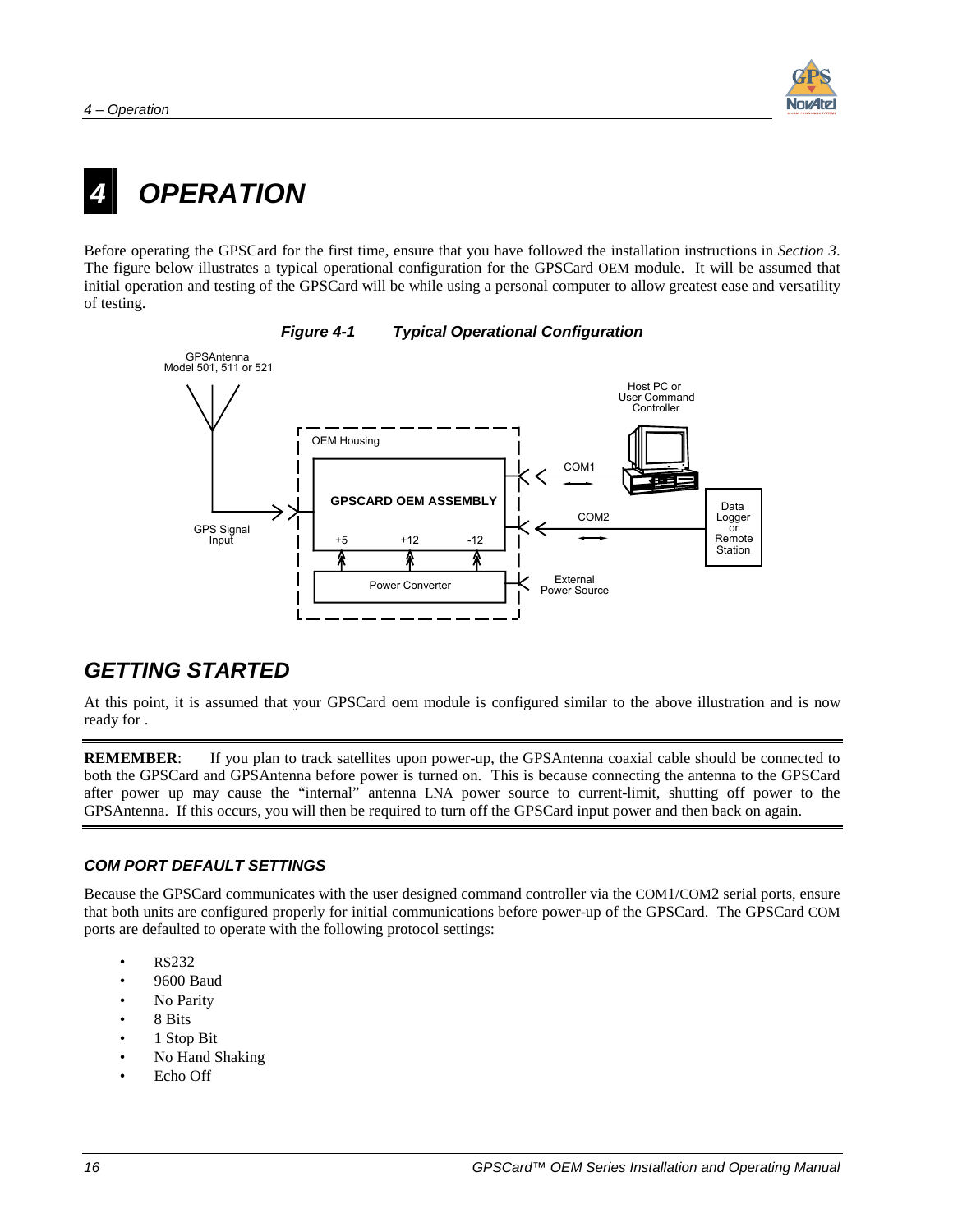<span id="page-24-0"></span>

If you wish to use other protocol formats such as RS422 and NMEA 0183, please refer to *Section 3, Installation* for details of how to wire the 64 pin connector for other configurations. See also the *COMn* command to change baud rate, parity, etc. (*Command Descriptions Manual*).

#### *BOOT-UP*

The boot-up and initial operating software/firmware is resident in the GPSCard Flash/ROM memory. Therefore, there is no requirement to download operating software. Just turn on power, wait one moment for self-boot, and the GPSCard is now ready for command input.

There are two initial start-up indicators to let you know that the GPSCard is operating normally:

• Your external DCE (data communications equipment) screen will display one of the following prompts:

**Com1>** *if you are connected to COM1 port*, or **Com2>** *if you are connected to COM2 port* 

The GPSCard is now ready for command input from either or both COM ports.

• A red LED indicator on the GPSCard will flash at a rate of once per second if start-up proceeded normally. If the light is continuously on or off, this indicates an error condition has occurred. If the LED flashes at a rate other than 1PPS, this too indicates that an error condition was detected in start-up self-test. The board should be returned for service if the LED is continuously on, off, or flashing at a rate other than 1PPS.

### *INITIAL COMMUNICATIONS WITH THE GPSCARD*

Communicating with the GPSCard is a straightforward process and is accomplished by issuing desired commands to the COM1 or COM2 ports from an external serial communications device. For your initial testing and communications with the GPSCard, you will probably be using either a remote terminal (DCE) or an IBM-PC compatible that is directly connected to a GPSCard COM port using a null modem cable.

At this point it is recommended that you become thoroughly familiar with the *Command Descriptions Manual* to ensure maximum utilization of the GPSCard's capabilities.

To change the default communication settings, such as baud rate, you need to utilize the *COMn* command as described in *Section 2, Command Descriptions* of the *Command Descriptions Manual*.

#### *COMMUNICATING USING A REMOTE TERMINAL*

A convenient and easy method of communicating with the GPSCard is to use a remote terminal (DCE). The set-up requirements are listed below:

- The GPSCard wire harness must be prewired to allow proper RS232 interface with your data terminal. To communicate with the terminal the GPSCard only requires the Rx, Tx, and GND lines to be used; handshaking is not generally required.
- Ensure that the terminal's communications set-up matches the GPSCard RS232 protocol.

When the GPSCard is first powered up, no activity information is transmitted from the COM ports except for the **COM1>** or **COM2>** prompt described in the *Boot-up* section above.

Commands are directly input to the GPSCard using your interfacing terminal's keyboard (after pressing the terminal's *Return* key). It should be noted that most commands do not echo a response to a command input. Your indicator that the command has actually been accepted is a return of the **COM1>** or **COM2>** prompt from the GPSCard, depending on which COM port accepted the command. Note that "VERSION" and "HELP" are the only commands that do provide a data response other than the COM port prompt.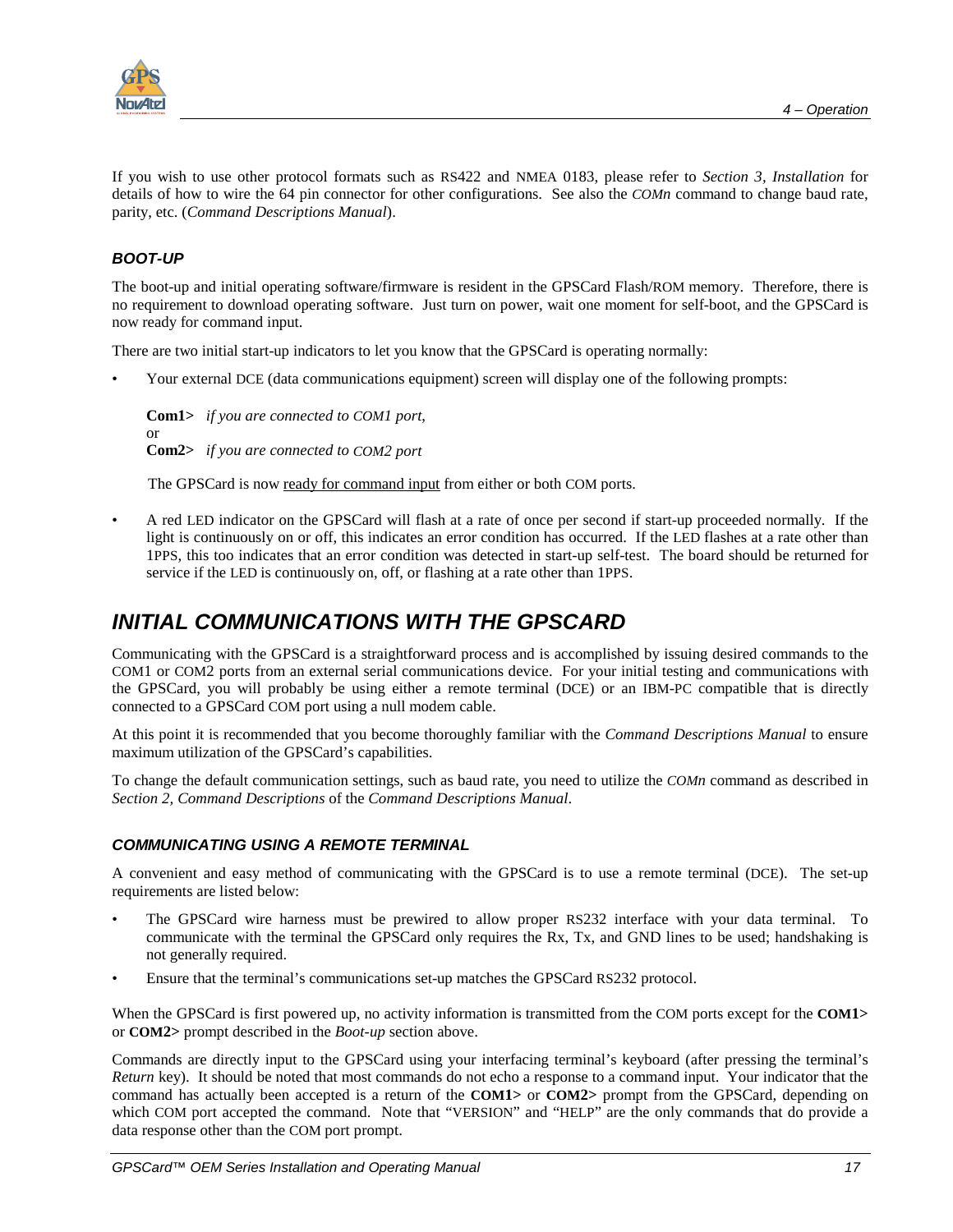

#### <span id="page-25-0"></span>**Examples:**

Using your interfacing terminal, if you type the command VERSION and then press the [Return] key, this will cause the GPSCard to echo the GPSCard version information. If you type HELP and press [Return], the GPSCard will respond with a listing of all available commands.

An example of no echo response to an input command is the FIX HEIGHT command. It can be input as follows:

```
COM1>fix height 550 [Return]
COM1>
```
The above example illustrates command input to the GPSCard COM1 port which sets the GPSCard antenna height as fixed to 550 metres above sea level and causes position solutions to be constrained as 2D with height fixed. However, your only confirmation that the command was actually accepted is the return of the **COM1>** prompt.

If a command is erroneously input, the GPSCard will respond with the "Invalid Command Option" response followed by the COM1> prompt.

After initial boot up, you may find the following logs useful for observing the GPSCard activities:

- Use the RCCA log to list the default command settings. After the GPSCard has been operational for a while, the RCCA log will be useful for indicating status of all current command settings. If your GPSCard is equipped with the SAVECONFIG option, displaying the RCCA log after a RESET will show the saved configuration.
- Use the CTSA log to monitor the channel tracking status.
- Use the SATA log to observe the satellite specific data.
- Use the POSA log to observe the current computed position solutions.
- Use the DOPA log to monitor the dilution of precision of the current satellite constellation.
- Use the RCSA log to monitor the receiver status.
- Use the HELP command to list all available commands.

Refer to the *Command Descriptions Manual* for procedures and explanations related to data logging.

#### *COMMUNICATING USING A PERSONAL COMPUTER*

Using an IBM-compatible PC is a versatile method of interfacing to the GPSCard. Your PC can be set up to emulate a remote terminal using the PC's COM serial ports as well as provide the added flexibility of creating multiple command batch files and data logging storage files. Some possible methods of communicating to the GPSCard using the PC are:

- Any standard communications software package that emulates a terminal can be used to establish bi-directional communications with the GPSCard.
- You can create command batch files using any convenient text editor such as the DOS text editor "Edit" or the Microsoft Windows "Notepad".
- Command files previously created can be redirected to the PC's COM port that is connected to the GPSCard. This can be executed using DOS or a DOS-based communications software package.
- Microsoft Windows 3.1 incorporates a terminal emulator ("Terminal") that can be used to create command macros or to select previously created command files to be directed to the COMn port.

Included with your GPSCard is a disk containing the setup file to install the NovAtel WINSAT and FILE CONVERTER programs. WINSAT is a Windows graphical user interface which exploits the multitude of features provided by the GPSCard, allowing you to explore the GPSCard's many features without struggling with communications protocol or writing make-do software. The program recognizes the model of GPSCard (10 channel vs 12 channel) that you are using and will display accordingly where applicable.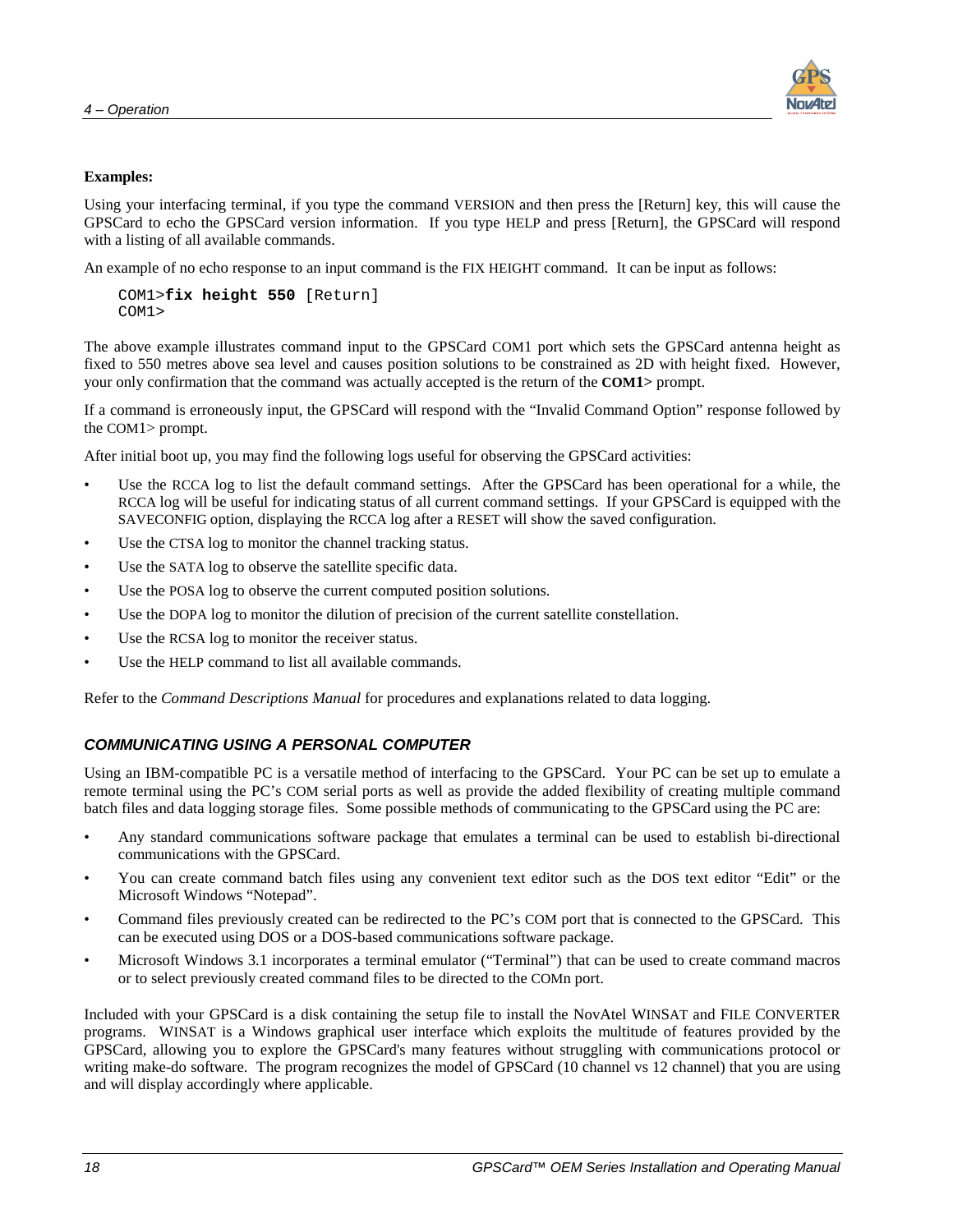<span id="page-26-0"></span>

The FILE CONVERTER Utility is a Windows program which has been developed as a companion to the GPSCard output logging functions. The program allows you to convert between NovAtel ASCII and binary records and strips unwanted records for data file compilation.

For further information about installation and operation of the WINSAT and FILE CONVERTER programs, refer to the WINSAT Interface Program User Manual.

#### *CREATING COMMAND TEXT FILES*

A quick and convenient way to initiate multiple commands and logging from the GPSCard is to create boot-up command files relating to specific functions. This will save time when you want to duplicate test situations and minimize set-up time. Any convenient text editor can be used to create command text files.

#### *Example*

For this example, it will be assumed that the PC is connected to GPSCard COM1 port and that a remote terminal is connected to the GPSCard COM2 port. Before you begin, ensure that the PC COM port has been set up to match the GPSCard communications protocol.

Immediately following power-up of the GPSCard, you may want to monitor receiver activity. The following command file may be useful to quickly initialize logging.

1. Open a text editor on the PC and type in the following command sequences:

```
log com2 sata ontime 15
log com2 ctsa ontime 15
log com2 rcsa ontime 60 5
log com2 posa ontime 15
log com2 dopa ontime 15
```
- 2. Save the command text to a convenient file name (e.g. boot1.txt) and exit the editor.
- 3. You can now use the DOS "Copy" command to redirect the contents of the boot1.txt file to the PC COMn port which is connected to the GPSCard.

Example:

```
C:\GPS>copy boot1.txt com1
1 files(s) copied
C:\GPS>
```
4. The GPSCard is now initialized with the contents of the boot1.txt command file and logging is directed from the GPSCard COM2 port to the connected remote terminal.

#### *COMMUNICATING USING MICROSOFT WINDOWS 3.1*

If your PC has Microsoft Windows 3.1, you may find that it offers a convenient method of communicating with the GPSCard. With Windows you can use its accessory program "Notepad" to create command text files and then use the Windows "Terminal" program to establish two-way communications between your PC and the GPSCard.

As any text editor or communications program can be used for these purposes, the use of Windows is described only for example purposes.

The following paragraphs will give examples of how "Notepad" and "Terminal" may be utilized to create a hypothetical navigation boot-file. It will be assumed that the PC serial port is connected to the GPSCard COM1 port and a remote terminal is connected to the GPSCard COM2 port.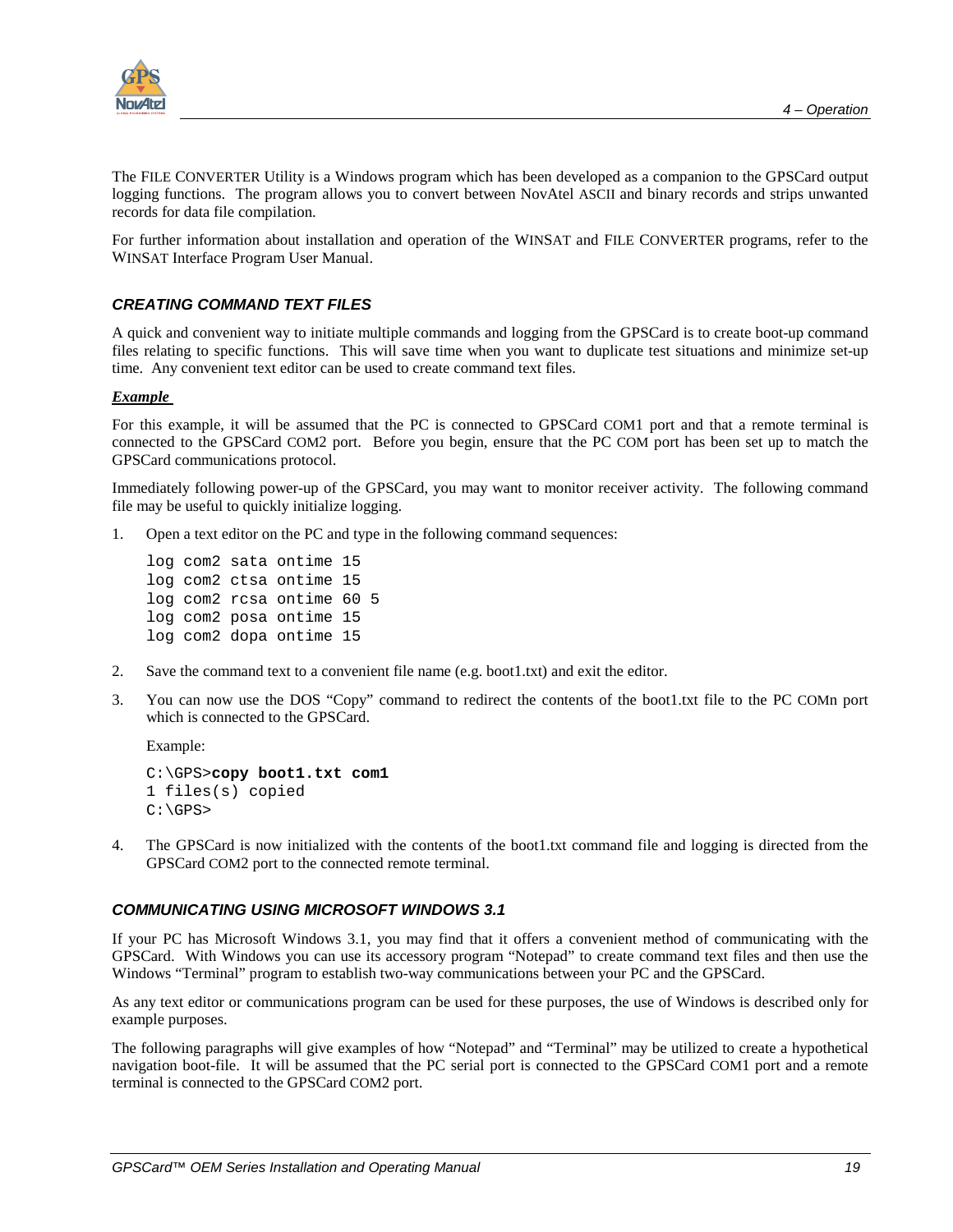

#### <span id="page-27-0"></span>*Example Navigation Command File Using Windows "Notepad"*

1. Open Notepad and type in the following command text:

```
setnav 51.111 -114.039 51.555 -114.666 0 start stop
magvar -21
log com1 posa ontime 15
log com1 spha ontime 15
log com1 nava ontime 15
log com2 gprmb ontime 15 5
log com2 gpvtg ontime 15 5
log com2 rcca ontime 60
```
2. Save the command text as a convenient file name (e.g. bootnav1.txt) and exit the editor.

*Figure 4-2 Illustration of Windows "Notepad" Command File* 

| Notepad - BOOTNAV1.TXT                              |  |
|-----------------------------------------------------|--|
| Eile Edit Search<br>Help                            |  |
| setnav 51.111 -114.039 51.555 -114.666 0 start stop |  |
| maqvar -21                                          |  |
| log com1 posa ontime 15<br>log coni spha ontime 15  |  |
| log con1 nava ontime 15                             |  |
| log com2 gprmb ontime 15 5                          |  |
| log con2 gpvtg ontime 15 5                          |  |
| log com2 rcca ontime 60                             |  |
|                                                     |  |
|                                                     |  |
|                                                     |  |
|                                                     |  |

Once this file is saved, it can be called up at any time to initialize the GPSCard for waypoint navigation. Using the text editor can be a very useful method of creating many different operational command and logging initializing scenarios.

#### *Transferring The Command File From Windows "Terminal" To The GPSCard*

- 1. Ensure that "Terminal" is correctly set up to agree with the GPSCard communications protocol using the **Settings** menu. Once you are satisfied with the Terminal settings, you can save the Terminal set-up with the **File Save As** selection (e.g. oemsetup.trm). This way each time Terminal is started, if you use the **File Open** menu option, then select oemsetup.trm, Terminal will be correctly set up for each communications testing session.
- 2. Access the **Transfer** menu and use the **Send text file** selection to locate the file you wish to send to the GPSCard (e.g. bootnav1.txt). Once you double-click on the file or select OK, Terminal will send the file to the GPSCard.

Terminal will display the text file contents as it is output to the GPSCard. Figure 4-3 illustrates an example of what you can expect to see on the PC's screen.

The above example initializes the GPSCard with origin and destination waypoint coordinates and sets the magnetic variation correction to -21 degrees.

The POSA, SPHA, and NAVA logs have been set to output from the GPSCard COM1 port at intervals of once every 15 seconds, whereas the GPRMB and GPVTG NMEA logs have been set to be logged out of the GPSCard COM2 port at intervals of 15 seconds and offset by five seconds. The RCCA log has been set to output every 60 seconds from the GPSCard COM2 port.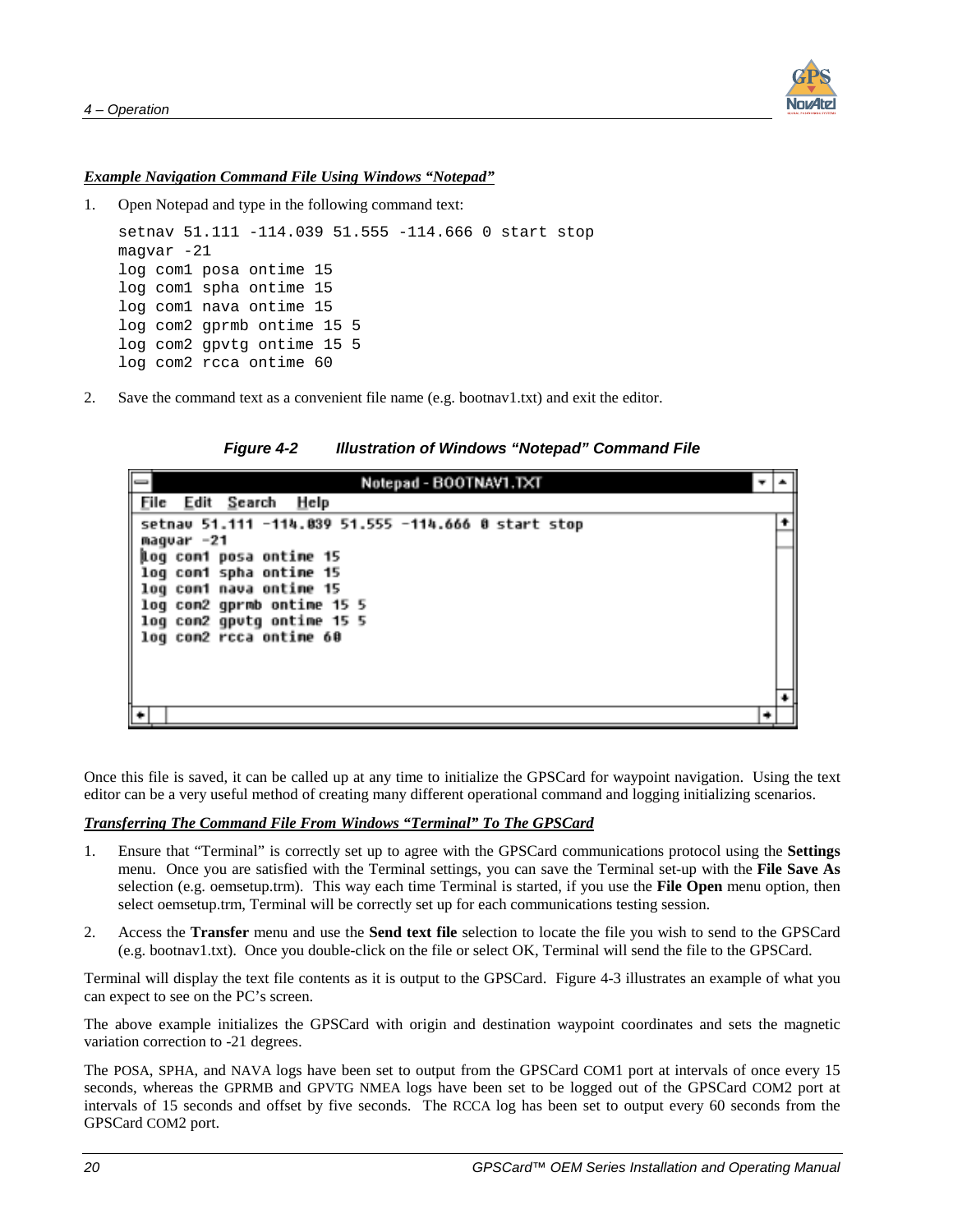<span id="page-28-0"></span>

|      |                   |                                               |           | Terminal - OEM2.TRM |                                                                                                                 |             |   |  |
|------|-------------------|-----------------------------------------------|-----------|---------------------|-----------------------------------------------------------------------------------------------------------------|-------------|---|--|
| Eile | Edit<br>Settings  | Phone                                         | Transfers | Help                |                                                                                                                 |             |   |  |
|      |                   |                                               |           |                     | ],0, 112, 266266, 728, 737, 1652662, 1698-05862, 1698-05841, 1698-058, 1698-169, 1728, 1698                     |             |   |  |
|      |                   |                                               |           |                     | l 4, 4.5. 35. 35. 1728 . 173. 4. 35. 4. 39. 4. 4. 4. 4. 4. 4. 4. 4. 4. 4. 4. 5. 4. 4. 5. 4. 5. 4. 5. 4. 5. 4. 5 |             |   |  |
|      |                   | SPHA,728,163500.00,0.074,352.299,0.139,0×08\; |           |                     |                                                                                                                 |             |   |  |
|      |                   |                                               |           |                     | 9, 888, 16162. 1728, 1897, 888, 692, 1897, 1892, 1892, 1897, 1807, 1808, 1808, 1808, 1898, 1898, 18             |             |   |  |
|      |                   |                                               |           |                     | .4. 90SA ,728 ,163515 . 00 ,51 .11195806 .-114 . 039 09297 ,1059 .212 .-16 .199 .61 .35 .860 .4 .               |             |   |  |
|      |                   | SPHA,728,163515.00,0.064,0.336,0.118,0×0E\;   |           |                     |                                                                                                                 |             |   |  |
|      |                   |                                               |           |                     | ,0, 266. 181838, 239, 2588. 55، 5522, 55866. 97. 97. 97. 5866. 5547, 00 5515. 16351, 728., 1635.)               |             |   |  |
|      |                   |                                               |           |                     | .u. 185.728 .163538.80,51.11197448 .-114.03904947 .1067 .777 .-16.199 .61 .35 .785                              |             |   |  |
|      |                   | 88=8, 103538, 10.120, 120, 10.192, 10.38%;    |           |                     |                                                                                                                 |             |   |  |
|      |                   |                                               |           |                     | ,0, 263254.264, 279, 888.65867. 288, 65867. 288. 297. 288. 297. 288. 16378, 163588. 163588. 163588.             |             |   |  |
|      |                   |                                               |           |                     |                                                                                                                 |             |   |  |
|      |                   |                                               |           |                     |                                                                                                                 |             |   |  |
|      |                   |                                               |           |                     |                                                                                                                 |             | ۰ |  |
|      | <b>GPALM 60</b>   | ALMA <sub>60</sub>                            |           | GPGLL 30            | <b>9600 CTS</b>                                                                                                 | Level: 4    |   |  |
|      | <b>GPALM</b> once | ALMA once                                     |           | GPGSV 60            | 9600 xon                                                                                                        | 02:30:00 PM |   |  |
|      |                   |                                               |           |                     |                                                                                                                 |             |   |  |

*Figure 4-3 Illustration Using Windows "Terminal" Communications* 

It is worth noting the Function Key buttons at the bottom of Terminal's window. These can be set up to be used as macro command keys for issuing individual commands with a single click of the mouse pointer.

The Buttons can be edited individually from the Terminal **Settings** menu (**Function Keys...**). This is a very convenient method of issuing commands to the GPSCard for your lab testing sessions. Note that ^m^d transmits a carriage return/line feed. (Refer to *Figure 4-4* for an illustration of Terminal's Function Key settings.)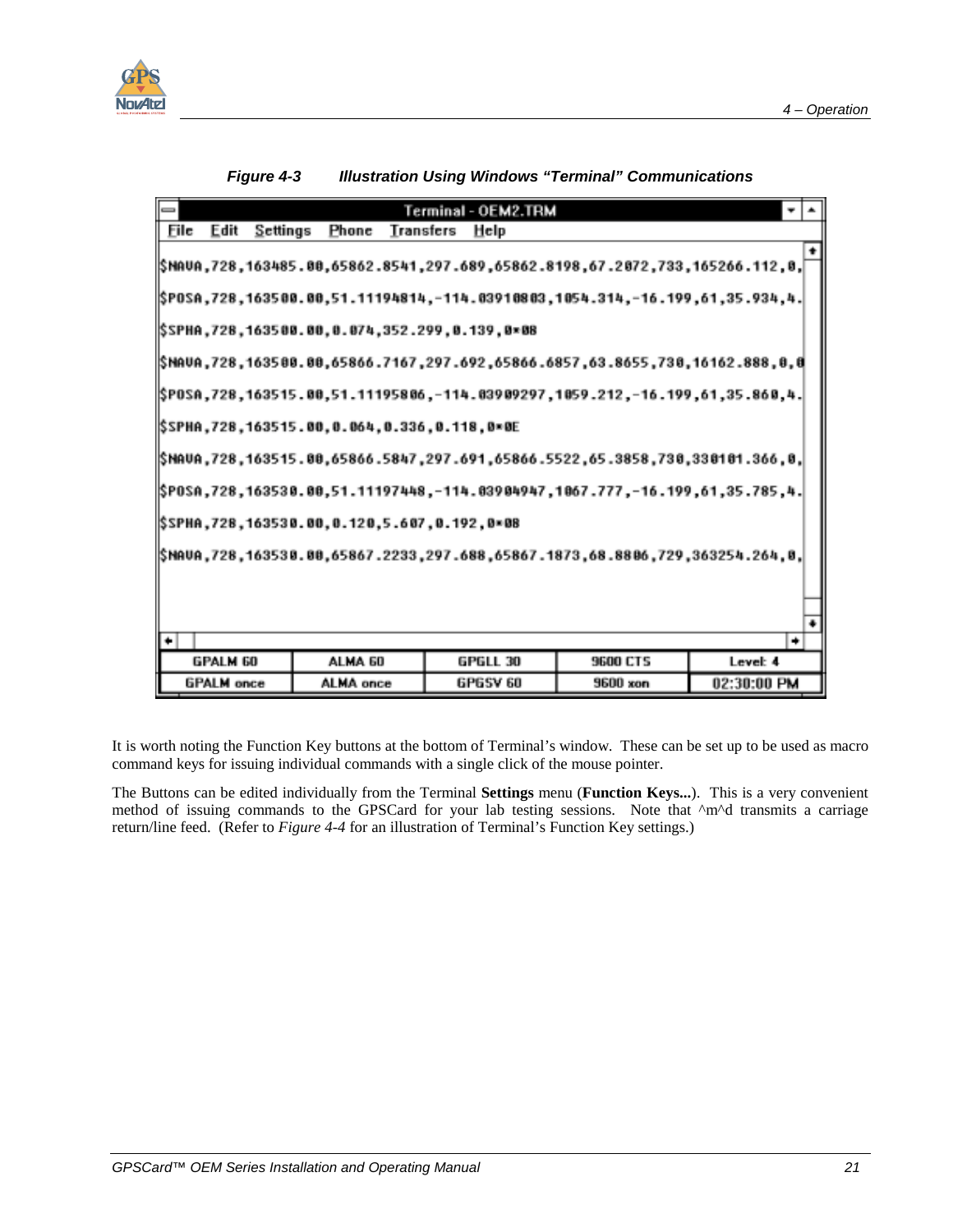

|     |                   | <b>Function Keys</b>         |                                |
|-----|-------------------|------------------------------|--------------------------------|
|     | Key Name:         | Command:                     | OK                             |
|     | FLE GPALM 60      | log com1 gpalm ontime 60^m^d | Cancel                         |
| F2: | <b>GPALM</b> once | log com1 gpalm^m^d           |                                |
|     | F3: ALMA 60       | log com1 alma ontime 60^m^d  | Key <u>L</u> evel<br>$\circ$ 2 |
|     | F4: ALMA once     | log com1 alma^m^d            | ○3 ◉4                          |
| F5: | <b>GPGLL 30</b>   | log com1 gpgll ontime 30^m^d |                                |
|     | F6: GPGSV 60      | log com1 gpgsv ontime 60^m^d |                                |
| FZ: | <b>9600 CTS</b>   | com1 9600 n 8 1 cts off^m^d  |                                |
|     | F8: 9600 xon      | com1 9600 n 8 1 xon off^m^d  | $\boxtimes$ Keys Visible       |

<span id="page-29-0"></span>*Figure 4-4 Illustration of Setting Windows Terminal Button Commands* 

It is important to remember to save your Terminal File Settings if you wish to retain the Button setting for future sessions. This will ensure the communications settings are saved as well. It is also recommended that the GPSCard and Windows Terminal be set for **xon/xoff handshaking** as loss of data may occur otherwise.

### *CONCLUSION*

It is hoped that the information contained in this manual is sufficient and clear enough that you will be able to have your GPSCard up and running in minimum time with minimum effort. Should you have any problems, please do not hesitate to contact a NovAtel GPS Customer Support Representative. The address and phone numbers are listed in the front of this manual.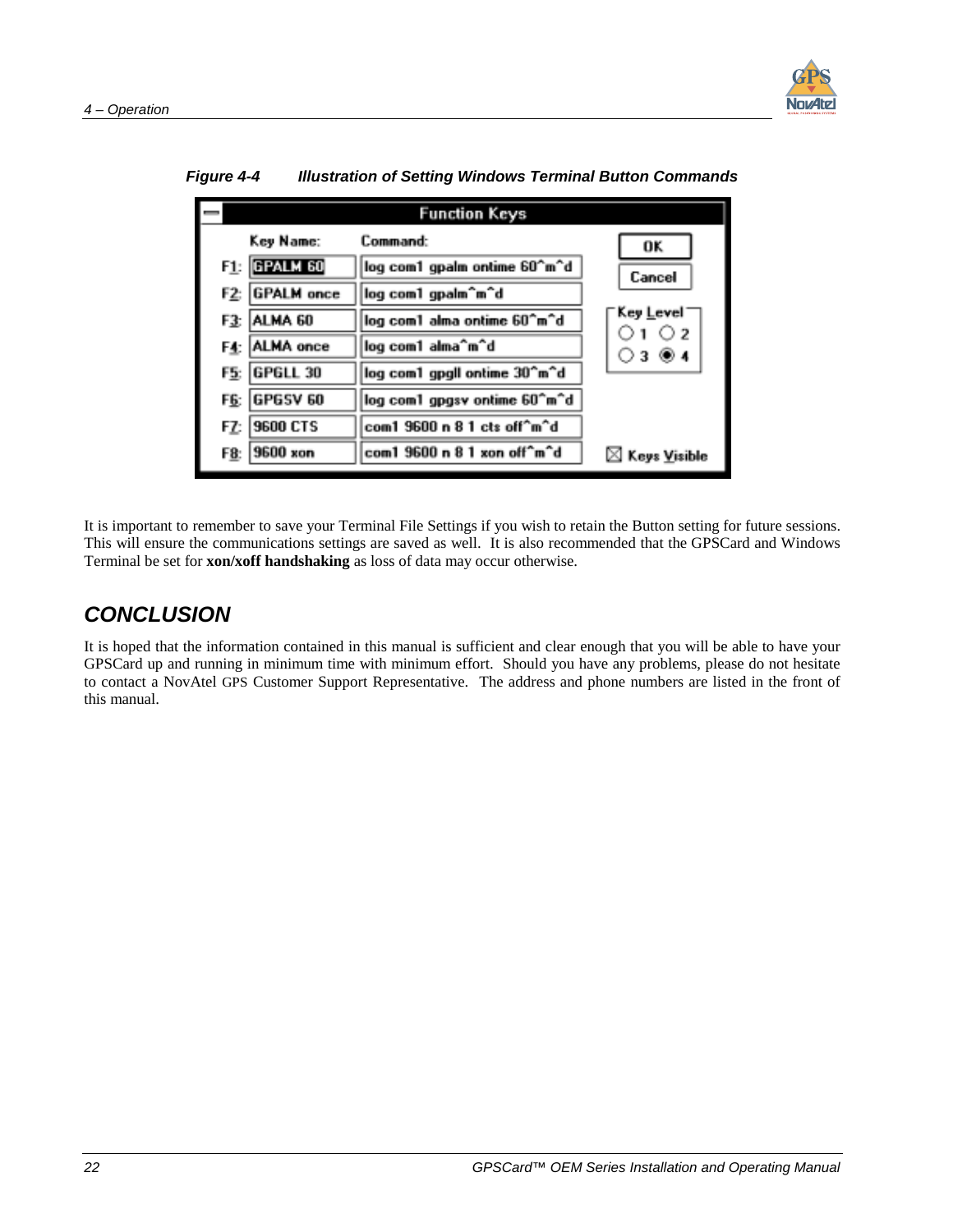<span id="page-30-0"></span>

# *A ANTI-STATIC PRACTICES*

### *OVERVIEW*

Static electricity is electrical energy at rest, just waiting for a path of discharge. Static-sensitive units can be permanently damaged by static discharges which are as little as 40 volts. Charges carried by the human body can be thousands of times higher than this. People may have accumulated a charge in many ways, such as friction between their shoes and carpet, tile or other non-conducting floor covering. The charge may be stored on clothing, especially in dry atmospheres, where there is friction between the body and/or various clothing layers. Synthetic materials accumulate higher charges than natural fibers. Electrostatic voltage levels generated by nonconductors may be very high, in the order of thousands of volts.

Various electrical and electronic components are vulnerable to electrostatic discharge (ESD). These include discrete components, hybrid devices, integrated circuits (ICs), and boards assembled with these devices.

### *RECOMMENDATIONS FOR HANDLING ESD-SENSITIVE DEVICES*

ESD-sensitive devices must be handled only in static-free locations. Some recommendations for such handling practices follow:

- Handling areas must be equipped with grounded table and floor mats and grounded wrist or ankle straps.
- A relative humidity level must be maintained between 20% and 80% non-condensing.
- No ESD-sensitive board or component should be removed from its protective package, except in a static-free location.
- A static-free environment and correct static-control procedures are required at both repair stations and maintenance areas.
- ESD-sensitive devices must be handled only after personnel have grounded themselves via wrist or ankle straps and mats.
- Boards or components should never come in contact with clothing, because normal grounding cannot dissipate static charges on fabrics.
- A circuit board must be placed into an anti-static shielding plastic clamshell before being removed from the work location and must remain in the clamshell until it arrives at a static-free repair/test center.
- Circuit boards must not be changed or moved needlessly. Where handles or finger holes are provided on circuit boards they must be used to remove and replace the boards, and care taken to avoid contact with the connectors and components.
- On-site repair of ESD-sensitive equipment should not be undertaken except to restore service in an emergency where spare boards are not available. Under these circumstances repair station techniques must be observed. Under normal circumstances a faulty or suspect circuit board must be sent to a repair center having complete facilities, or to the manufacturer for exchange or repair.
- Where protective measures have not been installed, a suitable alternative would be the use of a Portable Field Service Grounding Kit. This consists of a portable mat and wrist strap.
- A circuit board in a static shielding bag or clamshell may be shipped or stored in a cardboard carton, but the carton must not enter a static-free area such as a bench top or repair zone.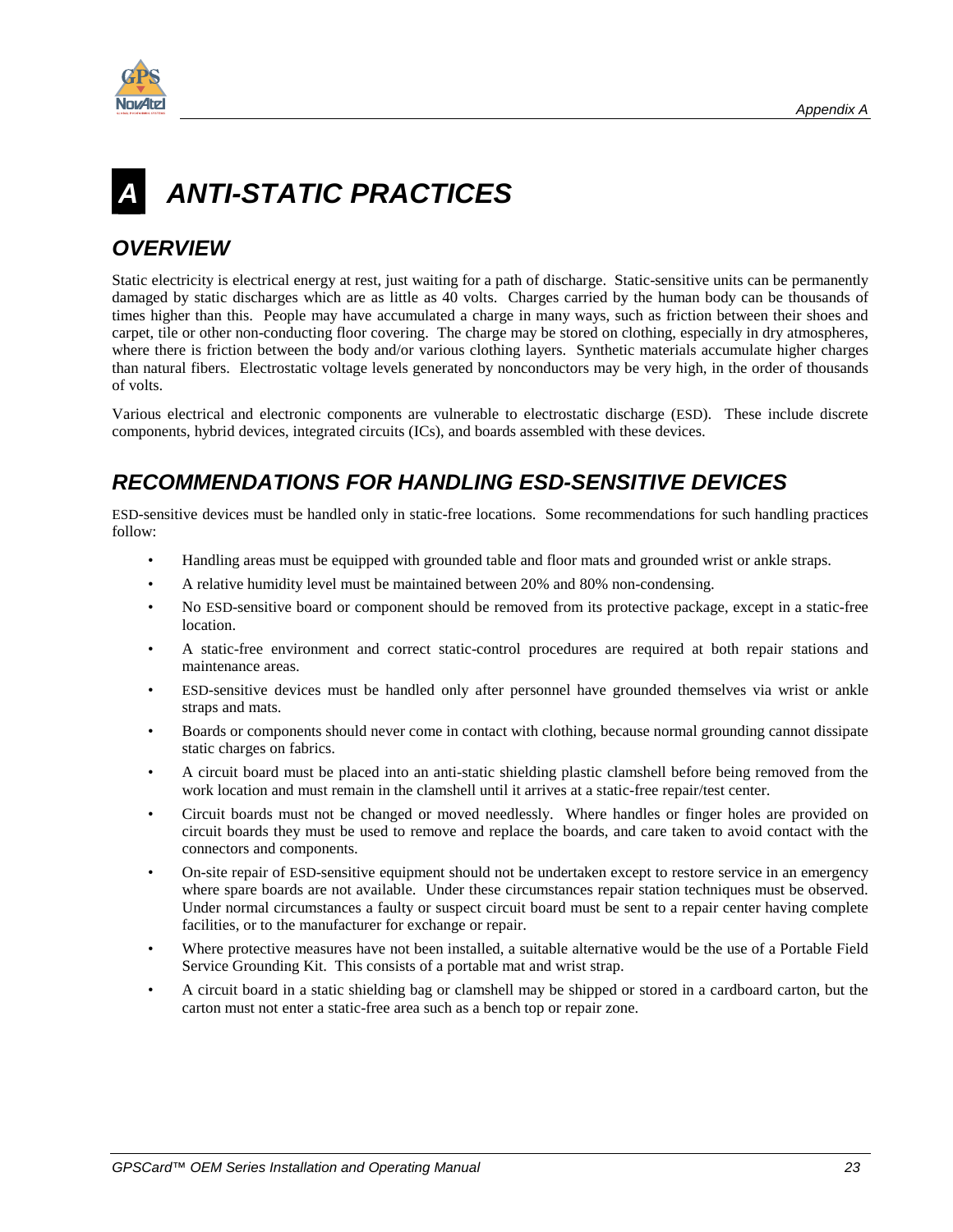### <span id="page-31-0"></span>*PRIME STATIC GENERATORS*

*Table A-1* provides some background information on static-generating materials.

| <b>Table A-1</b>                             | <b>Prime Static Generators</b>                                                                                                                                      |
|----------------------------------------------|---------------------------------------------------------------------------------------------------------------------------------------------------------------------|
| <b>Work Surfaces</b>                         | formica (waxed or highly resistive)<br>٠<br>finished wood<br>٠<br>synthetic mats<br>writing materials, note pads, etc.                                              |
| <b>Floors</b>                                | wax-finished<br>vinvl<br>٠                                                                                                                                          |
| Clothes                                      | common cleanroom smocks<br>٠<br>personal garments (all textiles except virgin wool)<br>non-conductive shoes                                                         |
| Chairs                                       | • finished wood<br>vinyl<br>٠<br>fiberglass                                                                                                                         |
| Packing and handling                         | common polyethylene bags, wraps, envelopes, and bubble pack<br>٠<br>pack foam<br>$\bullet$<br>common plastic trays and tote boxes                                   |
| Assembly, cleaning, test and<br>repair areas | spray cleaners<br>common solder sucker<br>٠<br>common solder irons<br>common solvent brushes (synthetic bristles)<br>٠<br>cleaning, drying and temperature chambers |

### *STORAGE*

ESD damage to unprotected sensitive devices may occur at any time. *Table A-2* shows the susceptibility thresholds of such devices to ESD.

| <b>Devices</b>                       | <b>Minimum ESD</b><br>Voltage (V) |
|--------------------------------------|-----------------------------------|
| VMOS                                 | 30                                |
| <b>MOSFET GaAsFet EPROM</b>          | 100                               |
| <b>JFET</b>                          | 140                               |
| OP-AMP                               | 190                               |
| <b>CMOS</b>                          | 250                               |
| <b>Schottky Diode Film Resistors</b> | 300                               |
| <b>Bipolar Transistors</b>           | 380                               |
| <b>SCR</b>                           | 680                               |
| Schottky TTL                         | 1000                              |

#### *Table A-2 Susceptibility Thresholds of Devices to ESD*

### *CHANGING CIRCUIT BOARDS*

Use the following procedure when it becomes necessary to install or remove a circuit board.

- 1. After you are connected to the grounded wrist strap, remove the circuit board from the frame and place it on a static-free surface (grounded floor or table mat).
- 2. Remove the replacement circuit board from the static shielding bag or clamshell and insert it into the correct slot in the frame.
- 3. Place the original board into the shielding bag or clamshell and seal it with a label.
- 4. Disconnect the wrist strap.
- 5. Do not put repair tags inside the shielding bag or clamshell.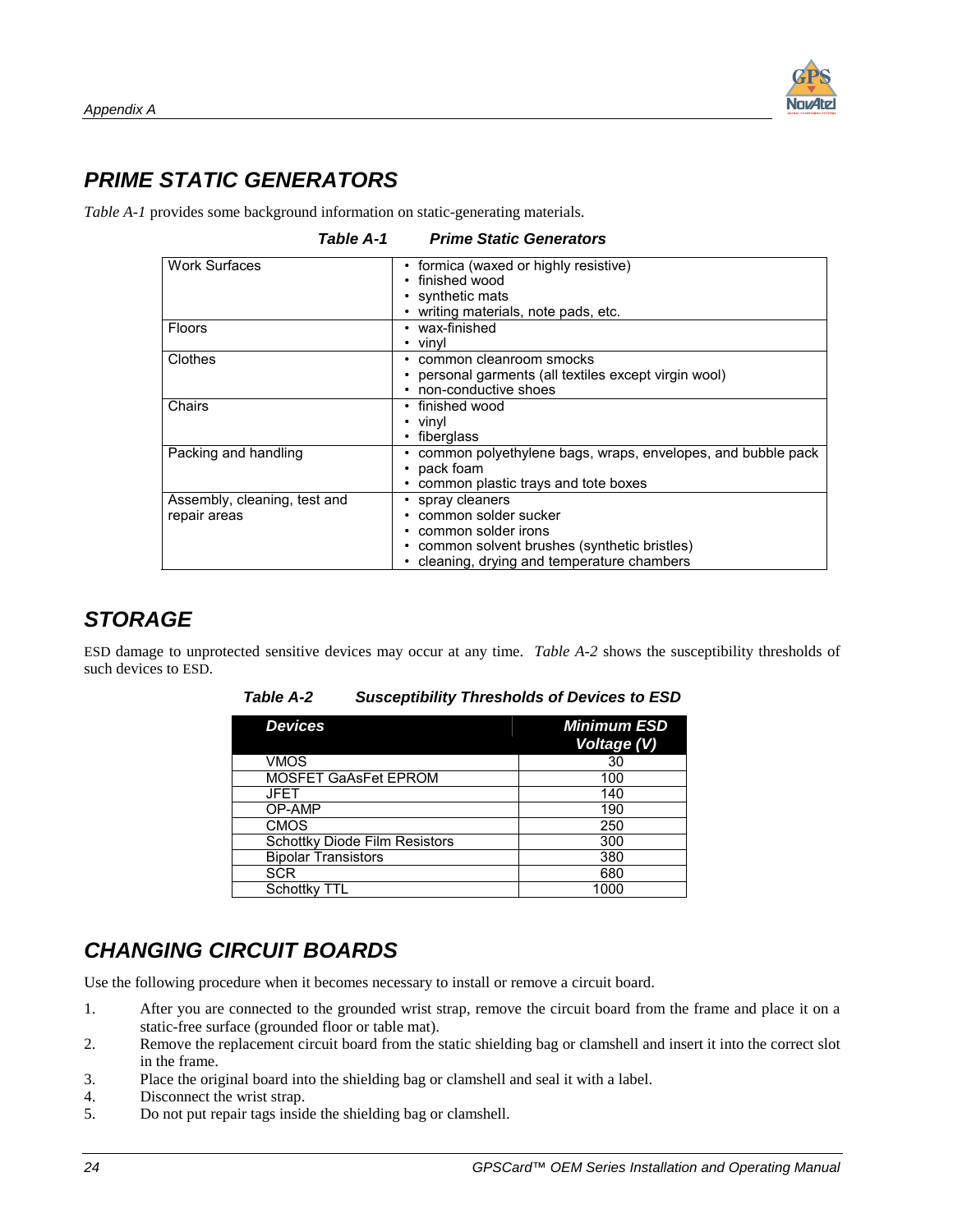<span id="page-32-0"></span>

# *B TECHNICAL SPECIFICATIONS*

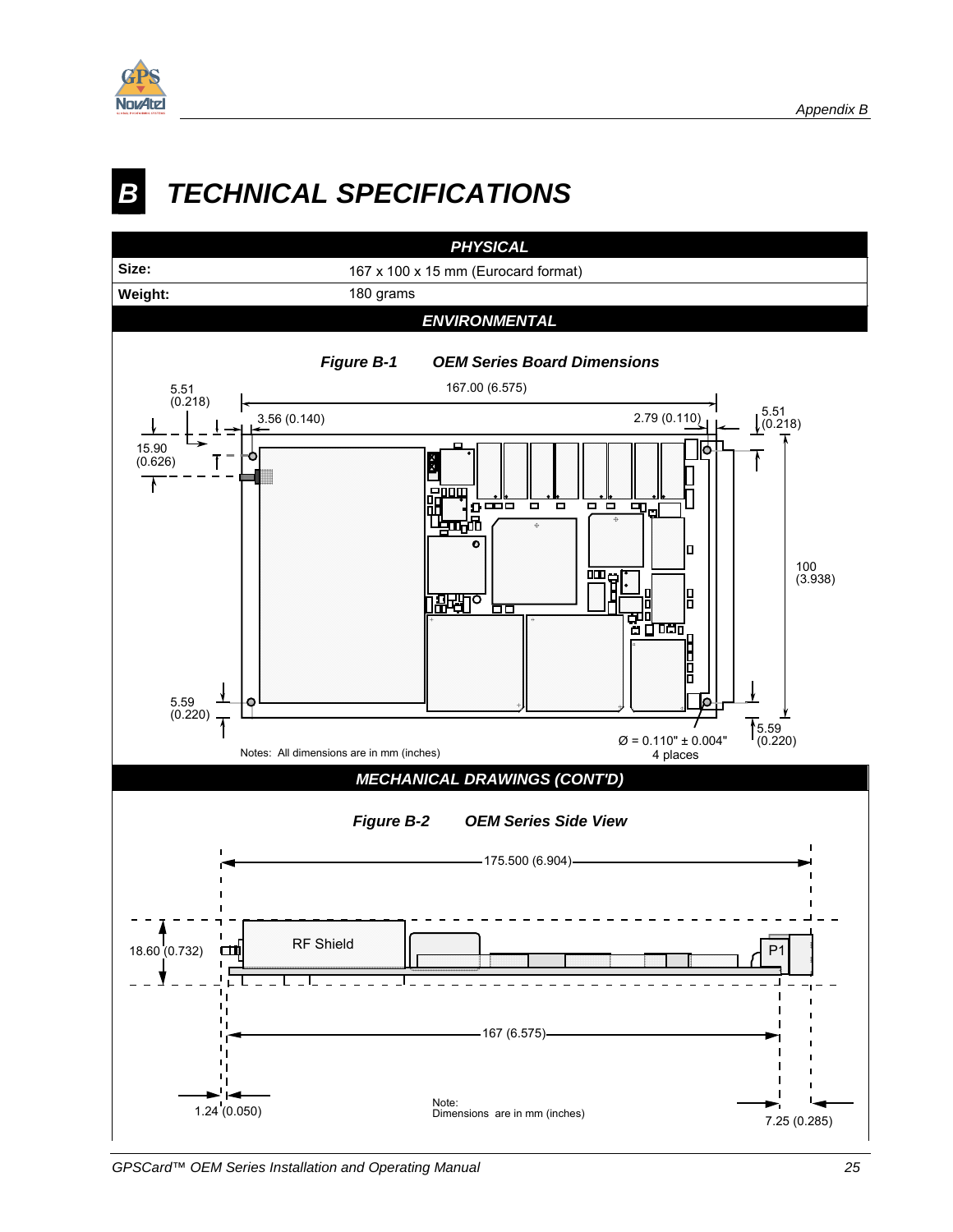

<span id="page-33-0"></span>

|                                                                                                              | <b>ENVIRONMENTAL</b>                                                                                                                                                                        |                  |  |
|--------------------------------------------------------------------------------------------------------------|---------------------------------------------------------------------------------------------------------------------------------------------------------------------------------------------|------------------|--|
| <b>Operating Temperature:</b>                                                                                | $0^{\circ}$ C to +70 $^{\circ}$ C                                                                                                                                                           |                  |  |
|                                                                                                              | -40 $^{\circ}$ C to +85 $^{\circ}$ C (optional)                                                                                                                                             |                  |  |
| <b>Storage Temperature:</b>                                                                                  | $-40^{\circ}$ C to $+85^{\circ}$ C                                                                                                                                                          |                  |  |
| Humidity:                                                                                                    | 95% non-condensing                                                                                                                                                                          |                  |  |
| Altitude:                                                                                                    | 5,000 metres<br>[May operate above 5,000 metres in a controlled environment, however is not<br>certified as such.]                                                                          |                  |  |
|                                                                                                              | <b>VIBRATION</b>                                                                                                                                                                            |                  |  |
| GPS C/N <sub>O</sub> will not degrade by more than 10 dB when subjected to the following types of vibration: |                                                                                                                                                                                             |                  |  |
| Sinusoidal:                                                                                                  | The GPSCard will function with sinusoidal peak vibration levels of 0.8G at 60 Hz<br>when mounted in the typical configuration*.                                                             |                  |  |
| Random:                                                                                                      | The GPSCard will acquire and track satellites in a random vibration profile defined<br>by the following vibration test conditions when installed in the typical mounting<br>configuration*: |                  |  |
|                                                                                                              | <b>FREQUENCY</b>                                                                                                                                                                            | <b>MAGNITUDE</b> |  |
|                                                                                                              | 10 Hz                                                                                                                                                                                       | 0.003 $g^2$ /Hz  |  |
|                                                                                                              | 40 Hz                                                                                                                                                                                       | 0.003 $g^2$ /Hz  |  |
|                                                                                                              | 100 Hz                                                                                                                                                                                      | 0.0005 $g^2$ /Hz |  |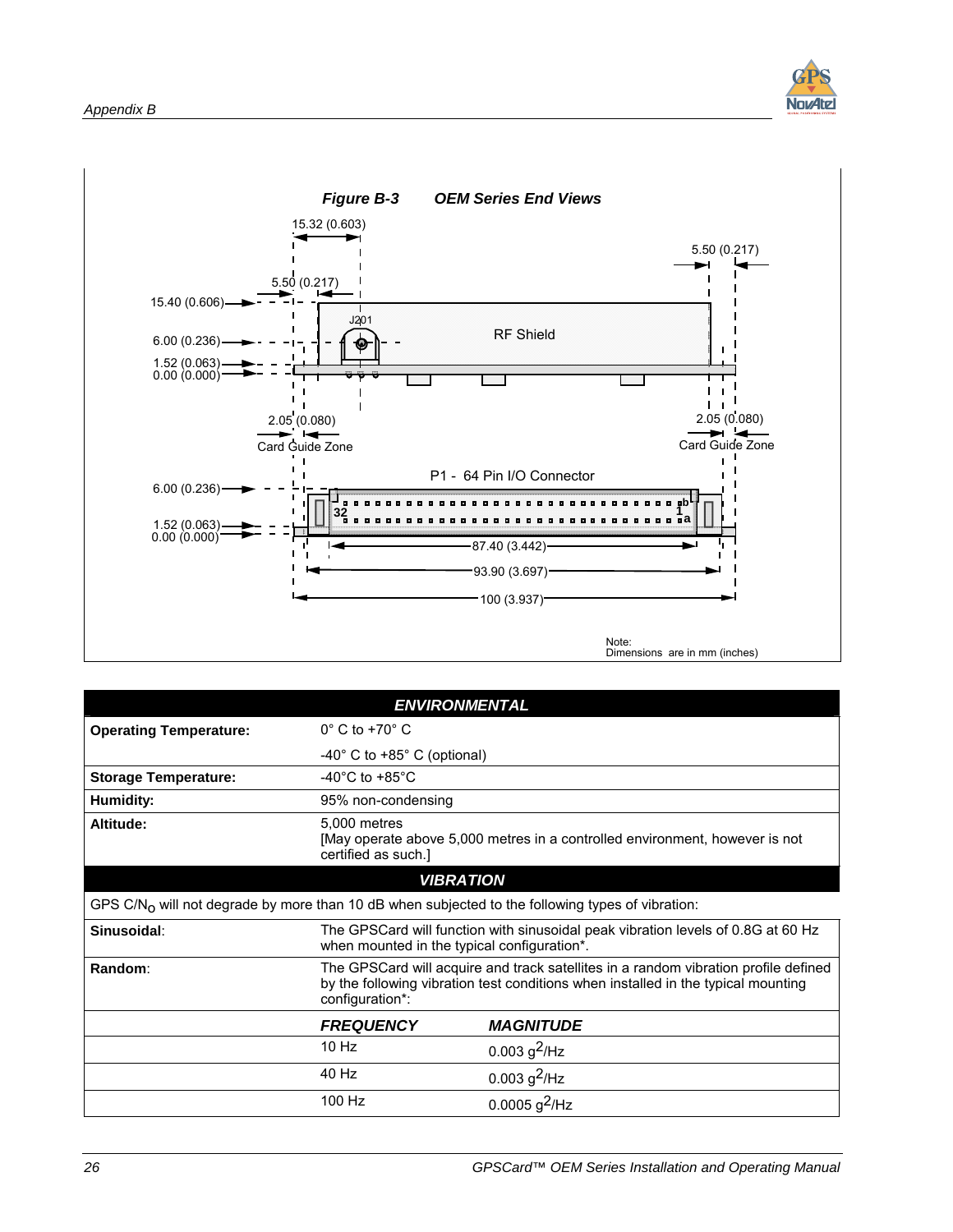



|                                                                                                                                   |                                                                                                | 500 Hz                    | $0.0005$ g <sup>2</sup> /Hz |  |
|-----------------------------------------------------------------------------------------------------------------------------------|------------------------------------------------------------------------------------------------|---------------------------|-----------------------------|--|
|                                                                                                                                   |                                                                                                | 2000 Hz                   | 0.00003 $g^2$ /Hz           |  |
| Typical Mounting Configuration - Mount the GPSCard securely using screws driven through the card's four<br>corner mounting holes. |                                                                                                |                           |                             |  |
|                                                                                                                                   | <b>Superior Mounting Configuration</b> – Mount the card using full length clamped rail mounts. |                           |                             |  |
|                                                                                                                                   | Note: The card is sensitive to anything that rattles against it.                               |                           |                             |  |
|                                                                                                                                   |                                                                                                | <b>ACCELERATION</b>       |                             |  |
| 4g maximum (sustained tracking)<br><b>Acceleration:</b>                                                                           |                                                                                                |                           |                             |  |
|                                                                                                                                   |                                                                                                | <b>POWER REQUIREMENTS</b> |                             |  |
|                                                                                                                                   | Voltage                                                                                        | <b>Noise Tolerance</b>    | <b>Current (typical)</b>    |  |
|                                                                                                                                   | $+5$ V <sub>DC</sub> $+5\%$ / $-2.5\%$                                                         | $50 \text{ mV}$ p-p       | 900 mA                      |  |
|                                                                                                                                   | $+12$ V <sub>DC</sub> $\pm$ 5%                                                                 | 120 mV $p-p$              | 80 mA                       |  |
|                                                                                                                                   | $-12$ V <sub>DC</sub> $\pm$ 5%                                                                 | 120 mV $p-p$              | 40 mA                       |  |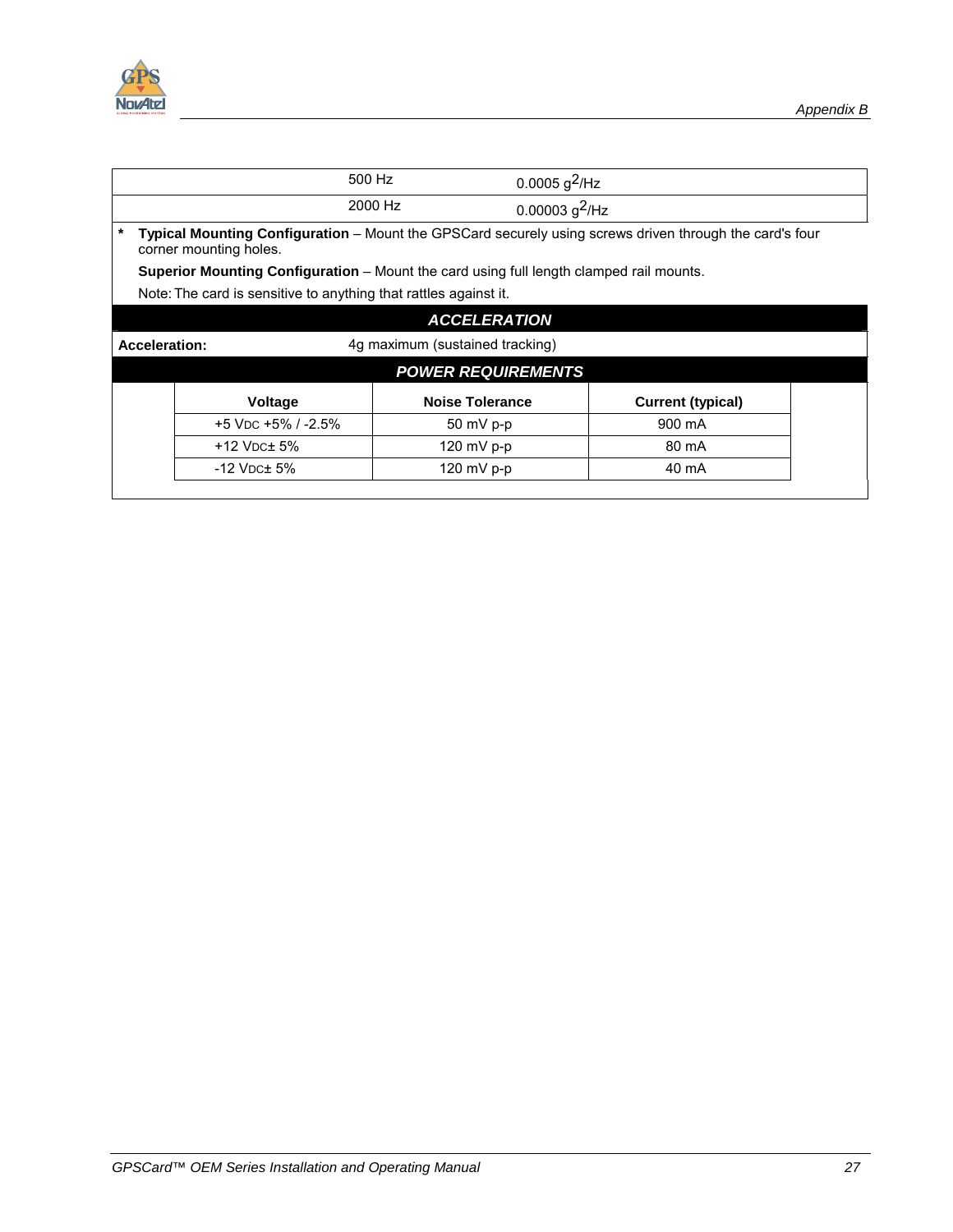

|                                                                   | <b>PERFORMANCE</b> (Subject To GPS System Characteristics)                                                                             |
|-------------------------------------------------------------------|----------------------------------------------------------------------------------------------------------------------------------------|
| Frequency:                                                        | L1, 1575.42 MHz                                                                                                                        |
| Code tracked:                                                     | C/A Code (SPS)                                                                                                                         |
| <b>Channels:</b>                                                  | 10 or 12 discrete channels depending on GPSCard model                                                                                  |
| <b>Time to First Fix:</b>                                         | < 70 seconds typical (cold start: no initial time, almanac, or position required)                                                      |
| <b>Re-acquisition:</b>                                            | 3 seconds typical                                                                                                                      |
| <b>Computed Data Update Rate:</b>                                 | 10 solutions per second (100 msec rate) (model and configuration dependent)                                                            |
| <b>Measured Data Update Rate:</b>                                 | 20 data records per second (50 msec rate) (model and configuration dependent)                                                          |
| Pseudorange<br><b>Position Accuracy:</b><br>(real-time)           | <b>Standalone:</b><br>15 metres CEP (SA off), GDOP < 2<br>40 metres CEP (SA on)                                                        |
|                                                                   | Differential with RTCM Standard reference station:                                                                                     |
|                                                                   | 1-5 metres CEP                                                                                                                         |
|                                                                   | Differential between two R option Performance Series cards with GDOP < 4                                                               |
|                                                                   | $CEP < 1.25$ metres<br>SEP $\leq$ 1.85 metres                                                                                          |
|                                                                   | With Choke Ring ground plane:                                                                                                          |
|                                                                   | <b>Standard Series (Standard Correlator)</b>                                                                                           |
|                                                                   | CEP 2 - 5 metres                                                                                                                       |
|                                                                   | <b>Performance Series (Narrow Correlator)</b><br>CEP 0.75 metre<br>$SEP < 1.00$ metre                                                  |
|                                                                   |                                                                                                                                        |
|                                                                   | RT-20 Mode                                                                                                                             |
|                                                                   | < 0.20 metre CEP nominal (refer to Section 11 of the GPSCard Command<br>Descriptions Manual for complete specifications of RT-20 mode) |
| Pseudorange                                                       | 10 cm RMS, 3 minutes, no multipath, $C/N_0 > 44$ dBHz                                                                                  |
| <b>Measurement Accuracy:</b>                                      | 25 cm RMS in multipath environment with Choke Ring                                                                                     |
| <b>Velocity Accuracy:</b>                                         | 0.03 m/s nominal (differential)                                                                                                        |
|                                                                   | 0.20 m/s nominal (single point)                                                                                                        |
| <b>Single Channel</b>                                             | 3 mm RMS, C/No >44 dBHz                                                                                                                |
| <b>Phase Accuracy:</b>                                            | Loop BW = $15$ Hz                                                                                                                      |
| <b>Differential Channel</b><br><b>Phase Measurement Accuracy:</b> | 0.75 mm RMS, 1 second smoothed, no multipath,<br>$C/No > 44$ dBHz                                                                      |
| Time Accuracy (relative):                                         | 50 nanoseconds (SA off)                                                                                                                |
|                                                                   | 250 nanoseconds (SA on)                                                                                                                |
| <b>Height Limit:</b>                                              | Up to 18,288 metres (60,000 feet) maximum<br>[In accordance with export licensing the card is restricted to less than 60,000<br>feet.] |
| <b>Velocity Limit:</b>                                            | Up to 515 metres per second maximum                                                                                                    |
|                                                                   | [In accordance with export licensing the card is restricted to less than 1000<br>NMi/hr. (515 m/sec)]                                  |
|                                                                   | <b>INPUT/OUTPUT DATA INTERFACE</b>                                                                                                     |
| <b>Dual Serial:</b>                                               | Baud rates: 300 baud to 115.2 Kbaud user selectable                                                                                    |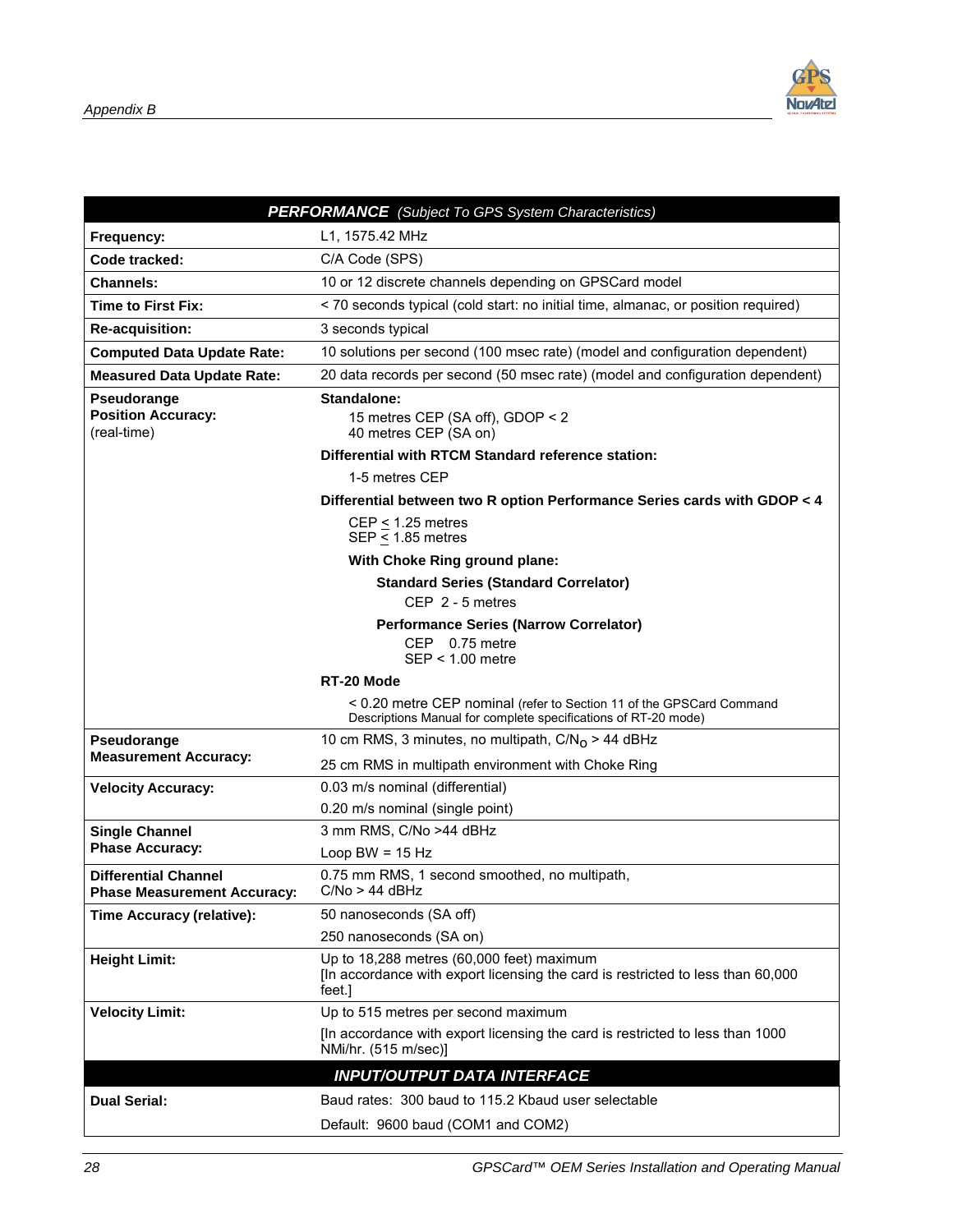

**Electrical format:** RS232, RS422, or NMEA Standard selectable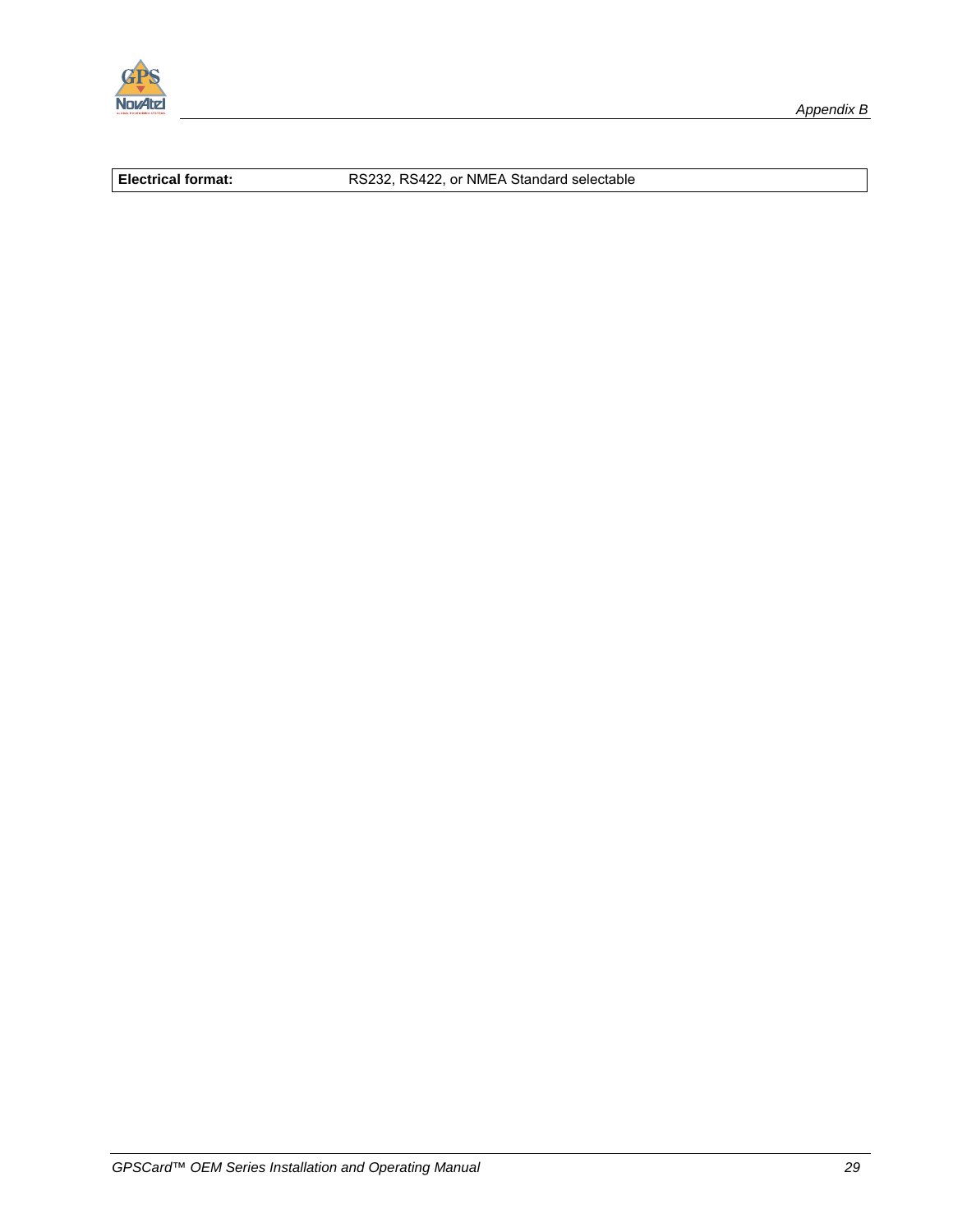

|                          |                                                                     |                                                                                                                                                                                                                                                                                             | <b>INPUT/OUTPUT STROBES</b>                                                                                                                                                                                                                                                                  |  |
|--------------------------|---------------------------------------------------------------------|---------------------------------------------------------------------------------------------------------------------------------------------------------------------------------------------------------------------------------------------------------------------------------------------|----------------------------------------------------------------------------------------------------------------------------------------------------------------------------------------------------------------------------------------------------------------------------------------------|--|
| <b>VARF Output:</b>      |                                                                     | A software programmable variable frequency output ranging from 156 Hz to 10.23<br>MHz (refer to FREQUENCY OUT command.) The pulse width is one cycle of<br>20.473 MHz (49 nsec). This is a normally high, active low pulse. The time<br>between pulses may vary by as much as 49 ns jitter. |                                                                                                                                                                                                                                                                                              |  |
| <b>1PPS Output:</b>      |                                                                     | A one-pulse-per-second Time Sync output. This is a normally high, active low<br>pulse (200 µs) where the falling edge is the reference.                                                                                                                                                     |                                                                                                                                                                                                                                                                                              |  |
| <b>Measure Out:</b>      |                                                                     | 1, 10 or 20 pulses-per-second output, normally high, active low where the pulse<br>width is 200 us. The falling edge is the receiver measurement strobe. (Rate is<br>model-dependent.)                                                                                                      |                                                                                                                                                                                                                                                                                              |  |
| Mark Input:              |                                                                     |                                                                                                                                                                                                                                                                                             | An input mark (negative pulse > 55 nsec), time tags output log data to the time of<br>the falling edge of the mark input pulse (refer to LOG command syntax -<br>ONMARK). This line is TTL or contact closure compatible.                                                                    |  |
| <b>Status Output:</b>    |                                                                     |                                                                                                                                                                                                                                                                                             | Indicates a valid GPS position solution is available. A high level indicates a valid<br>solution or fix position has been set.                                                                                                                                                               |  |
|                          | The electrical specifications of the strobe signals are as follows: |                                                                                                                                                                                                                                                                                             |                                                                                                                                                                                                                                                                                              |  |
| Output:                  | Voltage                                                             | (High)                                                                                                                                                                                                                                                                                      | $> 2.0$ V <sub>DC</sub>                                                                                                                                                                                                                                                                      |  |
|                          |                                                                     | (Low)                                                                                                                                                                                                                                                                                       | $<$ 0.55 V <sub>DC</sub>                                                                                                                                                                                                                                                                     |  |
|                          | <b>Sink Current</b>                                                 |                                                                                                                                                                                                                                                                                             | 64 mA                                                                                                                                                                                                                                                                                        |  |
| Source Current           |                                                                     |                                                                                                                                                                                                                                                                                             | $-15$ mA                                                                                                                                                                                                                                                                                     |  |
| <b>Mark Input:</b>       | Voltage                                                             | (High)                                                                                                                                                                                                                                                                                      | $> 2.0$ V <sub>DC</sub> and $< 5.0$ V <sub>DC</sub>                                                                                                                                                                                                                                          |  |
|                          |                                                                     | (Low)                                                                                                                                                                                                                                                                                       | $< 0.8$ V <sub>DC</sub>                                                                                                                                                                                                                                                                      |  |
| Current                  |                                                                     |                                                                                                                                                                                                                                                                                             | < 5 mA (not to exceed 5 mA)                                                                                                                                                                                                                                                                  |  |
|                          |                                                                     |                                                                                                                                                                                                                                                                                             | <b>INPUT/OUTPUT CONNECTORS</b>                                                                                                                                                                                                                                                               |  |
| Power/Data:              |                                                                     |                                                                                                                                                                                                                                                                                             | 64 pin 0.1" DIN 41612 Type B Male                                                                                                                                                                                                                                                            |  |
|                          |                                                                     |                                                                                                                                                                                                                                                                                             | <b>ANTENNA / LNA</b>                                                                                                                                                                                                                                                                         |  |
| <b>Connector:</b>        |                                                                     | <b>SMB Male</b>                                                                                                                                                                                                                                                                             |                                                                                                                                                                                                                                                                                              |  |
| <b>RF</b> Input:         |                                                                     | 1575.42 MHz                                                                                                                                                                                                                                                                                 |                                                                                                                                                                                                                                                                                              |  |
| <b>LNA Power Output:</b> |                                                                     | LNA power output is determined by the LNA jumper plug P3 position<br>(internal/external)                                                                                                                                                                                                    |                                                                                                                                                                                                                                                                                              |  |
| Internal                 |                                                                     |                                                                                                                                                                                                                                                                                             | 4.0 to 5.0 VDC, 10 to 25 mA (current limit 35 mA)<br>Note: If the antenna connected to this port draws current below or above these<br>limits, the GPSCard antenna sensing circuit will cause the self-test status code to<br>be set to 0. Refer to the RCSA log for self-test status codes. |  |
| External                 |                                                                     | as 1 (good).                                                                                                                                                                                                                                                                                | 0 to +30 VDC, 100 mA max. (user-supplied)<br>Note: When the LNA jumper plug is in the external position, the antenna sensing<br>circuit will cause the RCSA self-test status code to always report antenna status                                                                            |  |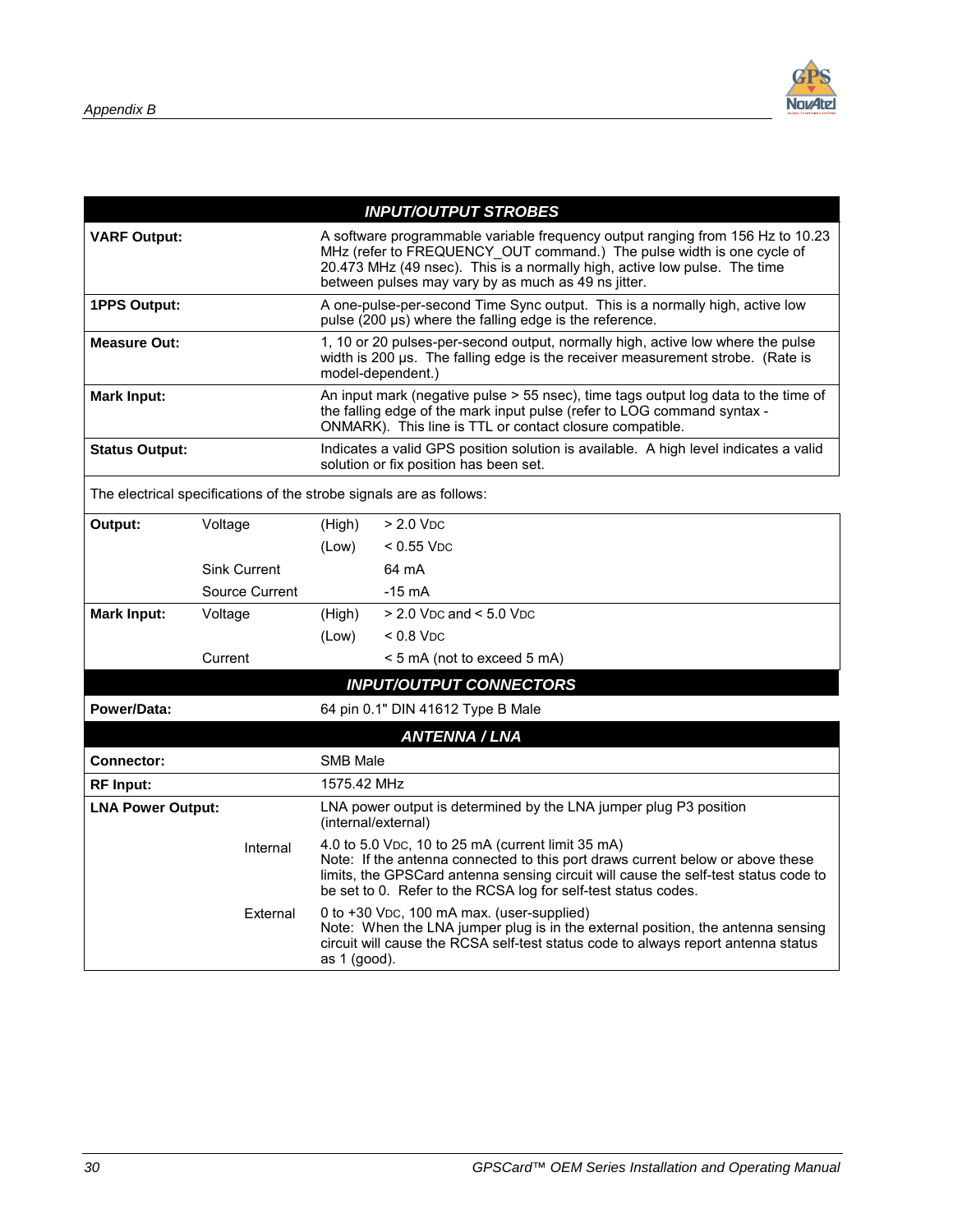<span id="page-38-0"></span>

| <b>Row B</b>               | <b>Descriptions</b>                                                                                                                                                                                             | Pin            | <b>Row A</b>     | <b>Descriptions</b>                                                                                             |
|----------------------------|-----------------------------------------------------------------------------------------------------------------------------------------------------------------------------------------------------------------|----------------|------------------|-----------------------------------------------------------------------------------------------------------------|
| <b>GND</b>                 | <b>Digital Ground</b>                                                                                                                                                                                           | 1              | <b>GND</b>       | <b>Digital Ground</b>                                                                                           |
| $+5V$                      | Input, power supply                                                                                                                                                                                             | $\overline{2}$ | $+5V$            | Input, power supply                                                                                             |
| $+12$                      | Input, power supply                                                                                                                                                                                             | 3              | $-12V$           | Input, power supply                                                                                             |
| <b>LNA PWR</b><br>(option) | Used to provide external power to<br>customer's own antenna other than a<br>standard NovAtel GPSAntenna (LNA<br>jumper plug (P3) must be correctly set).                                                        | $\overline{4}$ | <b>GND</b>       | Digital Ground                                                                                                  |
| SELA1                      | This pin selects the communication<br>protocol between RS232 and RS422 for<br>COM 1, it is used in conjunction with PUA1<br>$(A5)$ .                                                                            | 5              | PUA1             | This pin is internally pulled up to +5V<br>with a 4.7K resistor, it is used in<br>conjunction with SELA1 (B5).  |
| SELB1                      | This pin selects the communication<br>protocol between RS232 and RS422 for<br>COM 1, it is used in conjunction with PUB1<br>(46).                                                                               | 6              | PUB <sub>1</sub> | This pin is internally pulled up to +5V<br>with a 4.7K resistor, it is used in<br>conjunction with SELB1 (B6).  |
| OP <sub>1</sub>            | This is the output of the opto-isolator. This<br>pin is jumpered to an RXD pin to provide<br>ground isolated receiver to comply with<br>NMEA specifications. A1 and B1 are the<br>isolated RXD inputs for COM1. | $\overline{7}$ | <b>GND</b>       | Digital Ground                                                                                                  |
| $TXD1(-)$ /                | Transmitted Data, NULL.                                                                                                                                                                                         | 8              | $RTS1(-)$ /      | Ready to Send / Data Terminal Ready                                                                             |
| <b>NULL</b>                | See also note 1.                                                                                                                                                                                                |                | DTR <sub>1</sub> | for COM 1. See also note 1.                                                                                     |
| $CTS1(+)/$                 | Clear to Send for COM 1.                                                                                                                                                                                        | 9              | $TXD1(+)/$       | Transmitted Data for COM 1.                                                                                     |
| CTS1                       | See also note 1.                                                                                                                                                                                                |                | TXD1             | See also note 1                                                                                                 |
| $RTS1(+)/$                 | Request to Send for COM 1.                                                                                                                                                                                      | 10             | $RXD1(+)/$       | Received Data for COM 1.                                                                                        |
| RTS1                       | See also note 1.                                                                                                                                                                                                |                | RXD1             | See also note 1.                                                                                                |
| $CTS1(-)$                  | Clear to Send / Data Set Ready for COM 1.                                                                                                                                                                       | 11             | $RXD1(-)$ /      | Received Data / Data Carrier Detected                                                                           |
| DSR <sub>1</sub>           | See also note 1.                                                                                                                                                                                                |                | DCD1             | for COM 1. See also note 1.                                                                                     |
| A <sub>1</sub>             | This is the positive input of the opto-<br>isolator described in OP1 (B7)                                                                                                                                       | 12             | <b>B1</b>        | This is the negative input of the opto-<br>isolator described in OP1 (B7)                                       |
| SELA <sub>2</sub>          | This pin selects the communication<br>protocol between RS232 and RS422 for<br>COM 2, it is used in conjunction with PUA2<br>$(A13)$ .                                                                           | 13             | PUA <sub>2</sub> | This pin is internally pulled up to +5V<br>with a 4.7K resistor, it is used in<br>conjunction with SELA2 (B13). |
| SELB <sub>2</sub>          | This pin selects the communication<br>protocol between RS232 and RS422 for<br>COM 2, it is used in conjunction with PUB2<br>$(A14)$ .                                                                           | 14             | PUB <sub>2</sub> | This pin is internally pulled up to +5V<br>with a 4.7K resistor, it is used in<br>conjunction with SELB2 (B14). |

#### *Table B-1 64 Pin I/O Connector Description*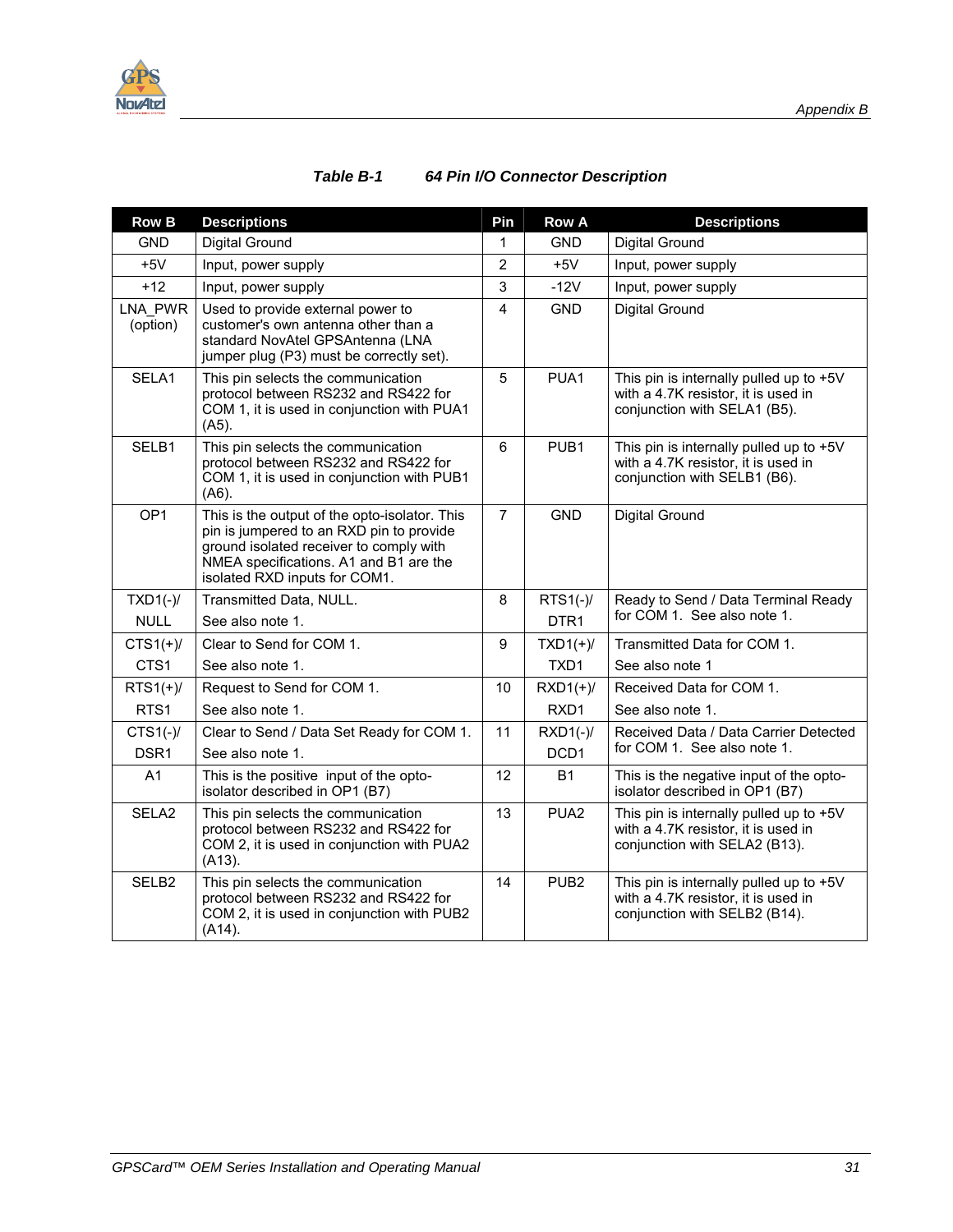

|  | Table B-1 64 Pin I/O Connector Description (cont'd) |  |
|--|-----------------------------------------------------|--|
|  |                                                     |  |

| <b>Row B</b>                   | <b>Descriptions</b>                                                                                                                                                                                                         | Pin | <b>Row A</b>                    | <b>Descriptions</b>                                                        |
|--------------------------------|-----------------------------------------------------------------------------------------------------------------------------------------------------------------------------------------------------------------------------|-----|---------------------------------|----------------------------------------------------------------------------|
| OP <sub>2</sub>                | This is the output of the opto-isolator.<br>This pin is jumpered to RXD (A18) pin to<br>provide ground isolated receiver to<br>comply with NMEA 0183 specifications.<br>A2 and B2 are the isolated RXD inputs<br>for COM 2. | 15  | <b>GND</b>                      | Digital Ground                                                             |
| $TXD2(-)$ /                    | Transmitted Data / NULL for COM 2.                                                                                                                                                                                          | 16  | $RTS2(-)$ /                     | Request to Send / Data Terminal                                            |
| <b>NULL</b>                    | See also note 1.                                                                                                                                                                                                            |     | DTR <sub>2</sub>                | Ready for COM 2. See also note 1.                                          |
| $CTS2(+)/$                     | Clear to Send for COM 2.                                                                                                                                                                                                    | 17  | $TXD2(+)/$                      | Transmitted Data for COM 2.                                                |
| CTS <sub>2</sub>               | See also note 1.                                                                                                                                                                                                            |     | TXD <sub>2</sub>                | See also note 1.                                                           |
| $RTS2(+)/$                     | Request to Send for COM 2.                                                                                                                                                                                                  | 18  | $RXD2(+)/$                      | Received Data for COM 2.                                                   |
| RTS <sub>2</sub>               | See also note 1.                                                                                                                                                                                                            |     | RXD <sub>2</sub>                | See also note 1.                                                           |
| $CTS2(-)/$<br>DSR <sub>2</sub> | Clear to Send / Data Set Request for<br>COM 2. See also note 1.                                                                                                                                                             | 19  | $RXD2(-)$ /<br>DCD <sub>2</sub> | Received Data / Data Carrier<br>Detected for COM 2. See also note 1.       |
| A2                             | This is the positive input of the opto-<br>isolator described in OP2 (B15)                                                                                                                                                  | 20  | <b>B2</b>                       | This is the negative input of the opto-<br>isolator described in OP2 (B15) |
| <b>VARF Output</b>             | A variable frequency. Normally high. The<br>active low pulse width is 49 nsec. It<br>repeats at the programmed frequency<br>(156Hz to 10.23 MHz.)                                                                           | 21  | <b>GND</b>                      | Digital Ground                                                             |
| 1PPS Output                    | Normally high, active low 200 us pulse is<br>output once a second. Falling edge is<br>used as the reference.                                                                                                                | 22  | <b>GND</b>                      | Digital Ground                                                             |
| Measure Out                    | Normally high, active low pulse is 200 µs<br>wide. The falling edge is the receiver<br>measurement strobe.                                                                                                                  | 23  | <b>GND</b>                      | Digital Ground                                                             |
| Mark Input                     | Normally high. The input pulse must pull<br>low and exceed 55 nsec in duration. The<br>falling edge is the reference. TTL or<br>contact closure compatible.                                                                 | 24  | <b>GND</b>                      | Digital Ground                                                             |
| <b>STATUS</b>                  | High level output indicates 'good solution'<br>or Fixed Position. Low level output<br>indicates 'no solution'.                                                                                                              | 25  | <b>GND</b>                      | Digital Ground                                                             |
| <b>LINKINØ</b>                 | For factory use only.                                                                                                                                                                                                       | 26  | <b>GND</b>                      | <b>Digital Ground</b>                                                      |
| <b>LINKOUTØ</b>                | For factory use only.                                                                                                                                                                                                       | 27  | <b>GND</b>                      | Digital Ground                                                             |
| <b>IRESETIN</b>                | Reset signal input from external system.<br>Active low. Minimum 1.4µs pulse width is<br>required to reset card.                                                                                                             | 28  | <b>GND</b>                      | Digital Ground                                                             |
| <b>RESETOUT</b>                | Reset signal output to external system.<br>Active high.                                                                                                                                                                     | 29  | <b>GND</b>                      | Digital Ground                                                             |
| LINKIN1                        | For factory use only.                                                                                                                                                                                                       | 30  | <b>GND</b>                      | Digital Ground                                                             |
| LINKOUT1                       | For factory use only.                                                                                                                                                                                                       | 31  | <b>GND</b>                      | Digital Ground                                                             |
| <b>BootFromROM</b>             | For factory use only.                                                                                                                                                                                                       | 32  | <b>GND</b>                      | Digital Ground                                                             |

Note 1: RS422/RS232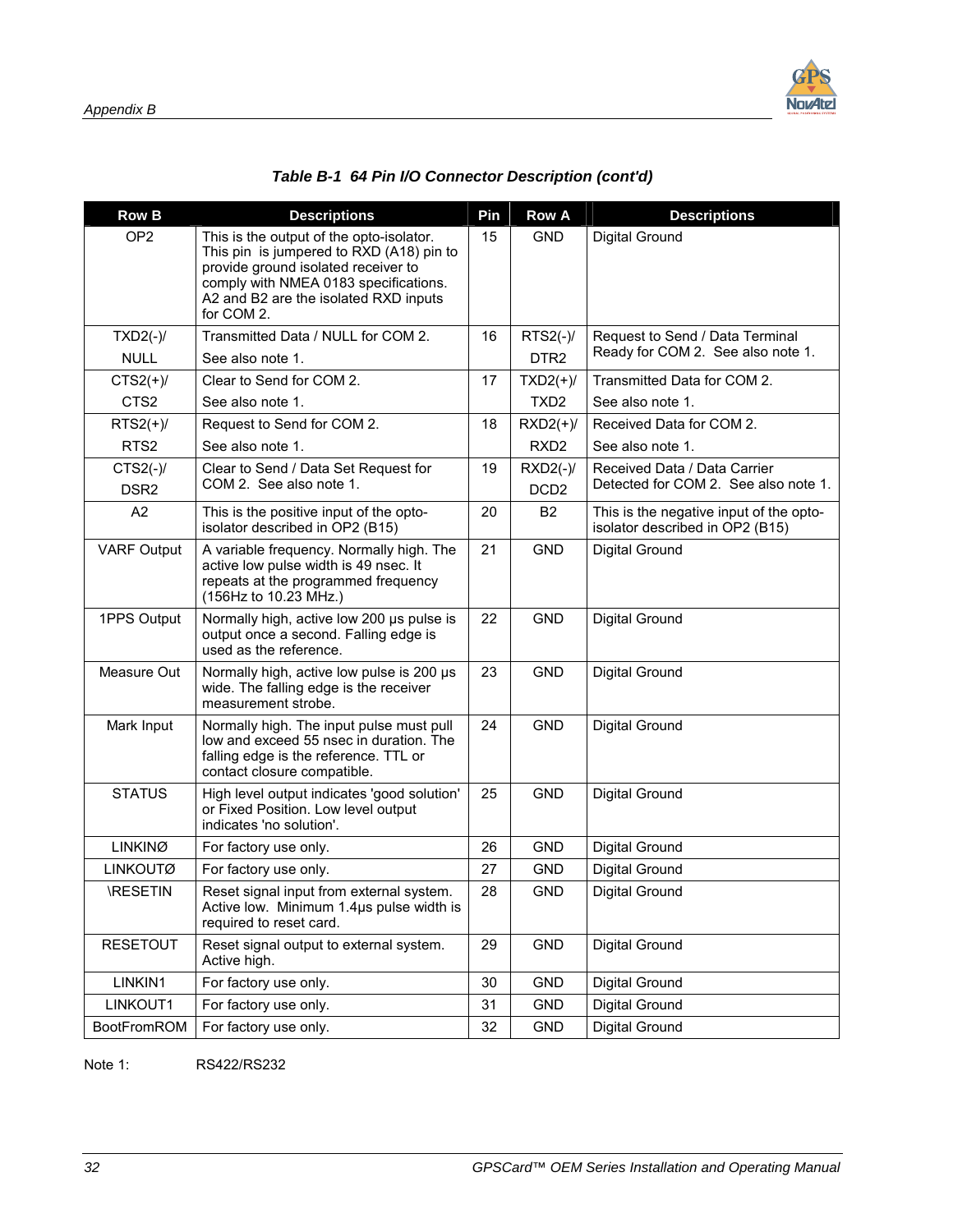<span id="page-40-0"></span>

 $\overline{\phantom{0}}$ 

## *We Would Like To Hear From You...*

|           |                 |                                                | When it is convenient for you, take a few moments to fill out the questionnaire below and mail or fax it<br>to the NovAtel GPS Customer Service Department (403-295-4900). At NovAtel, we value your input. |            |                |
|-----------|-----------------|------------------------------------------------|-------------------------------------------------------------------------------------------------------------------------------------------------------------------------------------------------------------|------------|----------------|
|           |                 |                                                | Which products have you purchased from NovAtel GPS?                                                                                                                                                         |            |                |
|           | GPSCard:        |                                                |                                                                                                                                                                                                             |            |                |
|           |                 |                                                |                                                                                                                                                                                                             |            |                |
| $\bullet$ |                 |                                                | Are you satisfied with the performance of these products:                                                                                                                                                   | Yes        | N <sub>o</sub> |
|           | Please explain. |                                                |                                                                                                                                                                                                             |            |                |
|           |                 |                                                | Are you satisfied with the level of customer service provided?                                                                                                                                              | <b>Yes</b> | N <sub>0</sub> |
|           | Please explain. |                                                |                                                                                                                                                                                                             |            |                |
|           |                 |                                                | What influenced you to purchase NovAtel GPS products?                                                                                                                                                       |            |                |
|           |                 |                                                | Do you have any comments concerning this User Manual?                                                                                                                                                       |            |                |
|           |                 |                                                | Are there any new features or products that you would like to see from NovAtel GPS?                                                                                                                         |            |                |
|           |                 | Do you have any other comments or suggestions? |                                                                                                                                                                                                             |            |                |
|           |                 |                                                |                                                                                                                                                                                                             |            |                |
|           |                 |                                                |                                                                                                                                                                                                             |            |                |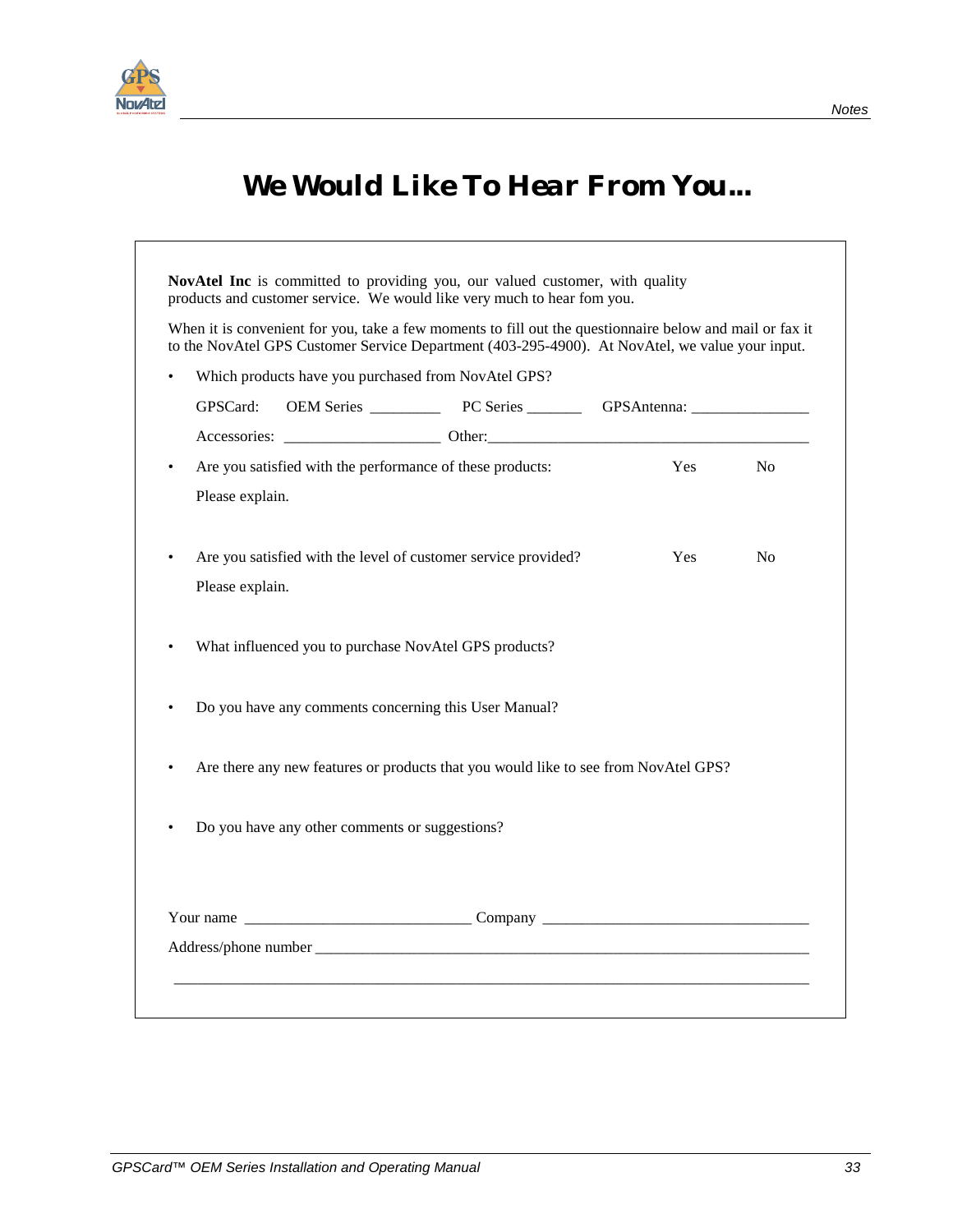

### **NOTES**

| <u> 1989 - Johann Stoff, fransk politik (f. 1989)</u> |  |  |
|-------------------------------------------------------|--|--|
|                                                       |  |  |
|                                                       |  |  |
|                                                       |  |  |
|                                                       |  |  |
|                                                       |  |  |
|                                                       |  |  |
|                                                       |  |  |
|                                                       |  |  |
|                                                       |  |  |
|                                                       |  |  |
|                                                       |  |  |
|                                                       |  |  |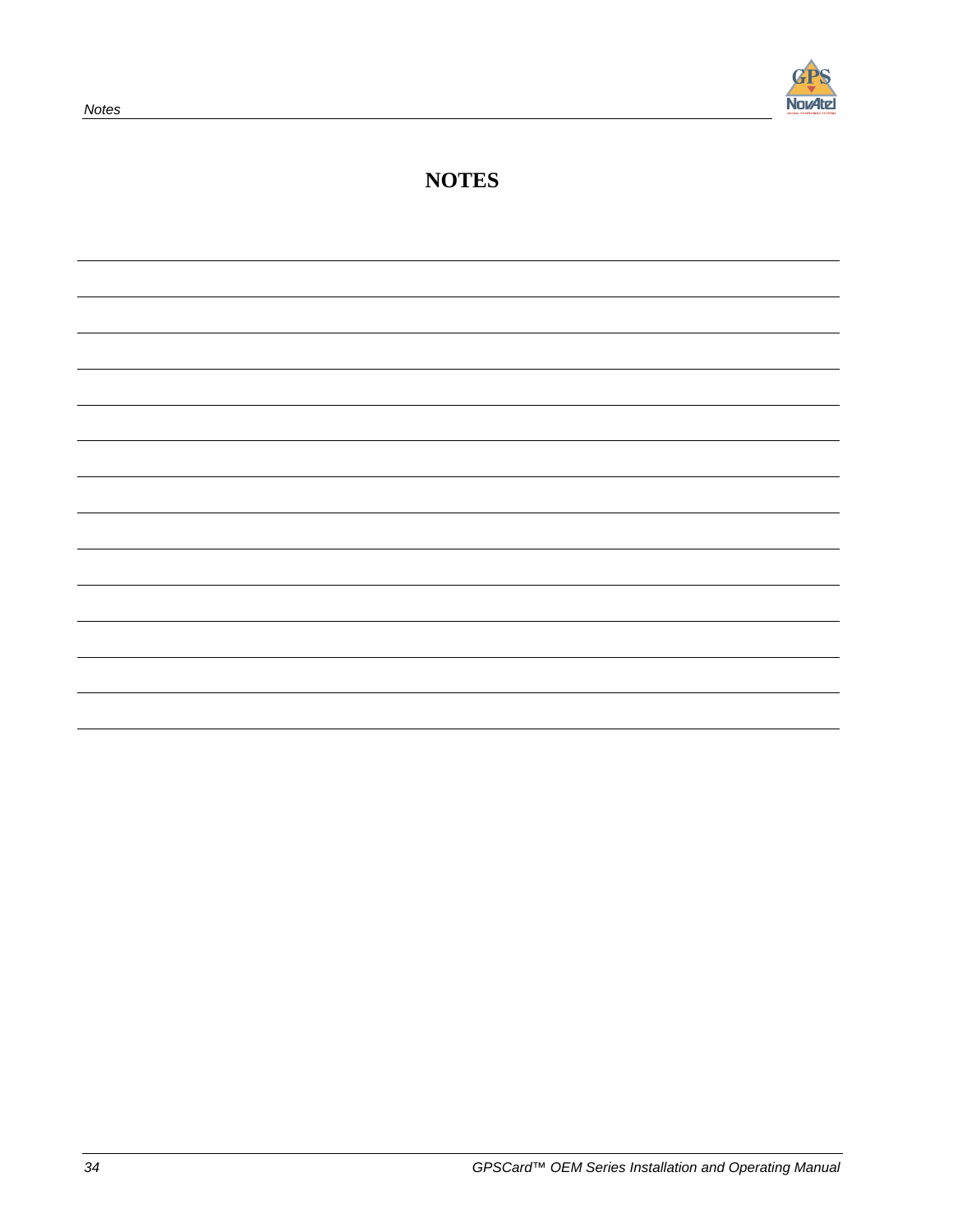

### **NOTES**

| $\overline{\phantom{0}}$                                            |
|---------------------------------------------------------------------|
|                                                                     |
|                                                                     |
|                                                                     |
|                                                                     |
|                                                                     |
|                                                                     |
|                                                                     |
|                                                                     |
|                                                                     |
|                                                                     |
|                                                                     |
|                                                                     |
|                                                                     |
|                                                                     |
|                                                                     |
|                                                                     |
|                                                                     |
|                                                                     |
|                                                                     |
|                                                                     |
|                                                                     |
|                                                                     |
|                                                                     |
|                                                                     |
|                                                                     |
|                                                                     |
| $\overline{\phantom{0}}$                                            |
|                                                                     |
|                                                                     |
|                                                                     |
|                                                                     |
|                                                                     |
|                                                                     |
|                                                                     |
|                                                                     |
|                                                                     |
|                                                                     |
| $\overline{\phantom{a}}$                                            |
|                                                                     |
|                                                                     |
|                                                                     |
|                                                                     |
| $\overline{\phantom{a}}$ . The contract of $\overline{\phantom{a}}$ |
|                                                                     |
|                                                                     |
|                                                                     |
|                                                                     |
|                                                                     |
| $\overline{\phantom{a}}$                                            |
|                                                                     |
|                                                                     |
|                                                                     |
|                                                                     |
| $\overline{\phantom{0}}$                                            |
|                                                                     |
|                                                                     |
|                                                                     |
|                                                                     |
|                                                                     |
|                                                                     |
|                                                                     |
|                                                                     |
|                                                                     |
|                                                                     |